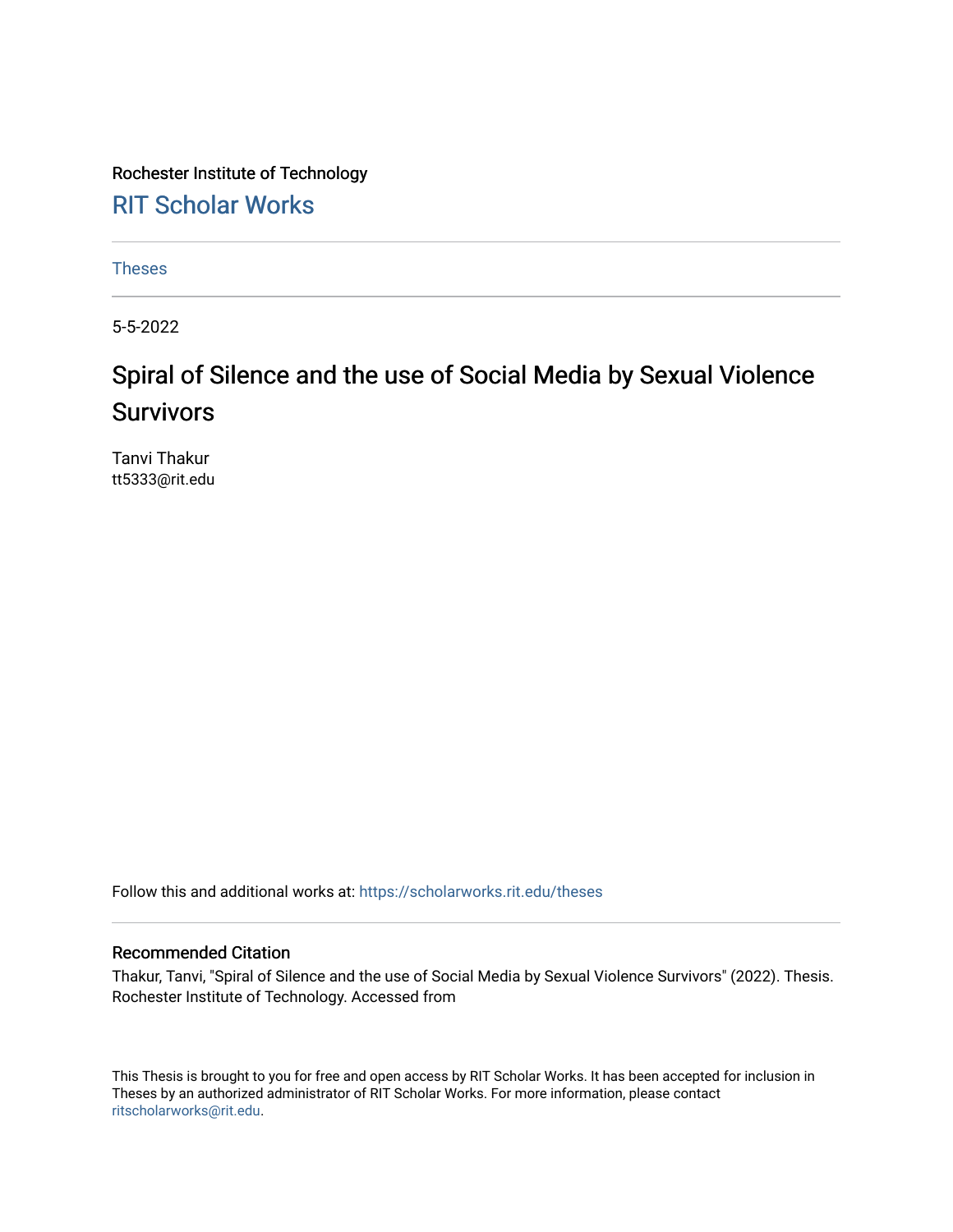### **SURVIVORS**

**Spiral of Silence and the use of Social Media by Sexual Violence Survivors**

Tanvi Thakur

School of Communication

College of Liberal Arts, Rochester Institute of Technology

A Thesis presented

in partial fulfillment of the

Master of Science Degree in Communication

Degree Awarded:

May 5, 2022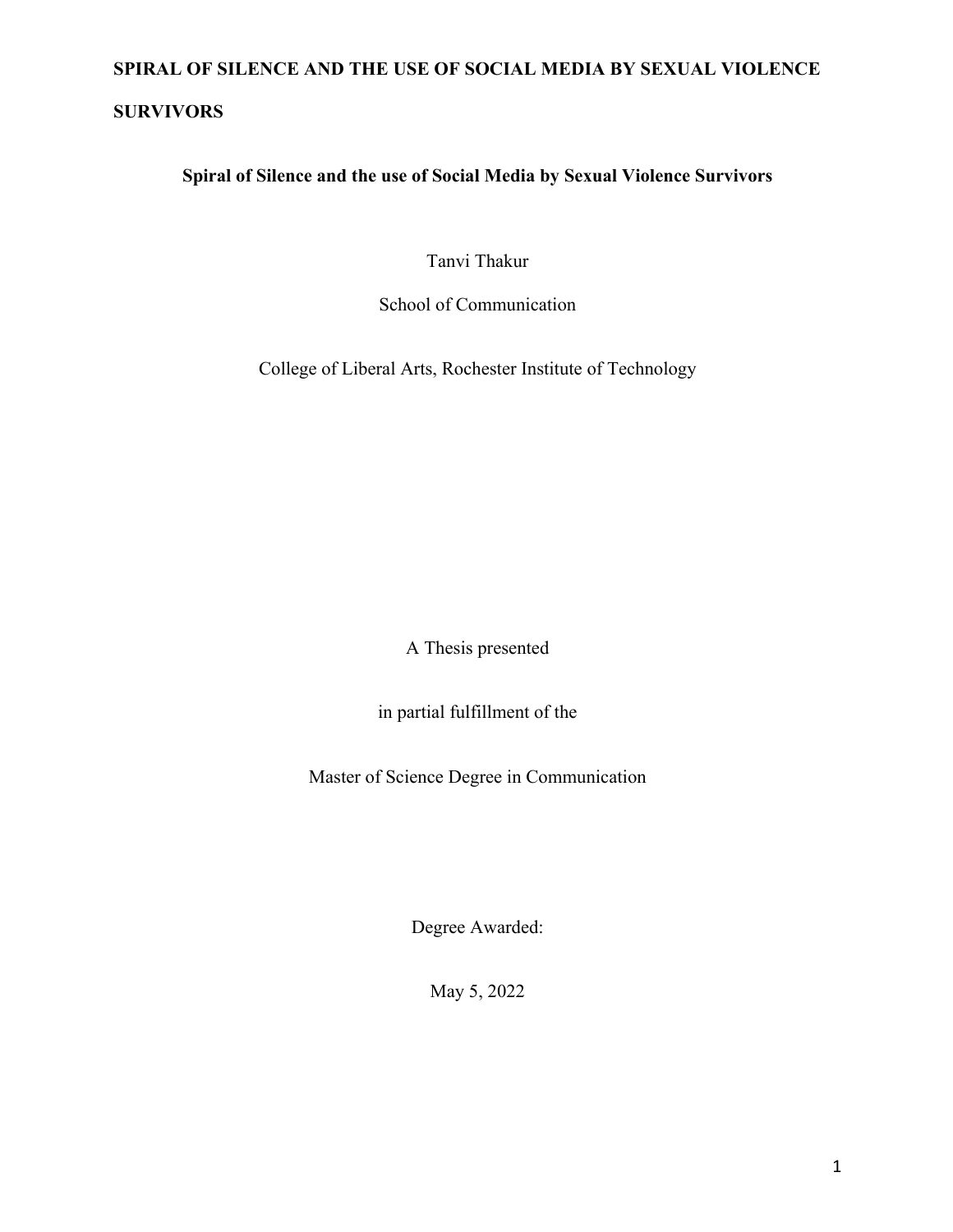### **SURVIVORS**

The members of the Committee approve the thesis of

Tanvi Thakur presented on April 7, 2022.

### **Ammina Kothari, PhD**

 Professor and Director of Harrington School of Communication and Media University of Rhode Island Thesis Advisor

### **Erika Doering**

 Associate Professor Product Design, Parsons School of Design Thesis Advisor

#### **Eun Suk Kwon, PhD**

 Associate Professor and Interim Director of Graduate Program School of Communication

### **Tracy Worrell, PhD**

Professor and **Director** School of Communication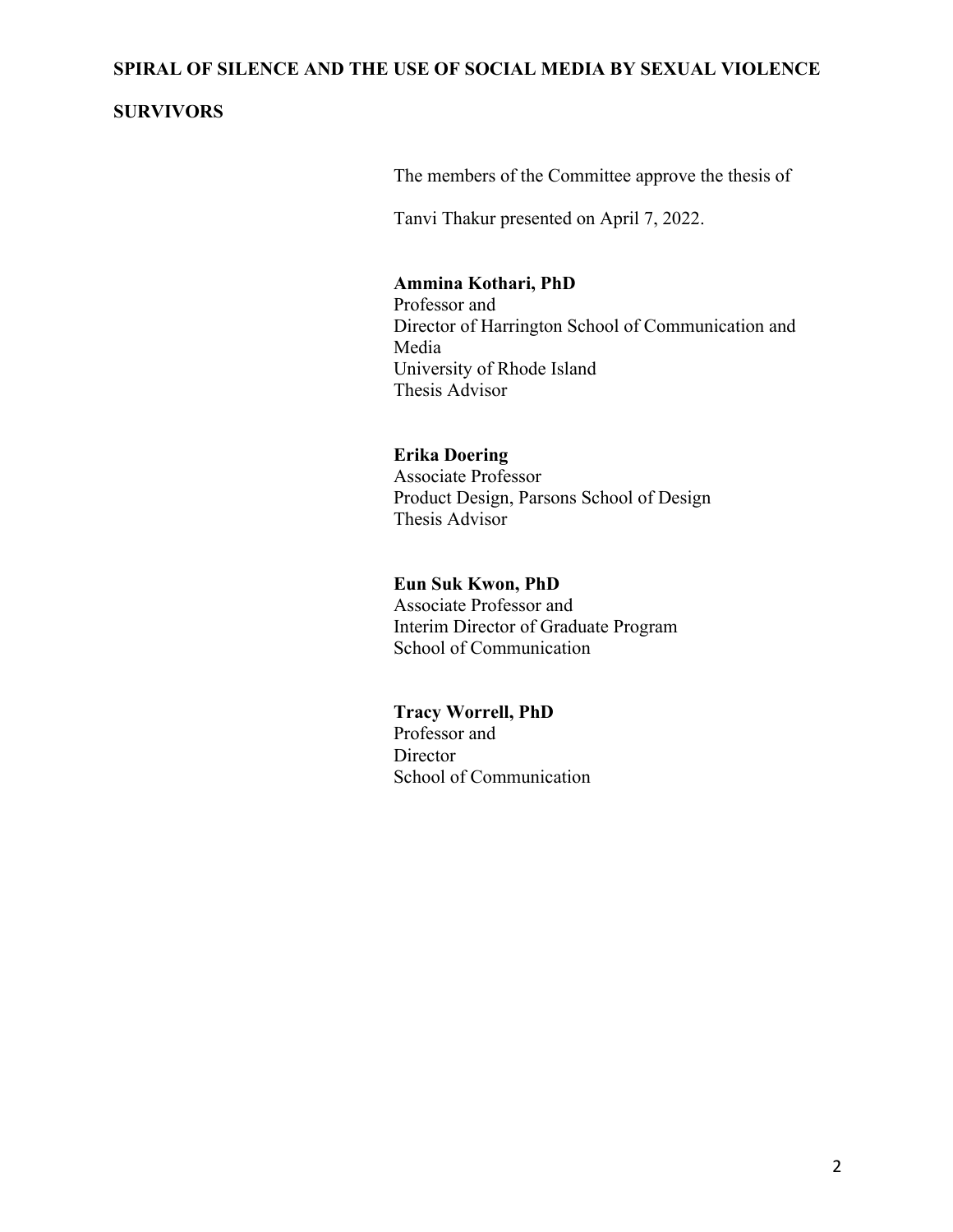### **Acknowledgments**

My journey at Rochester Institute of Technology has been both challenging and rewarding. I have had the fortuity to pursue my master's degree during the global pandemic with the support from family and the scholarships offered by RIT. I have grown among very talented, inspiring, intelligent, and supportive faculty members, staff, and classmates. For this, I will be forever grateful.

I would like to thank my primary advisor and mentor, Dr. Ammina Kothari, for encouraging me to pursue my interests and guiding me throughout my path at RIT. Through her consistent feedback, valuable critique, dedication, patience, and time I have exceeded my expectations as a graduate student and as a person. Thank you for helping me accomplish these important life milestones. Great thanks are also due to professor and designer, Erika Doering for taking the time to read my work and standing by me since I began my journey as a student in 2014. Thank you for believing in me and my ideas since day one. I would also like to wholeheartedly thank all the participants for sharing and trusting me with your answers for which I will always be grateful and honored. Special thanks to the School of Communication and staff assistant Alison Thompson for keeping me on track along the way.

Many thanks are also due to my late grandmothers, Kaushalya Yadav and Mala Thakur who were incredible women that taught me resilience, kindness, and empathy, without whom I wouldn't be half the woman I am today. Lastly, I would like to thank my family and friends for their endless motivation, words of encouragement, and help. I am so blessed for all your advice and love. Thank you for all believing in me.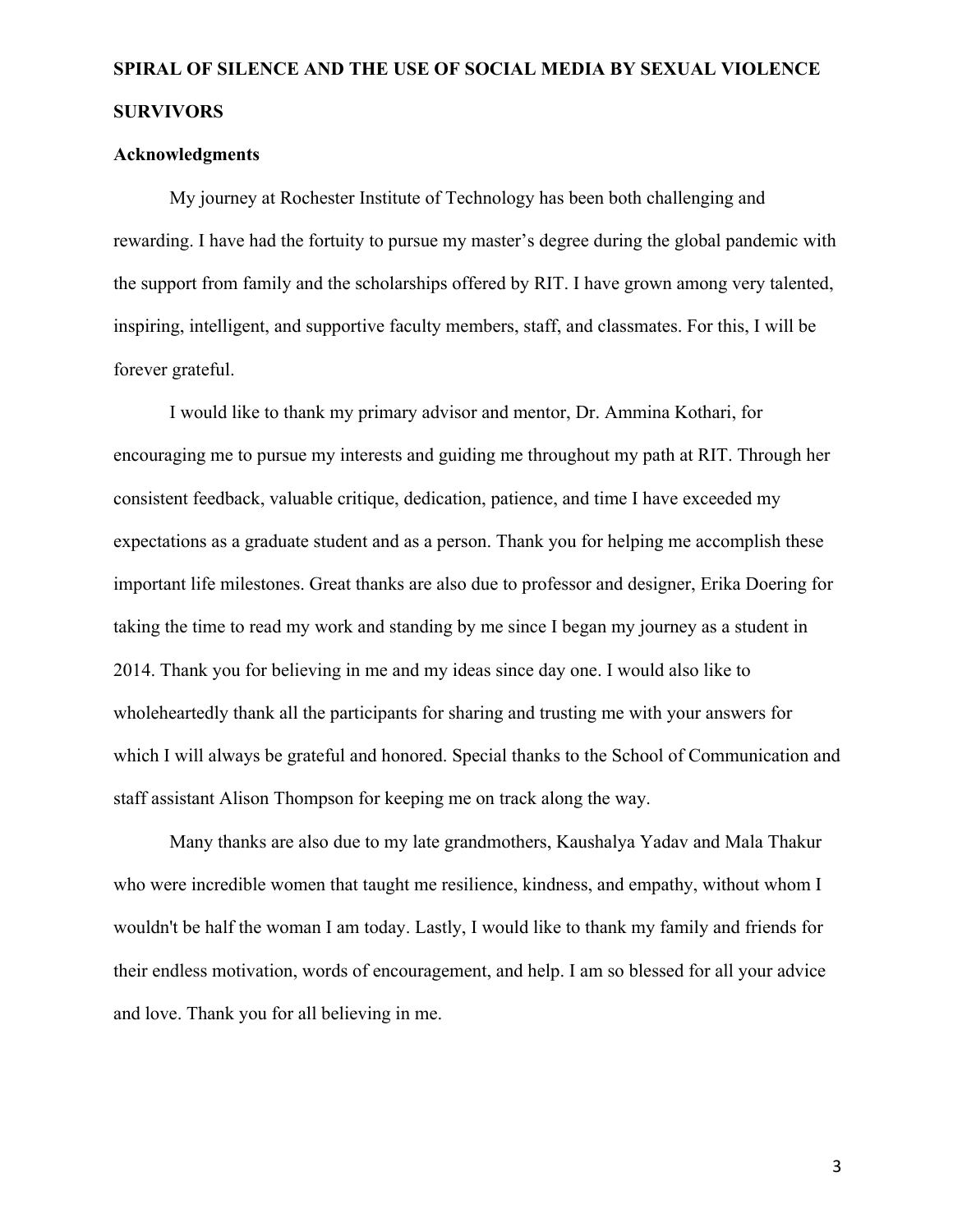## **SURVIVORS**

## **Table of Contents**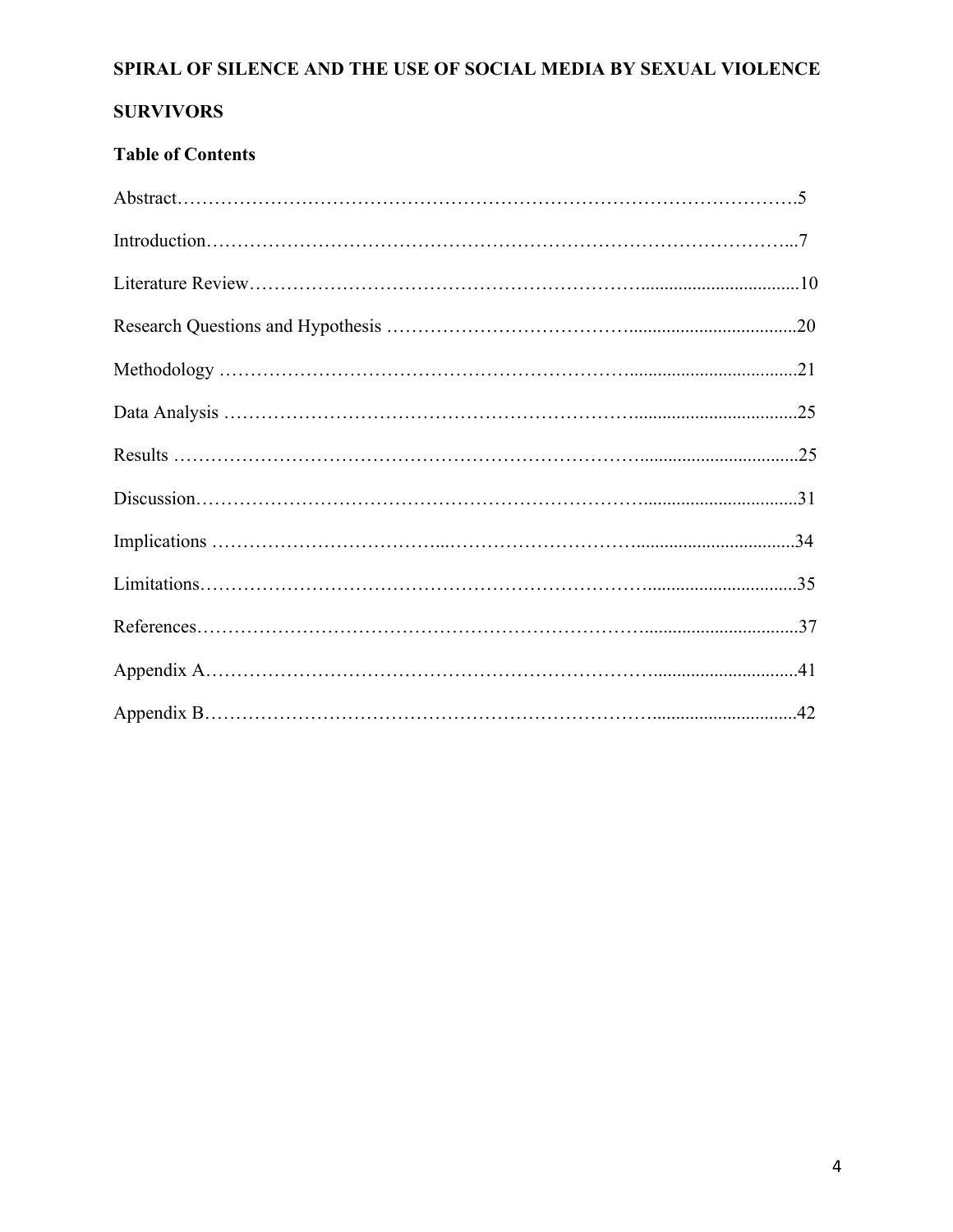#### **ABSTRACT**

Sexual violence has been a global health concern for over decades, but activism on social media such as #MeToo has increased public discourse and awareness about this issue. In its early advent, the #MeToo movement raised ample awareness, stimulated free discourse, and placed this issue as an important concern to address. While countries have implemented austere laws to prevent such hate crimes against women, societal norms and codes have deemed this type of violence as stigma or taboo resulting in the underreporting of the majority of sexual violencerelated crimes. The National Intimate Partner and Sexual Violence Survey conducted in 2015 reported that one in five women experience attempted or completed rape during her lifetime. In other words, 43.6% of women in the United States experience some form of sexual misconduct during their life including more than a third of women who reported unwanted sexual contact or, groping for example, in their lifetime (Smith, S.G., Zhang, X., Basile, K.C., Merrick, M.T., Wang, J., Kresnow, M., & Chen, J., 2018).). This study examines individuals' willingness to talk about sexual violence on social media. Using the spiral of silence theoretical framework, a survey was distributed online to understand who is willing to talk about social violence and under what conditions. Analysis of  $(n=108)$  responses found that gender and experience with sexual violence were key predictors of individuals' willingness to share their experiences or opinions on social media. More than half of the respondents (n=63) or 58% reported having experienced some form of sexual violence, but only a small number (n=9) or 14% had shared their personal experiences on social media. Participants identifying as cisgender females (n=32) or 41.6% reported their willingness to share their opinions on social media. Willingness to share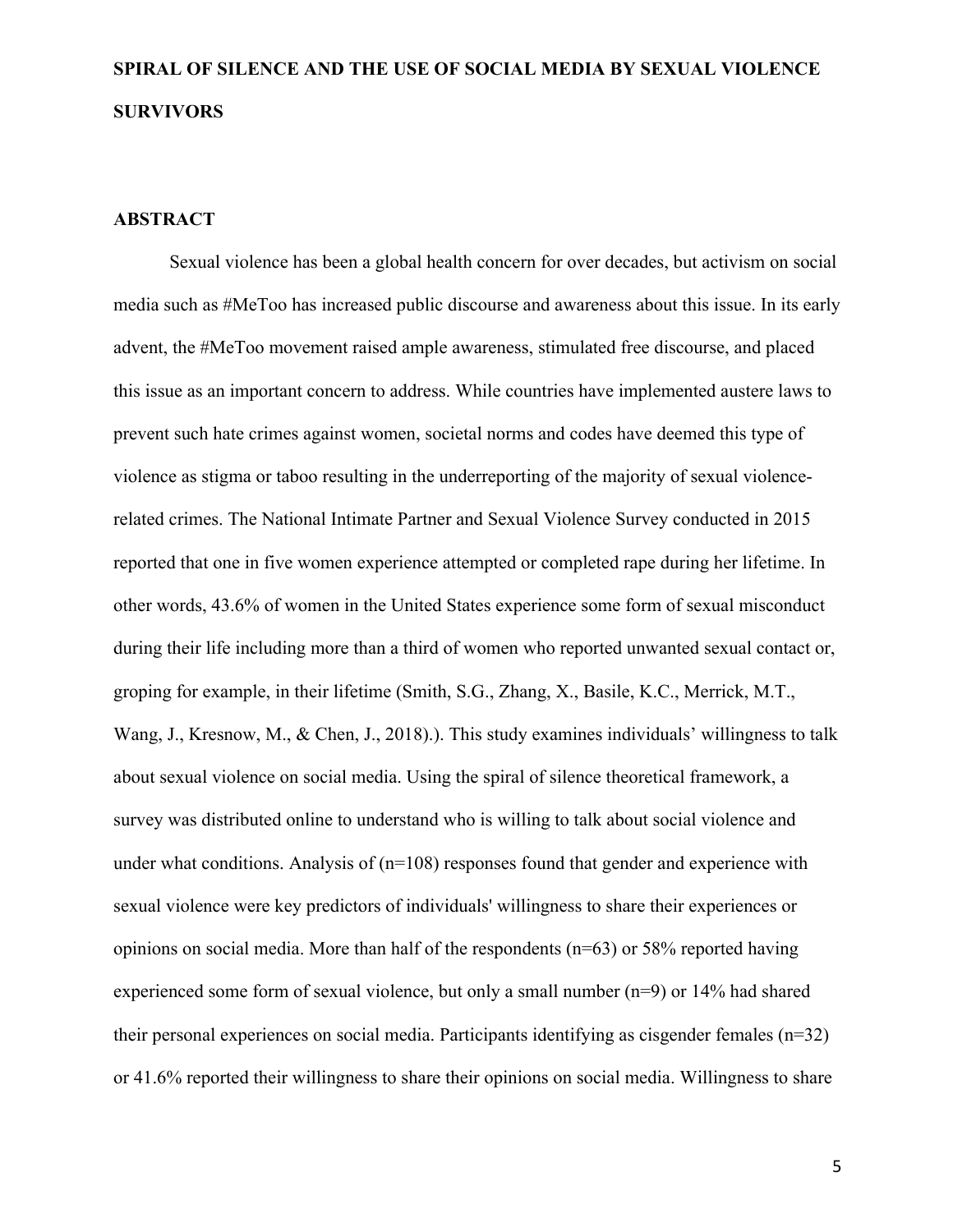opinions on social media about sexual violence was positively associated with the perception of public perception. Male participants (n=9) or 38% who perceived their opinion to be shared by their followers were more likely to express their views about sexual violence. The results indicate that women are more likely to be vocal about the issue of sexual violence and less likely to experience the spiral of silence effect.

*Keywords:* the spiral of silence, sexual violence, social media use, support, victims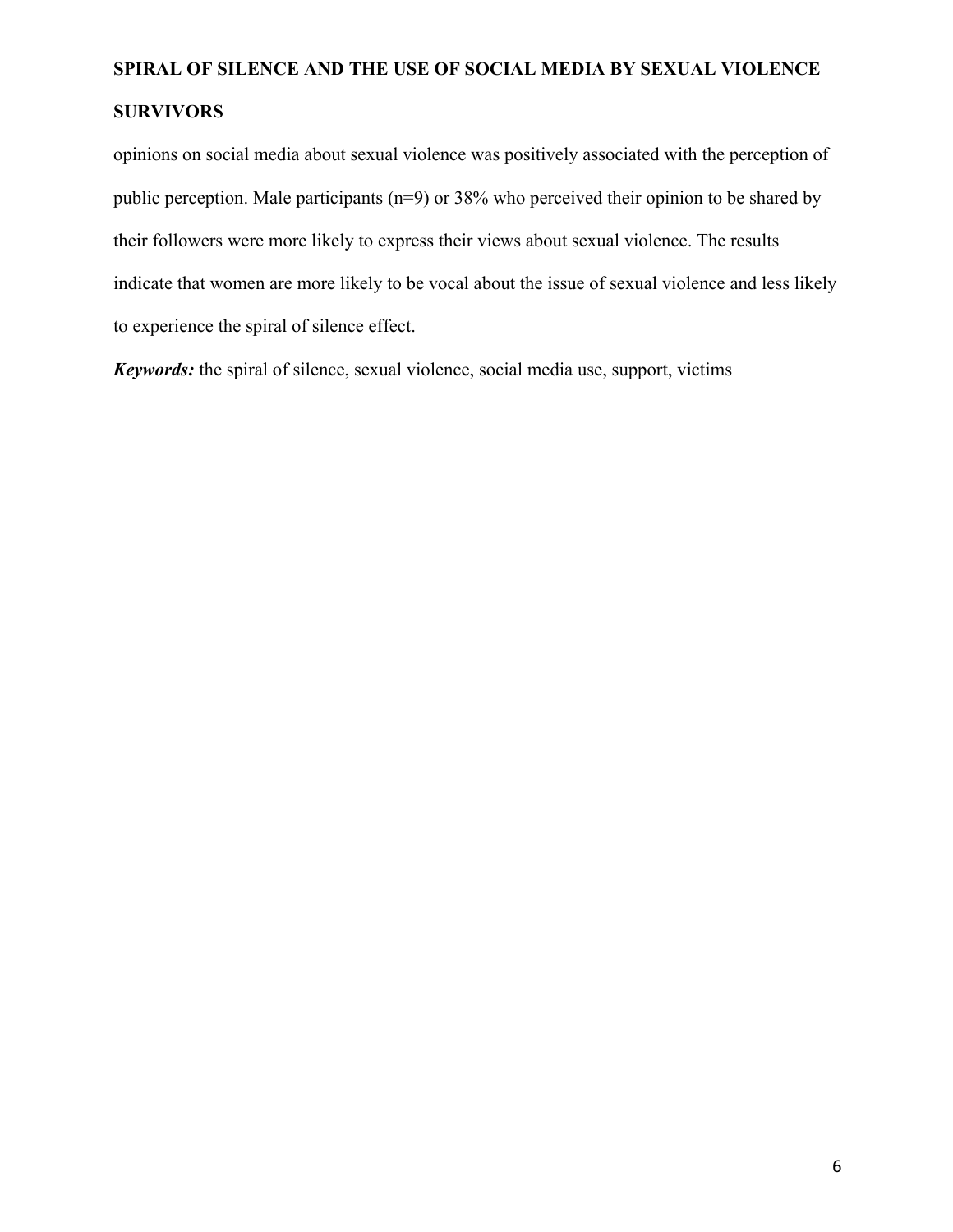### **Spiral of Silence and the Use of Social Media by Sexual Violence Survivors**

#### **Introduction**

#### **Sexual Violence across the Globe**

Sexual crimes have drastically increased over the past few decades. In 2019, India revealed a devastating total of 405,861 registered cases of crimes against women, displaying an escalation of 7.3% over 2018 with 378,236 cases (National Crime Records Bureau, 2019). This translated to nearly four women being raped every hour, and an average of 88 women sexually abused daily (Times of India, 2020). In other words, every fifteen minutes a rape was reported in India (Caruso, 2020).

More generally speaking, crimes of sexual violence are prevalent health and social problems faced predominantly by women across the globe. Consequently, physical health becomes a concern for most victims as they could suffer from gynecological problems, unwanted pregnancies, chronic pelvic pain, unsafe abortion, and sexual dysfunction (Bott, Morrison & Ellsberg, 2005). Furthermore, survivors experience mental health issues that often stem from norms, societal structures, and environmental stressors. While some countries have successfully implemented austere laws that have reduced the overall count of hate crimes against women, a large majority of sexual-violence-related crimes remain underreported. This is largely due, in part, to victims fearing the cultural stigmatism and taboos associated with actually disclosing that they have been attacked, which, in effect, leads to them not reporting anything at all (Dwarkin  $\&$ Weaver, 2021).

The United States reported a similarly alarming rate of crimes against women. The National Intimate Partner and Sexual Violence Survey (NISVS) conducted in 2015 reported that one in five women experience attempted or completed rape during her lifetime. In other words,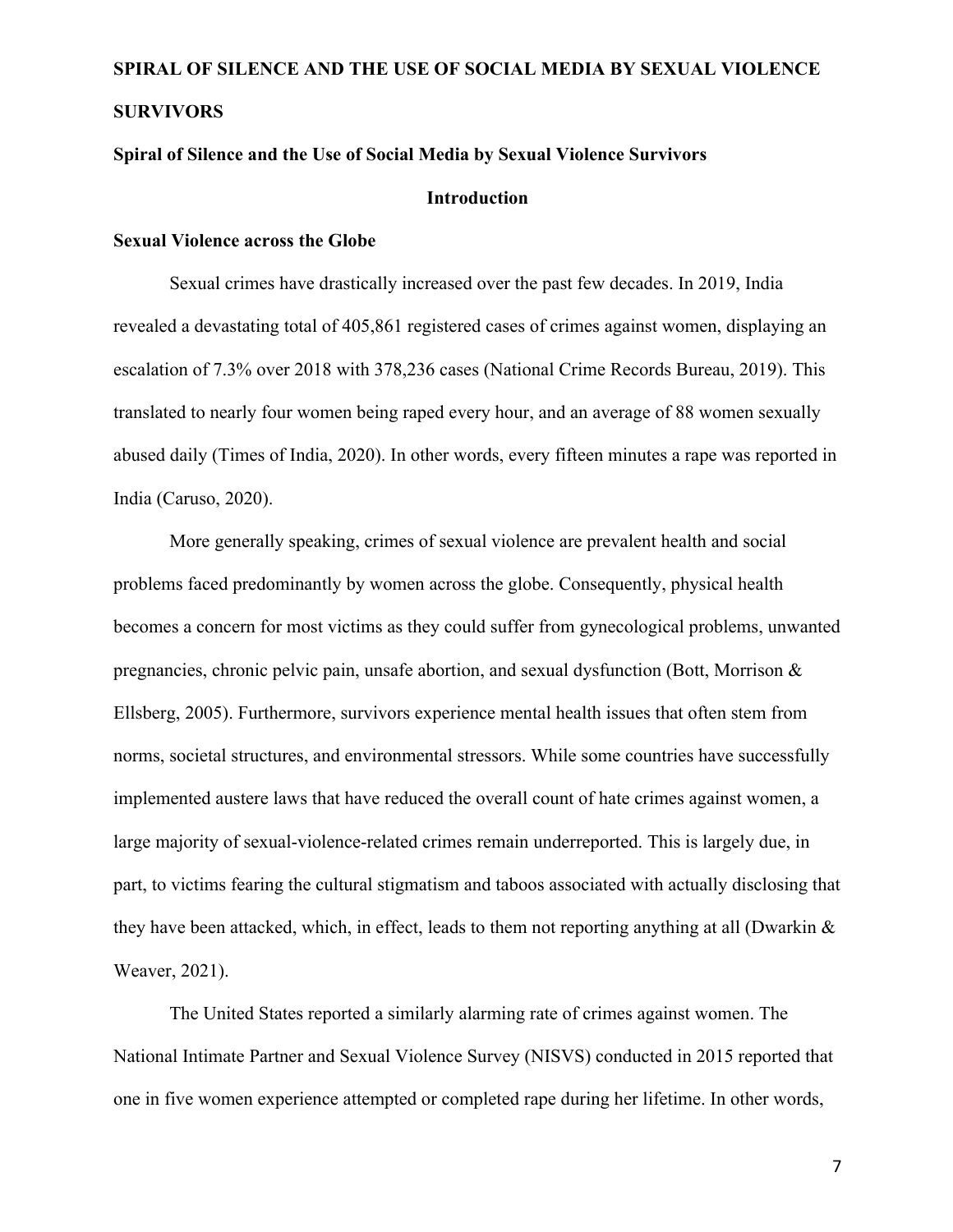43.6% of women in the United States experienced some form of sexual misconduct during their life including more than a third of women who reported unwanted sexual contact or groping in their lifetime. The survey also revealed that approximately 1 in 6 women experienced sexual coercion, for example, by someone who repeatedly asked for sex or sexual pressure by someone under authority (NISVS, 2015). Another survey conducted by the Bureau of Justice Statistics on Criminal Victimization, the National Crime Victimization Survey (NCVS) reports that in 2019, approximately 33.9% of reported cases were rape and sexual assault amounting to a total of 212,230 surviving victims. Over the last two decades, several initiatives have been made to address sexual crimes against women however many of them have been unsuccessful. (Bott, Morrison & Elsberg, 2005).

The #MeToo is a milestone for sexual violence survivors to use social media as a place for expression. A recent article discussed social media platforms, especially Twitter and Reddit, as forums for survivors to express themselves on experiences/opinions of sexual violence with the coming of the #MeToo movement (Alaggia & Wang, 2020). The study emphasized the significance and impact of the #MeToo movement in pivoting the change from silencing to expressing oneself in online public discussions regarding sexual harassment. The authors found that social media offered a voice to sexual violence survivors. This study illuminated the direct relation between taboo/stigmatized subjects and willingness to express in online public forums. Hence, there is a need to examine how social media performs can act as facilitators or perpetrators in the expression of opinion regarding sexual violence.

Dubois and Szwarc (2018) examined the use of social media for public communication and how that reflected the intensity of self-censorship in the community in which it exists. Their research revealed that the two are directly related, meaning that if social media was being used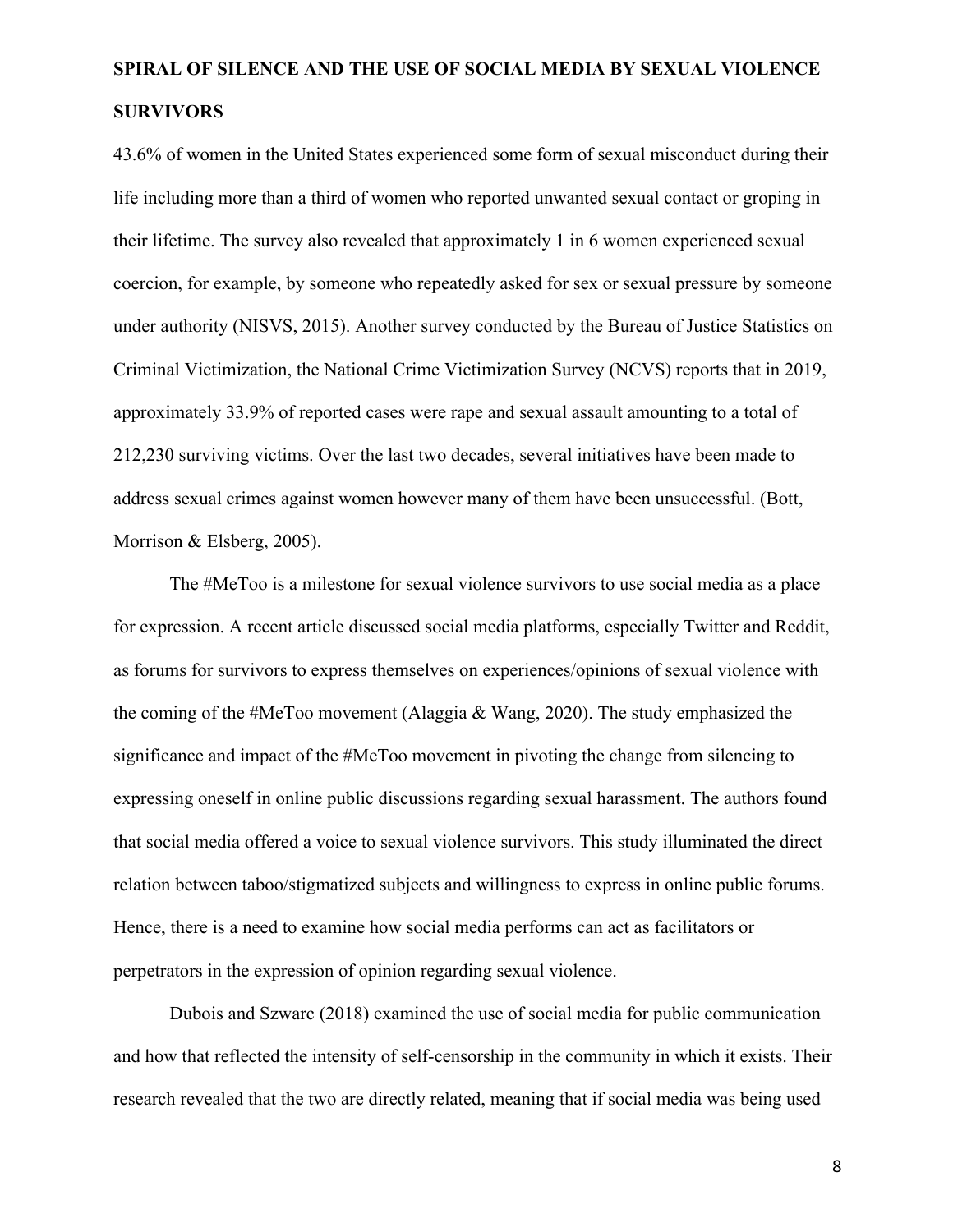democratically, encouraging expression of diverse opinions, the likelihood of censorship was less and vice versa. The goal of my study was to understand how the advancement in technology could assist or hinder discrepancies in underreporting of gender-based violence. Using the framework of the spiral of silence phenomenon, this study examined how sexual violence survivors used social media platforms to express or self-censor their opinions on the topic. This analysis addressed the tendency of victims who have suffered forms of sexual harassment and misconduct to remain silent, specifically on social media.

The lack of relief and societal support for sexual violence survivors is another prominent reason that has also led to the underreporting of these terrible crimes. As this subject is considered taboo in many societies, we can understand the reasons for the self-censoring of rape and sex-related assaults. Hence, using the spiral of silence theory as a lens, this research study tried to understand individual willingness to express or remain silent against sexual violence on social media. The theory poses that when there was a dominant opinion present, the chances of expressing an opposing opinion were less likely.

Existing scholarship has used the theory to exhibit the potential of social media activism in helping voice marginalized experiences (Kemp, 2020). Especially with the use of hashtags and compelling visuals, social media platforms such as Instagram have the political potential to act as forums for free socio-cultural discourse (Caldeira, 2021). This study examined the relationship between the willingness to intervene and express an opinion against acts of sexual violence on social media. Poulakidakos, Veneti, & Fangonikolopoulos (2018) analyzed personalized communication offered by social media and its potential to reduce censorship or silencing opinions in public. Their findings conveyed that the spiral of silence can be diminished in the online context.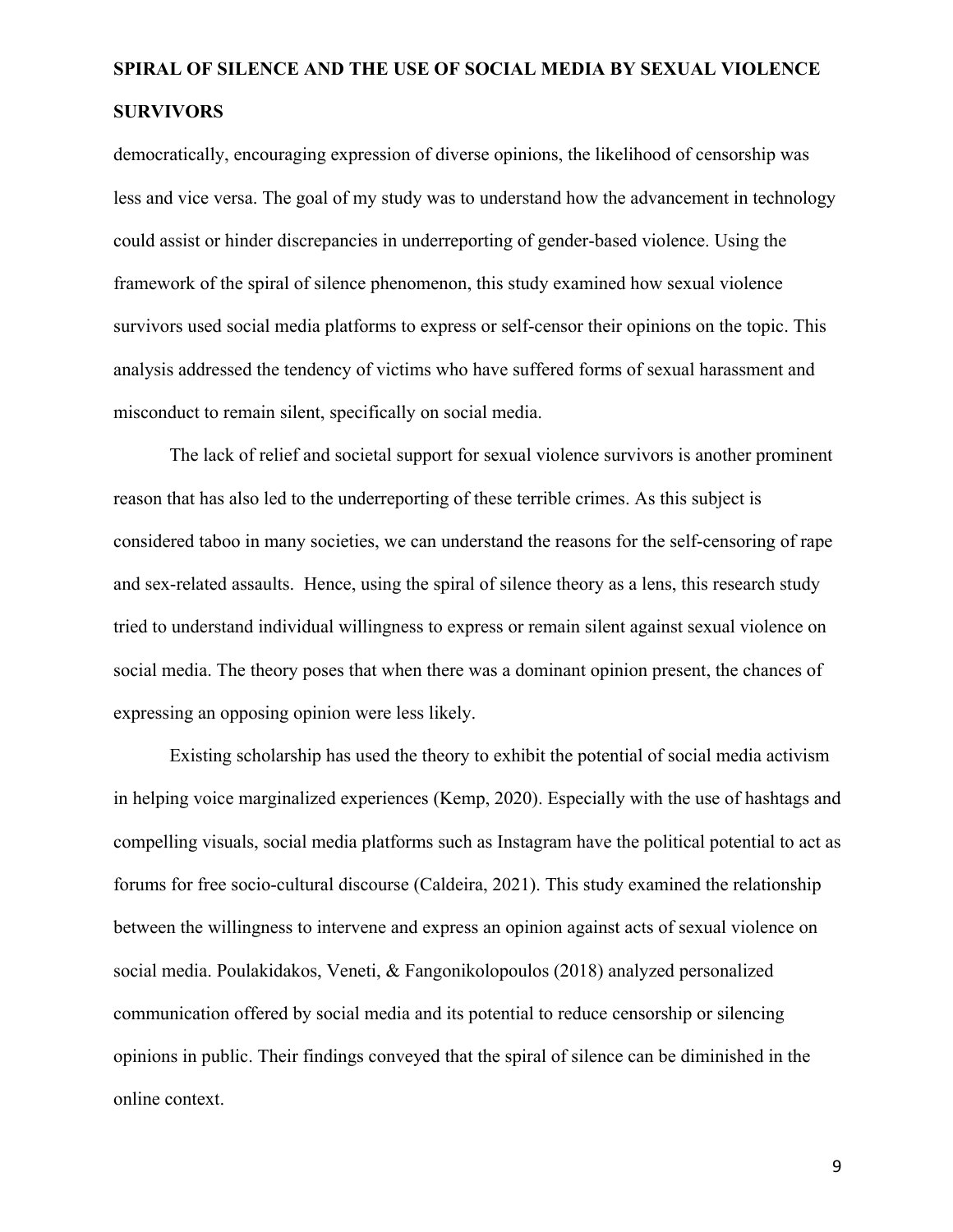To de-stigmatize the controversial and sensitive topic of sexual violence, this study focused on one's willingness to express or self-censor on the topic of sexual violence on social media. With an emphasis on variables including gender, age, occupation/profession, social media use, social media purpose, and comfort level with social media, the study examined the spiral of silence phenomenon experienced by surveying 108 social media users. This research study explored if the SoS was diminished or continued to exist online when discussing sexual violence. Further, it analyzed the capacity of digital safe spaces for victims or survivors to offer relief to those who have experienced some form of sexual violence.

### **Literature Review**

#### **Spiral of Silence Theory**

The spiral of silence was proposed by a German political scientist, Elizabeth Noelle Neumann in 1974. The phenomenon referred to people's tendency to remain silent when they feel that their opinions were in opposition to the majority view on a subject of moral concern. The theory implied two primary reasons for humans to behave this way including fear of isolation and fear of reprisal (Neumann, 1974). Fear of isolation referred to the fear of being secluded from the group once opposite views were established and fear of extreme isolation leading to loss of house, status, or job. The spiral was created when someone in the perceived majority opinion voiced confidently in support of the opinion, making the minority feel more distanced and uncomfortable to voice their opinion and hence begin to experience fear of isolation and reprisal. It also suggested that the closer an individual feels their opinion coincides with the majority opinion the more likely they were to voice their opinion in public discourse. This theory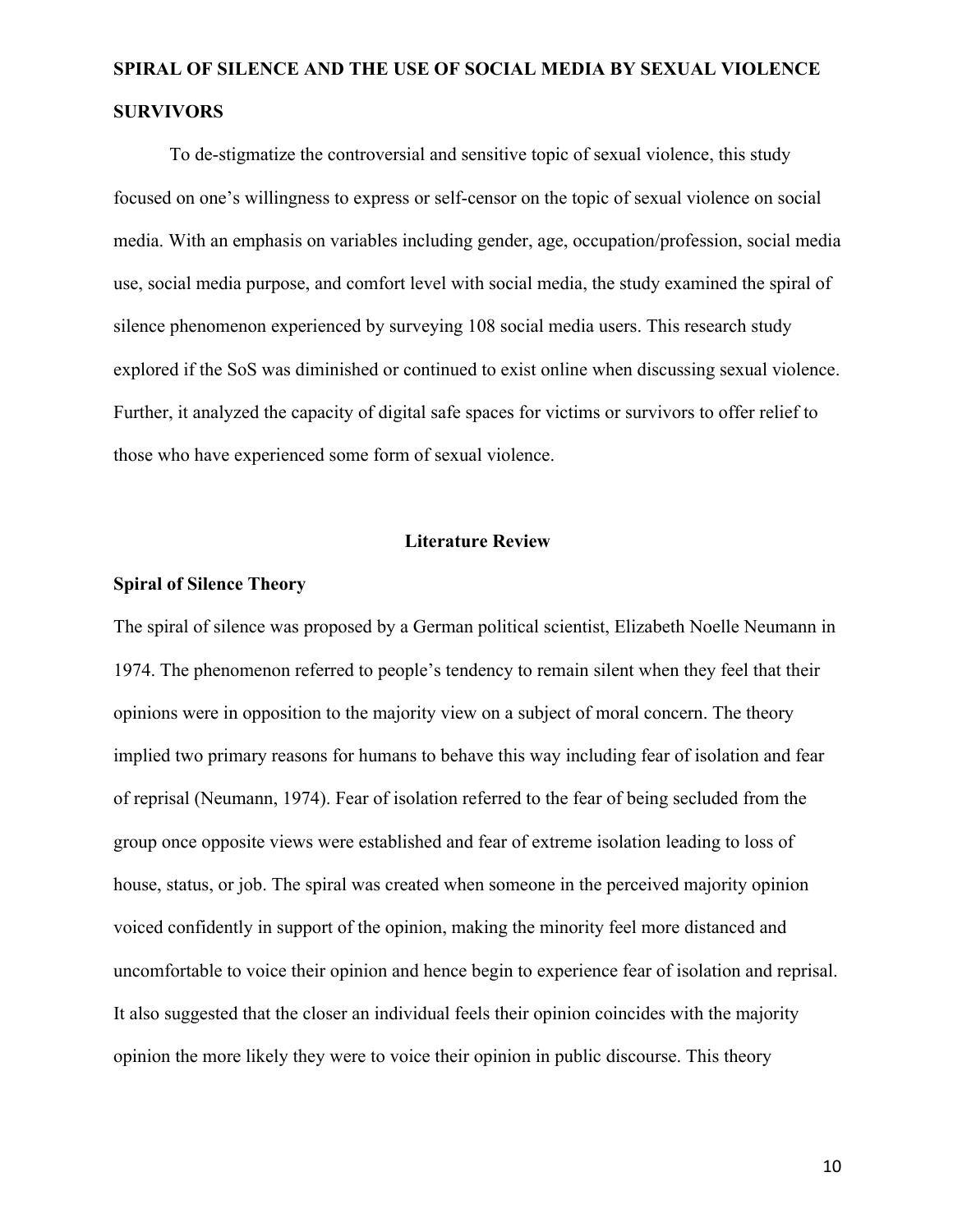explained how public opinion could influence one's perception and reaction to discussing public affairs.

Neumann described public opinion as "the opinion which can be voiced in public without fear of sanctions and upon which action in public can be based" (Neumann, 1974, page 44). The political scientist hypothesized that individuals observe and learn how to express opinions on public matters and this, in turn, influenced them in reacting to the matter. She also argued that individuals' willingness to share their opinion depended on the opinion expressed dominantly in public. This reinforced the presence of a dominating or overruling opinion that was openly voiced regarding a matter of public concern. She also hypothesized that if this phenomenon was to exist over time the process of the expression of personal opinion could evolve as well (Neumann, 1974).

To test her hypothesis, Neumann conducted multiple surveys and interviews. Some questions focus on the respondents' opinions on certain matters of controversy, the respondents' opinion on the majority opinion, and their willingness to express themselves in public discourse. Examples of the chosen subject matters included abortion law, capital punishment, communist party ban, married couples living together, and more matters of public interest. The variables she established were age groups, sex, occupation, monthly income, and residential status. The participants were asked to have discussions on topics of socialism, communist parties, and unmarried live ins with travelers on a train journey. The results revealed that minority opinions were more likely to speak out and hence become the majority opinion causing the initial majority to become the minority. This is on the basis that there was uncertainty within the groups on who held the majority opinion. Neumann claimed that the ones showing more willingness to express eventually formed the majority opinion.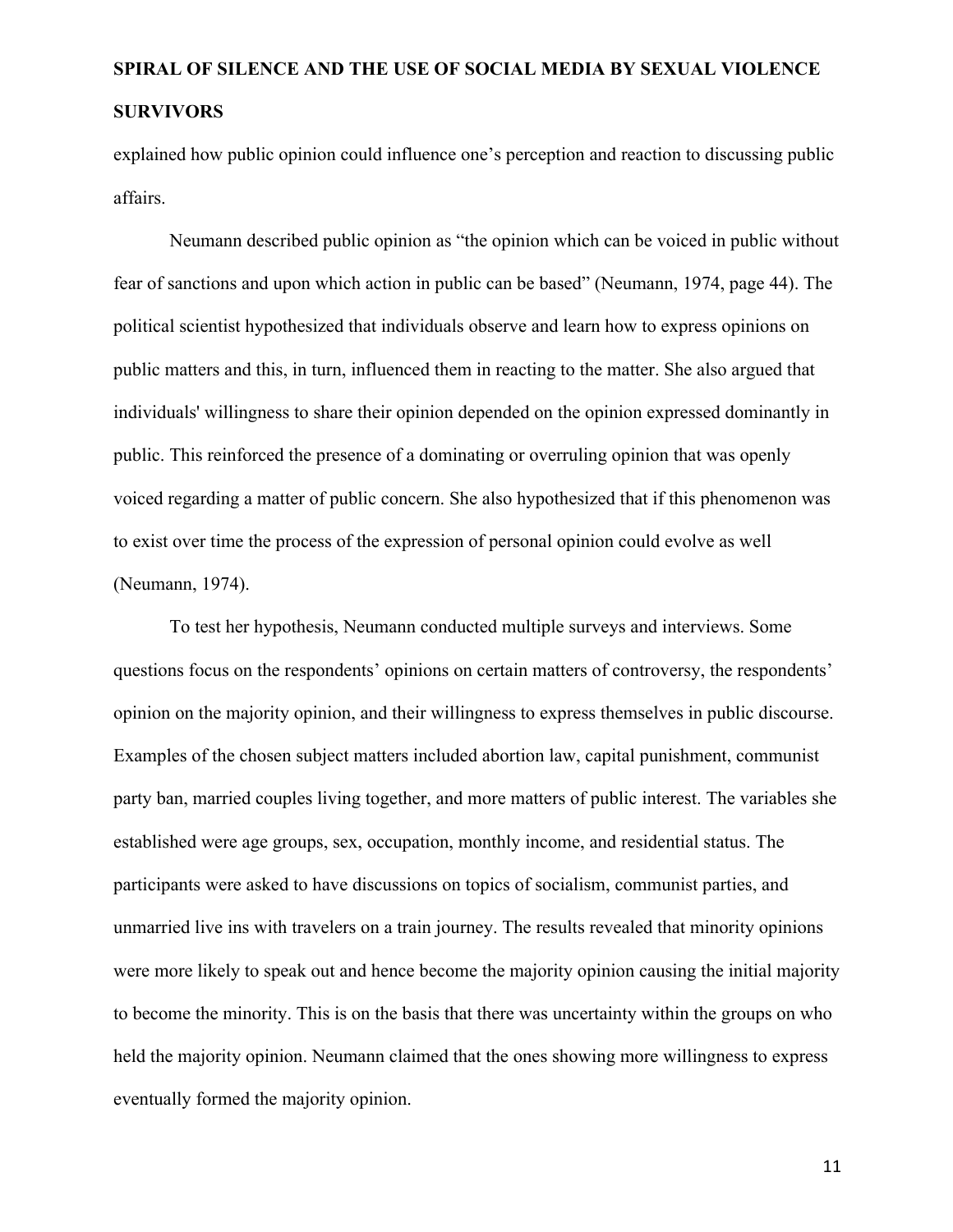This theory has been adopted by scholars across disciplines to expose the discrepancies in public opinion. Bowen and Blackmon's (2003) article delved deeply into the spiral of silence phenomenon introduced by Elizabeth Noelle Neumann in 1947. Particularly, this study examined the effect of individual differences in groups or larger organizations and how this could create disruption or cohesion within the group/organization. Sexual orientation was adopted as the topic of discussion to emphasize the impact of differences of individual opinions in big groups. The authors found that individuals who have revealed their sexual orientation were more likely to engage in group discussions on the same. My quantitative study built on this theory by exploring the willingness of people who have experienced sexual violence to share their opinion on social media.

In another study conducted in the Middle East, the authors examined the spiral of silence phenomenon experienced within an online community of Arab women on Twitter (Dashti and Johar, 2015). The results revealed that while Twitter mediates online communication, the women felt equally confident to express their opinions face to face among women only. The study also confirmed that the spiral of silence phenomenon is reinforced among women in the presence of men and strangers. This study demonstrated the potential for social media to mitigate the effects of the spiral of silence phenomenon, as women could feel confident in sharing their opinion on social media.

Additionally, it was important to examine the evolution of digital technology and its influence on the spiral of silence theory. A study conducted by Hakobyan (2020) argued that while the internet has offered new and communicative methods of discussion and expression online it has also led to fear of being judged or criticized, thus reinforcing the SoS phenomenon. To better understand the effects of technology on SoS, another paper delved into avoidance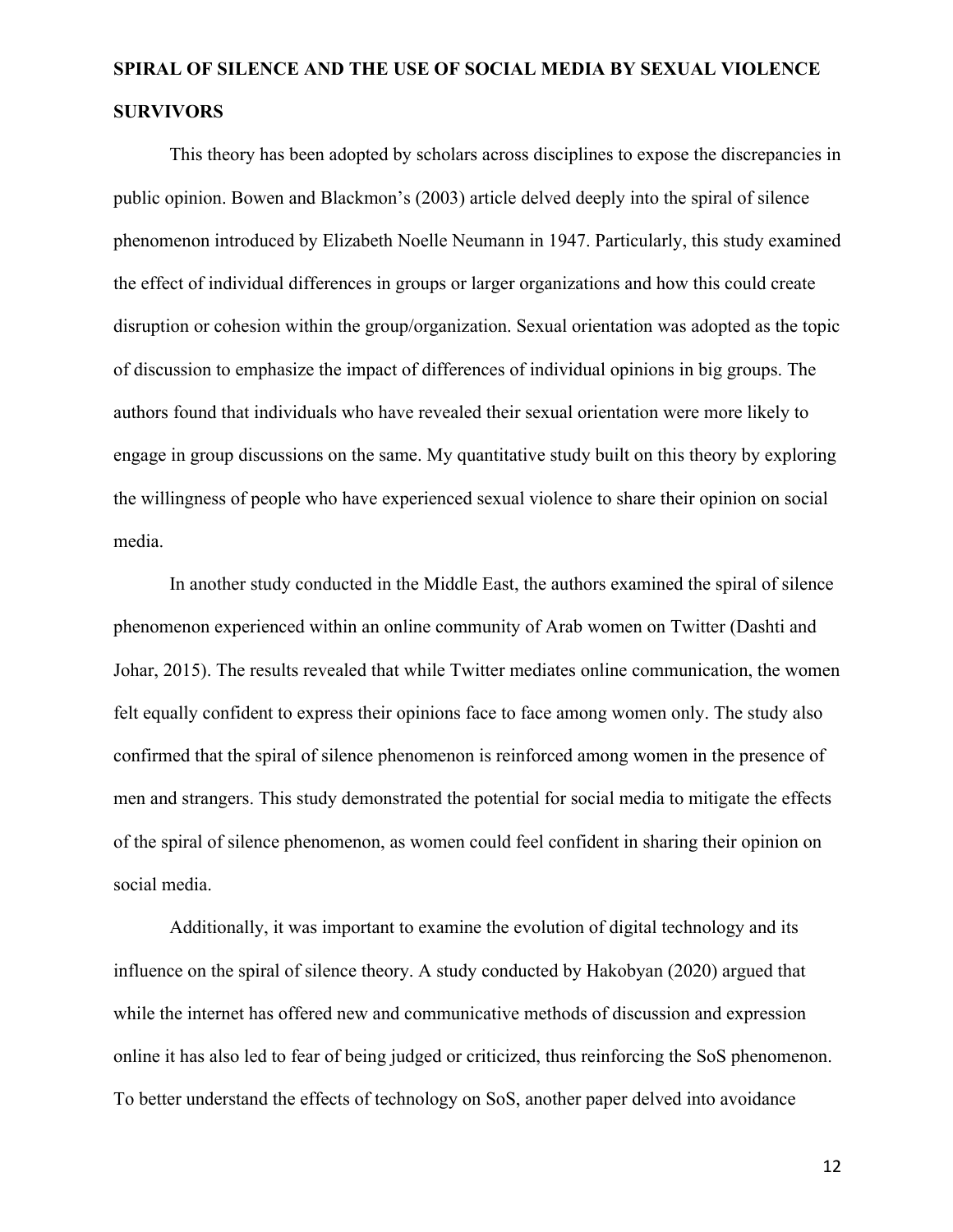strategies that can be adopted in order to remain silent and further reinforce the spiral of silence phenomenon in a hostile or uninviting situation (Hayes, 2007). Some strategies found were the pretense to not have an opinion, pleading ignorance, physical/digital escape, or simply refusing to talk. Here, the importance was given to maintaining silence rather than voicing expressions making it important to also examine if a similar phenomenon is experienced in the context of sexual violence.

Gearhart and Zhang (2015) examined the impact of SoS theory on social networking sites (SNS) and found that fear of isolation continued to exist in the online context. Further, it also revealed that a shift from face-to-face relations to computer-mediated communication had also shifted the role of SoS on SNSs. Using this article as a reference, my research study examined the presence of the SoS phenomenon in both face-to-face and computed mediated communication. Another article written by Gearhart and Zhang (2018) applied the SoS phenomenon across various controversial topics including gay marriage, abortion, and immigration. As the theory relied on the discussion of a controversial topic, the scholars studied the intensity of fear of isolation experienced in each of the topics listed above. They found that when a socially controversial issue is growing in interest, more people tend to voice their opinion even if it is against the opinion climate. For instance, we can understand that if conversations on sexual violence are growing online, more individuals will voice their honest opinions regardless of the majority opinion hence diminishing the spiral of silence online.

Wu's and Atkin's (2018) study investigated the impacts of online anonymity on the SoS theory in online discussions, particularly on the subject of abortion. The article revealed that computer-mediated communication promoted expression of opinion through anonymity, online discussions on public forums help shape one's perception and reaction to subjects of public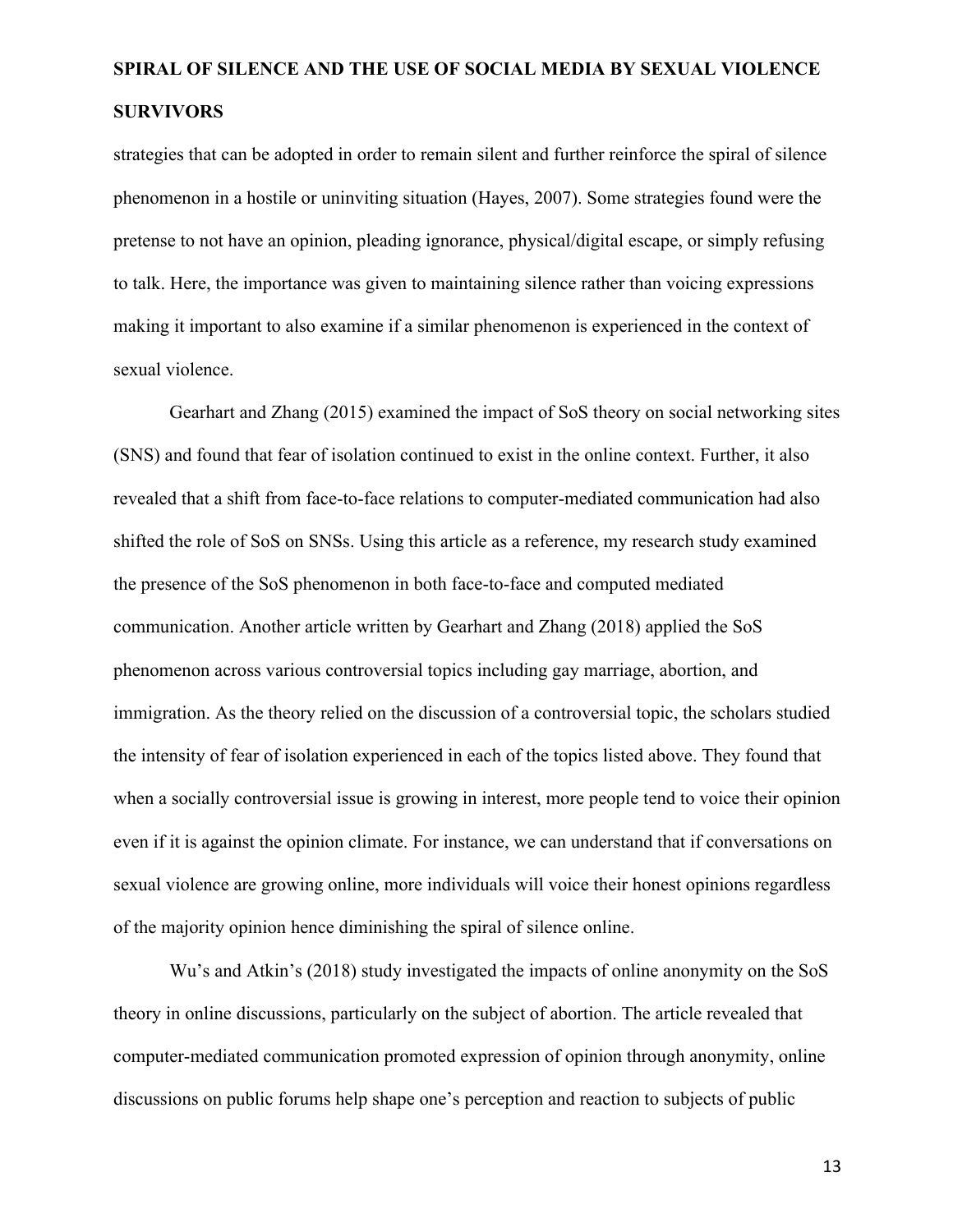interest which in turn influences one's willingness to express online in fear of isolation from the community. The authors provided a framework to further investigate the effect of computermediated communication on the SoS theory with a focus on sexual violence.

A thorough study conducted in May 2020 presents a socio-cultural analysis of the #MeToo movement in India and the United States (Kemp, 2020). The author performed a thorough examination of social media platforms specifically Twitter and Facebook and their role in social media activism with a focus on the #MeToo movement. In particular, the article delved into the spiral of silence experienced by women and minorities in the context of rape on social media. Here we observe the effective use of social media platforms and how they allowed the creation of digital spaces for victims of sexual violence to share experiences, with the intent of destigmatizing the topic of sexual violence as the public discourse on online platforms.

### **Sexual violence and social media**

While many scholars have used the spiral of silence theory to study how public opinion shapes or influences one's reaction and perception on moral issues such as police brutality, abortion, marijuana legality, gender discrimination, this study used the spiral of silence theory as a lens to inspect how sexual violence survivors use social media as a platform to voice their opinion or self-censor. Digital media has been found to serve as a perpetrator of online misogyny across social media platforms as well as a facilitator of domestic violence (Dragiewicz, 2018). In other words, computer-mediated communication often perceived to be a medium that allows individuals to communicate at will can be restrictive when it comes to willingness to express an opinion on a sensitive topic such as sexual violence. For instance, O'Neil (2018) explored the need for online communities on social media platforms such as Reddit, Twitter, and Facebook to facilitate discourse among survivors regarding sexual violence. The study revealed that victims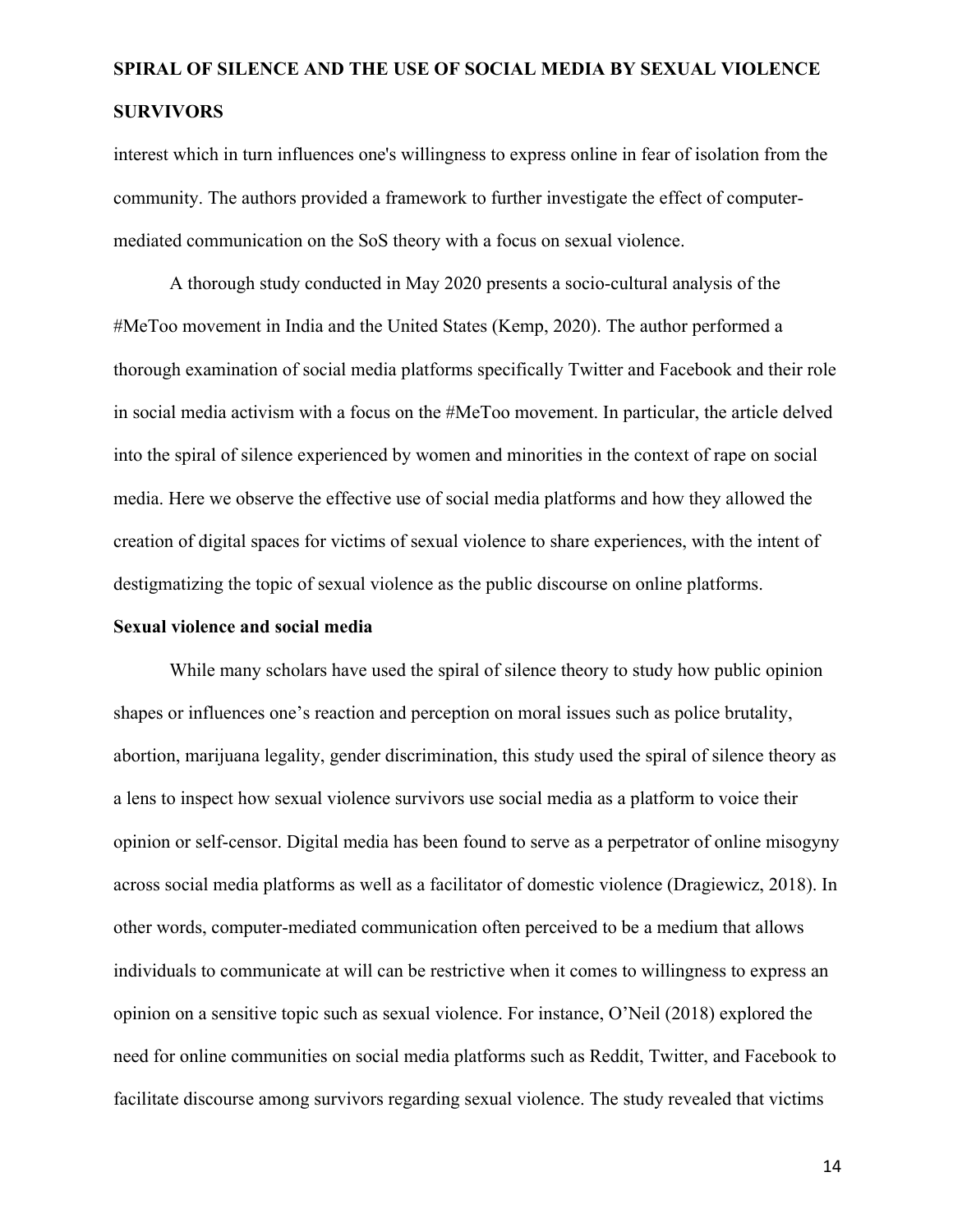and survivors of sexual harassment made use of digital technologies for storytelling, to seek advice, and to establish a supportive community with relatable members. The failure of the government to provide justice for the majority of the time further strengthened the need for a safe, judgment-free platform for sexual violence survivors to share personal stories and support one another. Here arose the need to investigate how the perceived minority opinion could be expressed using digital technology to diminish the feeling of isolation and injustice.

Similarly, Lokot (2018) explored Facebook responses to a particular post by a Ukrainian activist concerning sexual violence. While the subject was dominantly viewed as a taboo in this society, the findings revealed that an increase in the number of genuine, true, and personal Facebook posts regarding experiences with sexual misconduct are helping normalize and encourage women to express themselves on Facebook. This article further illuminated the willingness of women to voice themselves in a public discussion on a controversial topic, specifically sexual violence. It also reinforced that the topic of sexual violence can be normalized. Furthermore, Mendes and Ringrose (2019) introduced the term "digitized narratives" referring to discourse regarding sexual violence against women on a particular Tumblr page - Who needs Feminism and hashtag #BeenRapedNeverReported. The authors proposed that social media platforms such as Twitter and Tumblr could not only help reshape social norms but also encourage de-silencing and voicing of experiences and opinions. As more people join social media platforms and instances of sexual violence show no signs of diminishing, it's important to examine who is willing to speak up about this issue.

Armstrong and Mahone (2017) conducted a study that revealed a direct relationship between those willing to intervene and those willing to express opinions against sexual violence and their study revealed that those who are likely to intervene are also likely to fight against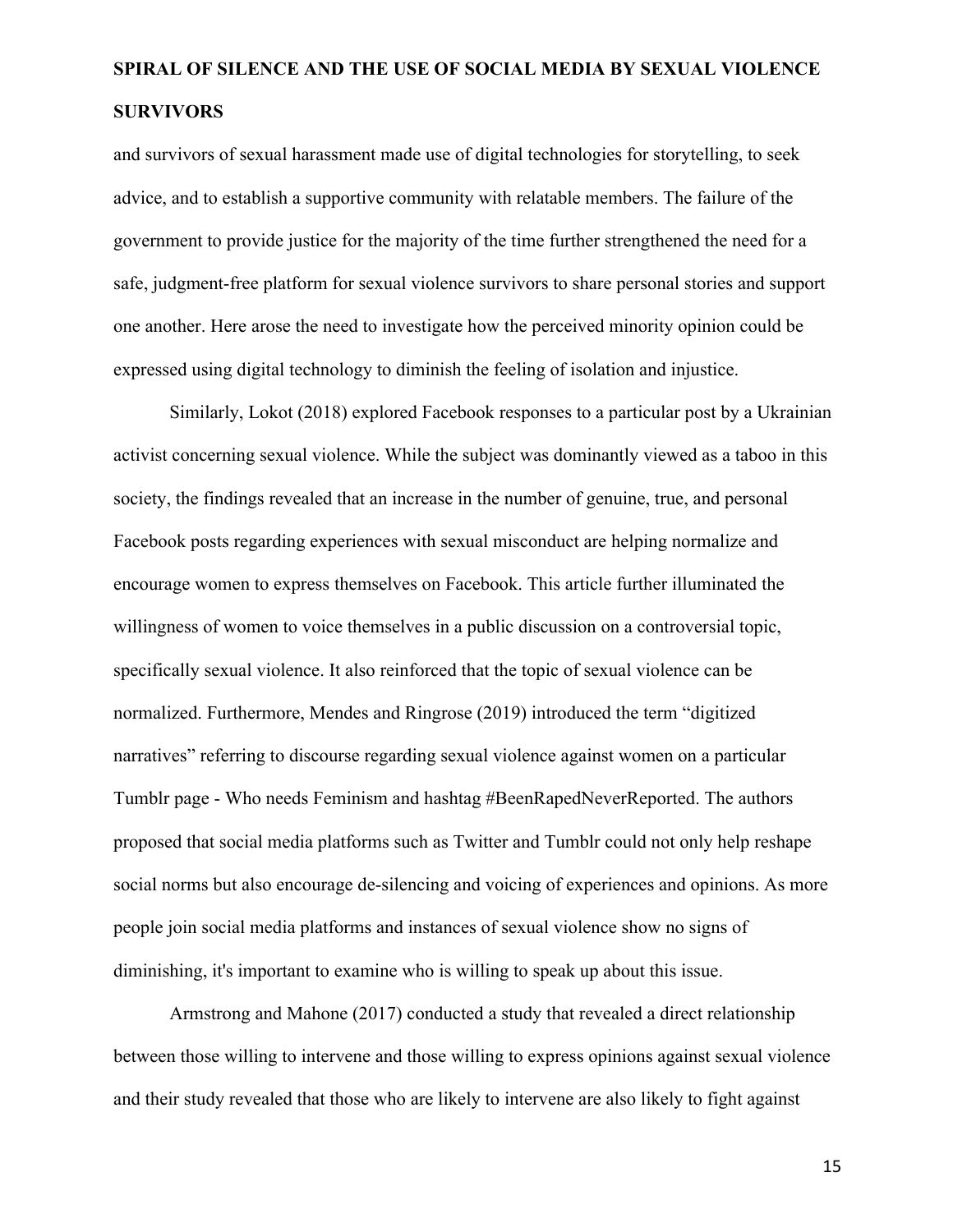sexual misconduct. Their study also revealed that more women than men are willing to fight against sexual violence further reinforcing that sexual violence mainly concerns women. The current study builds on the previous work by exploring whether there are gender-based differences in willingness to express experiences and opinions on sexual violence as well.

As digital spaces are not always supportive of those wanting to share their experiences with sexual violence. Zaleski, Gunderson, Baes, Estupinian, and Vergara (2016) conducted a study on social media to reveal that rape culture existed within the online community via discussions, comments, and threads. Upon deeper analysis, they found that victim-blaming and questioning were dominant across social media forums leading to further inquisitions and commentary. They also found that sexual violence survivors used social media to voice their opinion through personal narratives hence breaking down the rape culture.

Linder, Myers, Riggle, Lacy (2016) studied the use of social media by activists and highlighted its positive impact on community building and raising awareness regarding sexual misconduct on campus. In addition, the study offered recommendations to administrators and student activists that could improve campus life conditions. Some of them included paying close attention to the schools' social media accounts and involving student activists in these forums, staying aware of campus life and events, and improving response programs for minorities and marginalized groups. This research study exemplified the potential for social media as a tool to prevent, manage and offer support to communities in need. In this instance, adopting these strategies can help reduce the Spiral of Silence experienced online.

A detailed article by Boux and Daum (2015) examined the role of smartphones and social media in sharing experiences of sexual violence. They analyzed the role of media in acting as facilitators or challengers of rape culture. The authors described rape culture as the validation,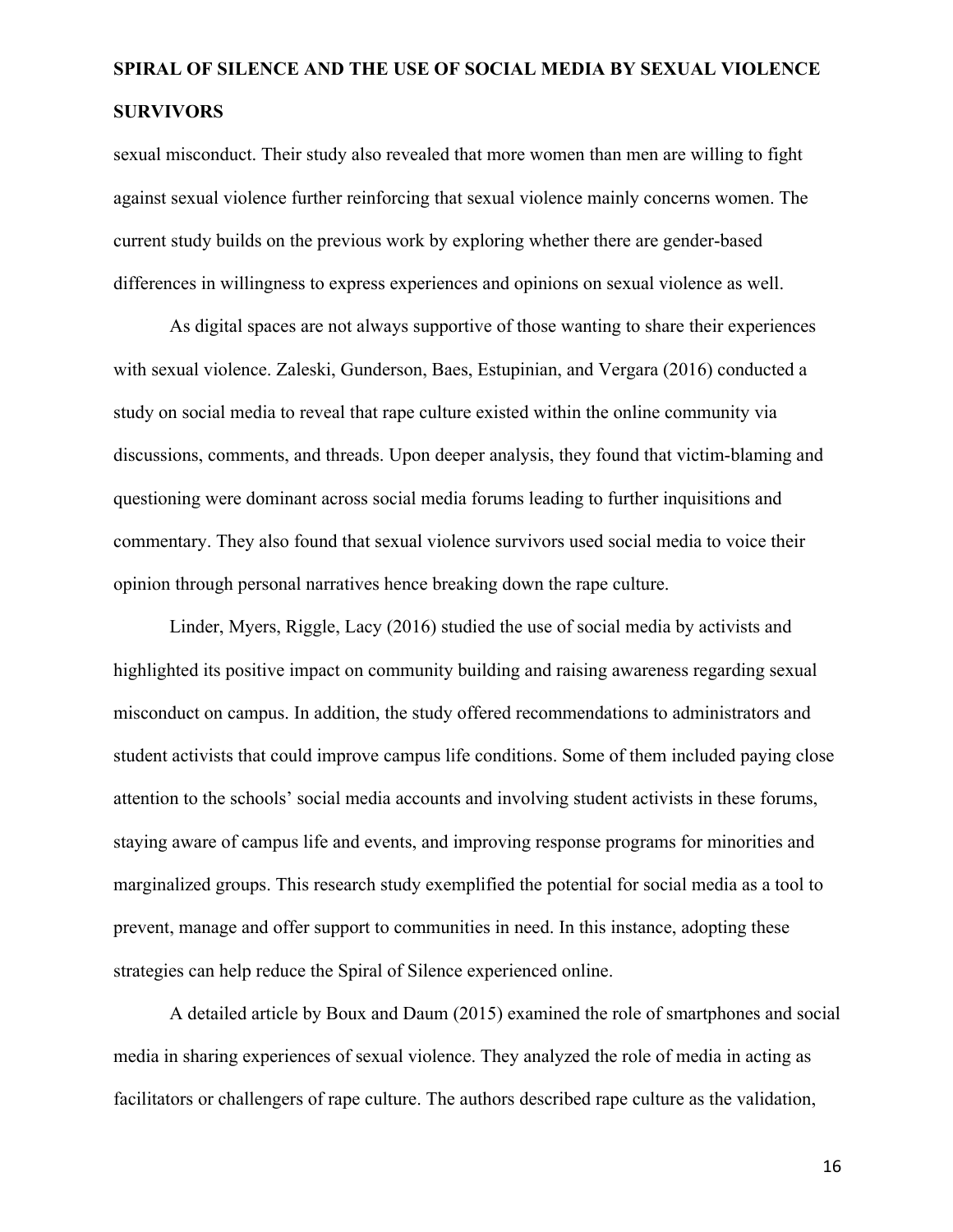justification, and obfuscation of sexual violence and rape. This involved changing how society viewed sexual offenses to rationalize and normalize the subject. Furthermore, the article delved into the rape myth and reasons for questioning victims. The results conveyed that a primary reason for that was because women delay in reporting cases and due to the lack of evidence and proof most cases were suspended or closed. In addition, it also argued that social media can help address the problem of sexual violence through real and honest stories. This conveyed the importance of recognizing social media's potential role in offering relief and justice to victims, in the context of sexual violence.

While countries have made austere laws to prevent hate crimes against women, genderbased violence continues to exist in low and high-income countries. Primarily due to the failure of laws, institutions as well as societal norms that tend to discriminate against women and girls (Bott, Morrison & Ellsberg, 2005). For instance, video documentation of women in Delhi, India, revealed that five years after the dreadful gang rape of Nirbhaya in 2012, women in India still felt unsafe and afraid to leave their homes (Films Media Group, 2018). "You cannot even think about taking public transport after 9 o'clock" states a girl in the video. The emotional video conveyed the immense and immediate need to put an end to this crime towards women. Further, it illuminated the lack of change post Nirbhaya's case and highlighted the necessity for digital safe spaces for women and sexual violence survivors.

Salter (2013) conducted a study to examine the impact of online technologies on public discourse on sexual violence. For the purpose of his study, he delved into three case studies in which females have used various online platforms to make allegations of sexual violence and abuse. In the instance of publicly naming the accused it was argued that such action represented exploitation of the accused' privacy and an abuse of their right to a fair trial. These allegations in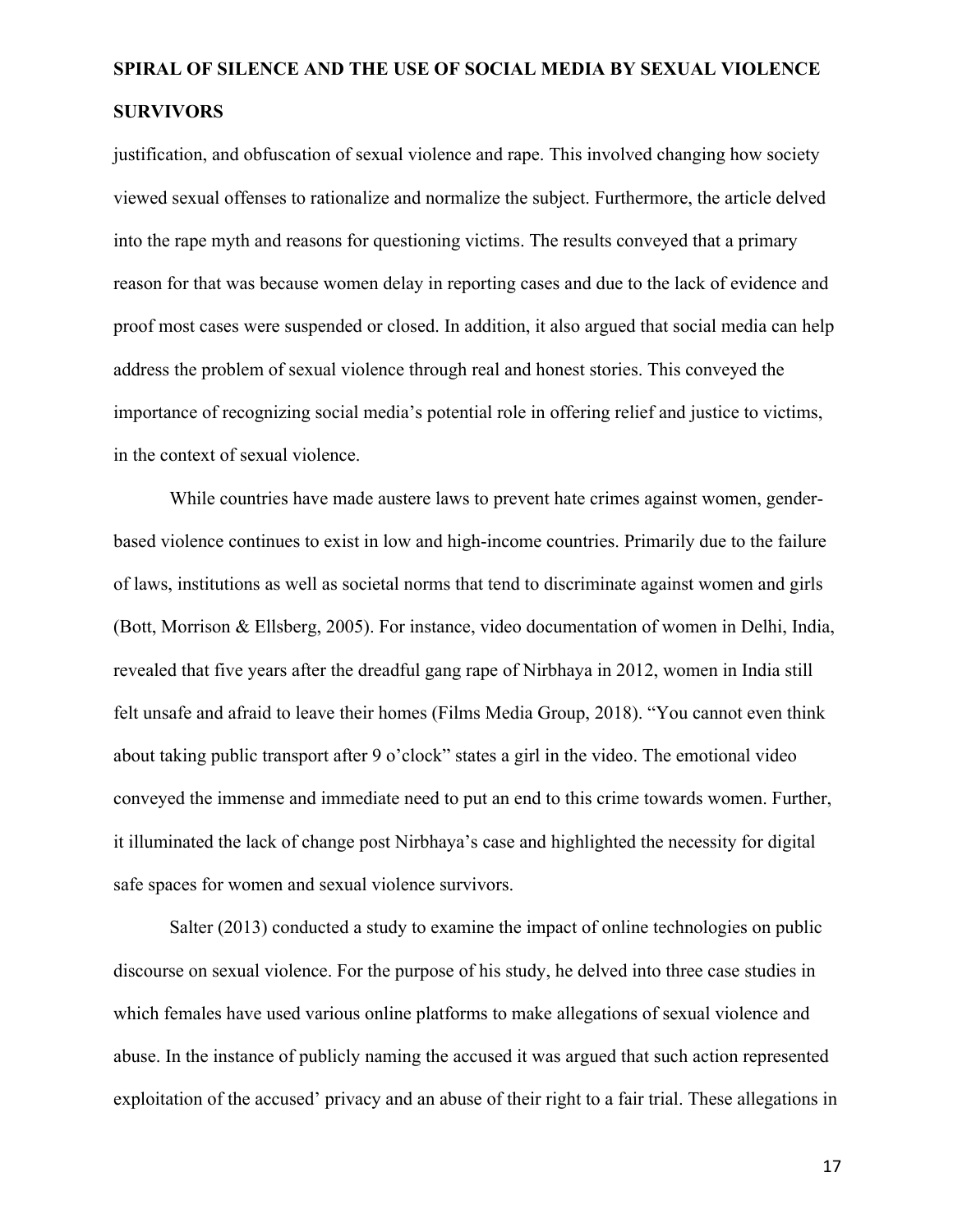the online sphere can be received and understood very differently and are in turn circulated in other media forms. However, the study also noted that the principles upon which online "counter-publics" operated were similar to those of the hegemonic public sphere. In addition, it also communicated that not all have equal access to the support of online networks and activists. Here it was essential to understand if subjects of controversy, such as sexual violence, could be communicated via an online discourse on social media.

The growing online community has proven to offer a substantial amount of relief and support for sexual violence survivors. A recent study investigated the role of closed groups on social media platforms, particularly Facebook, in facilitating and offering support to members on controversial and sensitive subjects including sexual harassment, child abuse, rape, abortion, domestic abuse, and matters concerning child-rearing (Younas, Naseem, & Mustafa, 2020). The scholars analyzed and highlighted the positive impact of such groups in seeking support and providing relief to women in Pakistan. This study emphasized the importance of computermediated communication including features of anonymity to diminish the feeling of isolation and silence experienced within sexual violence survivors. Given the multiple cultural taboos that exist in society, my project offered to build on this study to explore the anonymity feature on social media used by survivors of sexual violence.

In China, the #MeToo movement emerged in 2018 and a study conducted in 2020 investigated how digital technologies shifted the ways in which feminist activism took place online (Zeng, 2020). A mixed-method approach was adopted to understand 36,000 articles related to the social movement and a final 48 cases were identified for further exploration. Findings revealed multiple counter censorship strategies including cache and camouflage. Cache referred to the "anti-censorship practice of restoring and hiding previously deleted content in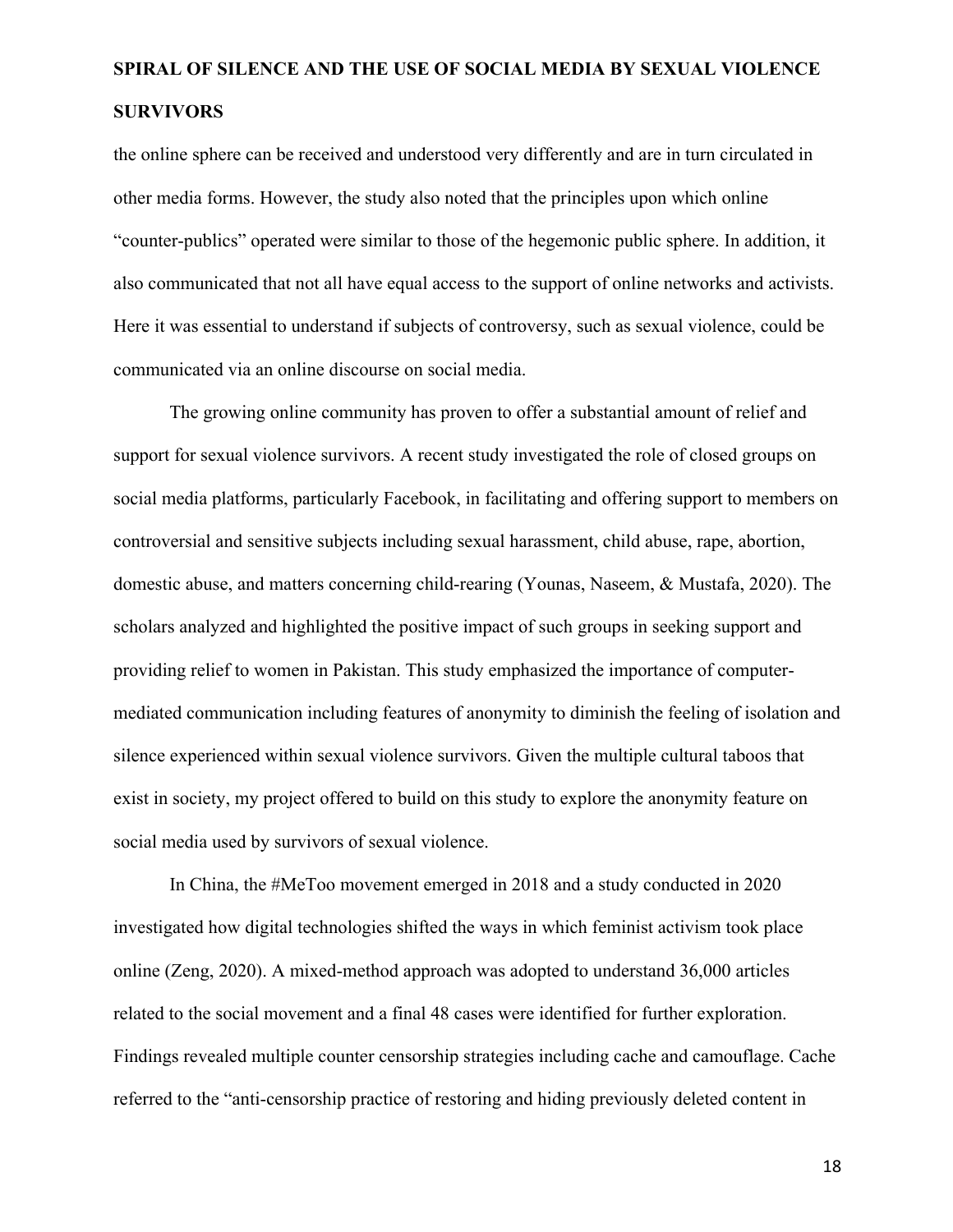platforms that are less likely to be targeted by Chinese censors" (Zeng, 2020, page 19) whereas camouflage implied using tactics to avoid content censorship through content modification. These techniques not only encourage the expression of opinions on controversial subjects but also promote freedom of expression.

In its essence, the purpose of this study was to recognize the potential for social media to stimulate socio-cultural changes. A compelling study conducted in 2020 further illuminated the prospective for social media, specifically Instagram, to become a platform for women to voice political opinions (Caldeira, 2020). For the study, the author conducted 13 in-depth focus group interviews of women aged between 18-35 and the findings discussed it was important to understand the participants' perception of political potential as an aesthetically oriented platform and most candidates realized the potential for engaging in visibility politics and representing a wider diversity of women who are often absent from popular and mass media. Furthermore, the article also illuminated the possibility of receiving backlash or trolling as a result of an expression. However, when used strategically, it could be possible to have a communicative discourse on Instagram to address challenges faced by women, and in this context, the survivors of sexual violence.

While previous studies have offered an evident scholarship on the relationship between social media and socially controversial topics such as sexual violence, this research study focused on understanding the possible use of social media as a support system for survivors of sexual violence. Further, it discussed the role of the spiral of silence phenomenon to analyze whether it is increased or reduced in the online context.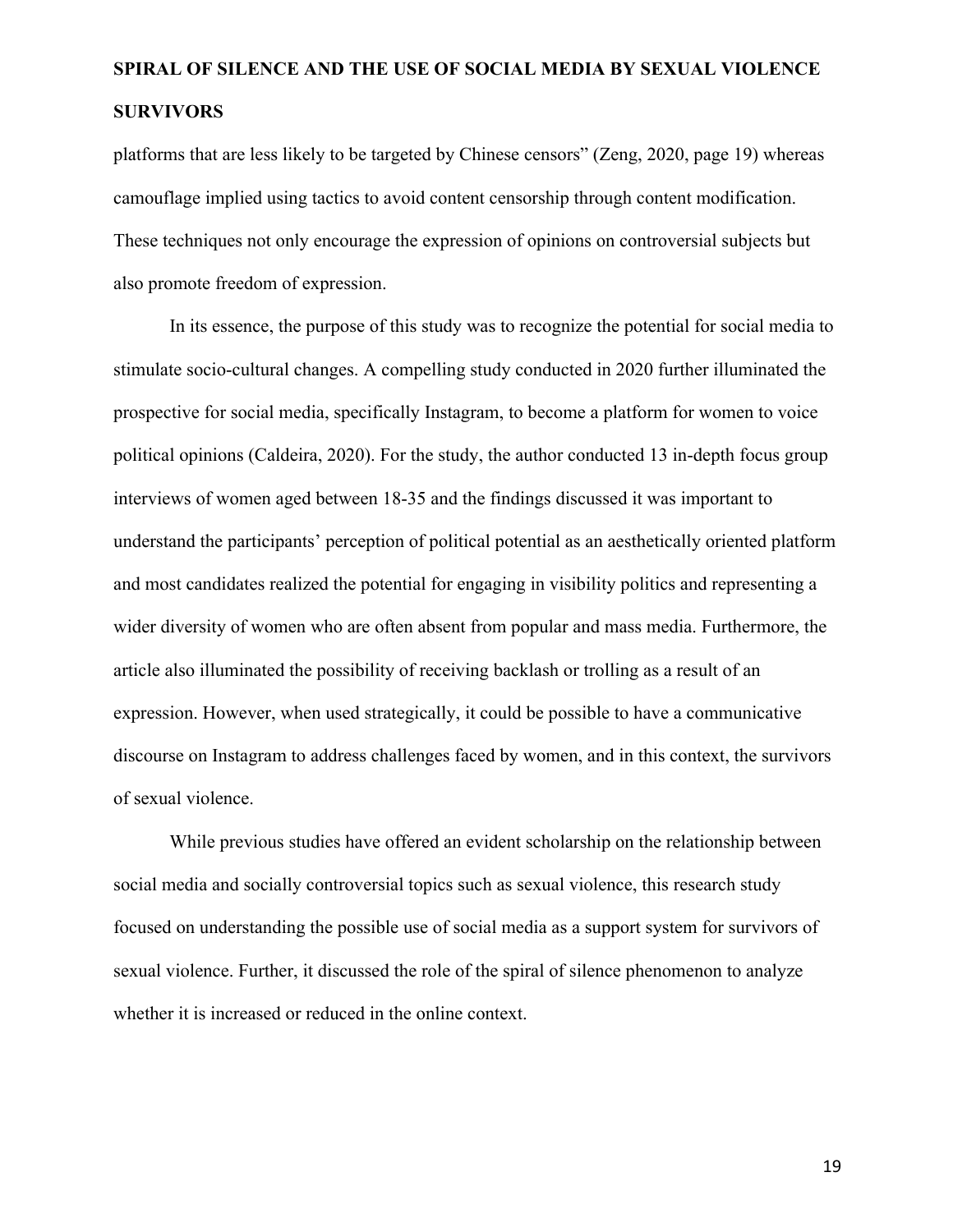### **Research Questions**

Building on research by Kemp (2020), who discussed the potential for social media activism in bringing about societal and political change, this study focused on the following questions:

**RQ1:** How do sexual violence survivors use social media?

**RQ2:** Is there a gender-based difference in social media users' willingness to share their opinion on sexual violence when followers support their viewpoint?

**RQ3:** Is there a gender-based difference in social media users' willingness to share experiences with sexual violence if followers support their viewpoint?

**RQ4:** Is there a relationship between time spent on social media and willingness to voice an opinion on sexual violence?

#### **Hypotheses**

Building on the work by Lokot (2018), who found that an increase in the number of genuine, authentic, and personal online posts regarding experiences with sexual misconduct can encourage women to share experiences to create awareness and reduce stigma, the following hypotheses were proposed:

**H1:** Social media use will be positively related to sharing opinions on sexual violence

**H2:** Perception of support from followers will be positively related to willingness to share experiences of sexual violence on social media

**H3:** Support for social media networks will be directly related to sharing about experiences with sexual violence online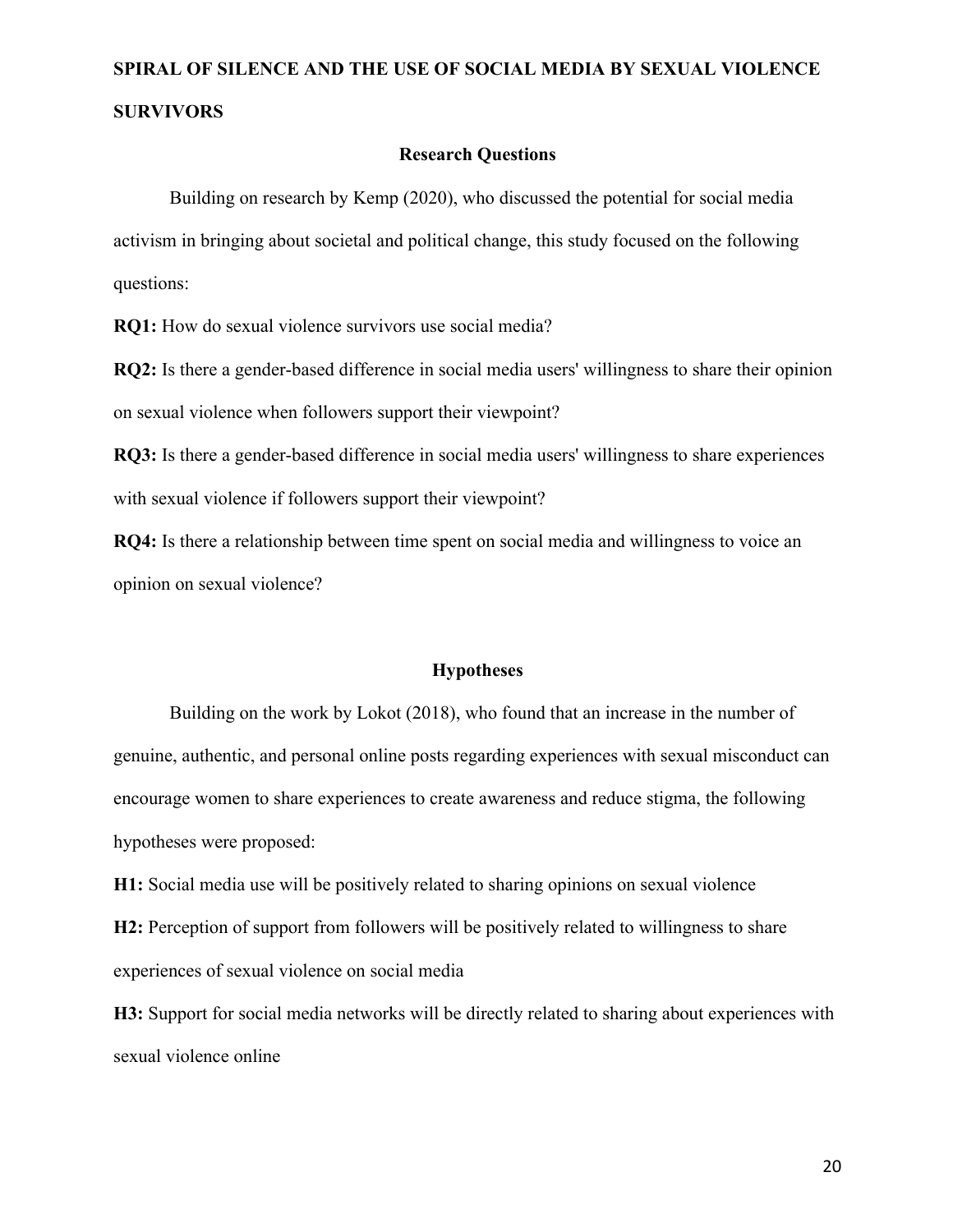**H4:** Anonymous use of social media will be positively related to sharing about experiences with sexual violence

**H5:** Perception of social media is directly related to facilitating public or private discourse on the topic of sexual violence.

### **Methodology**

This study was approved by the Rochester Institute of Technology's Institutional Review Board in June 2021, and data collection commenced May through December. Participants were recruited via Qualtrics for participation in an online survey about social media use and willingness to express opinions and experiences of sexual violence online. After offering the trigger warning and mental health helplines, participants completed the survey, which lasted approximately 7-15 minutes. The survey was voluntary and confidential. Respondents were free to leave the survey in case they felt uncomfortable.

The purpose of this study was to explore and understand the use of social media by survivors of sexual violence. Further, this research study examined perceptions of social media such as anonymous posting and follower types to test the above hypothesis and relationships.

#### **Sample**

For this study, an online quantitative questionnaire was designed using Qualtrics in the English language and distributed to 200-400 participants via social media, email, word of mouth, and other modes of face-to-face and computer-mediated communication. No monetary compensation was offered to the participants. Between May 2021 to December 2021 and a total of 157 responses were collected, from which 49 were incomplete, leaving a total of 108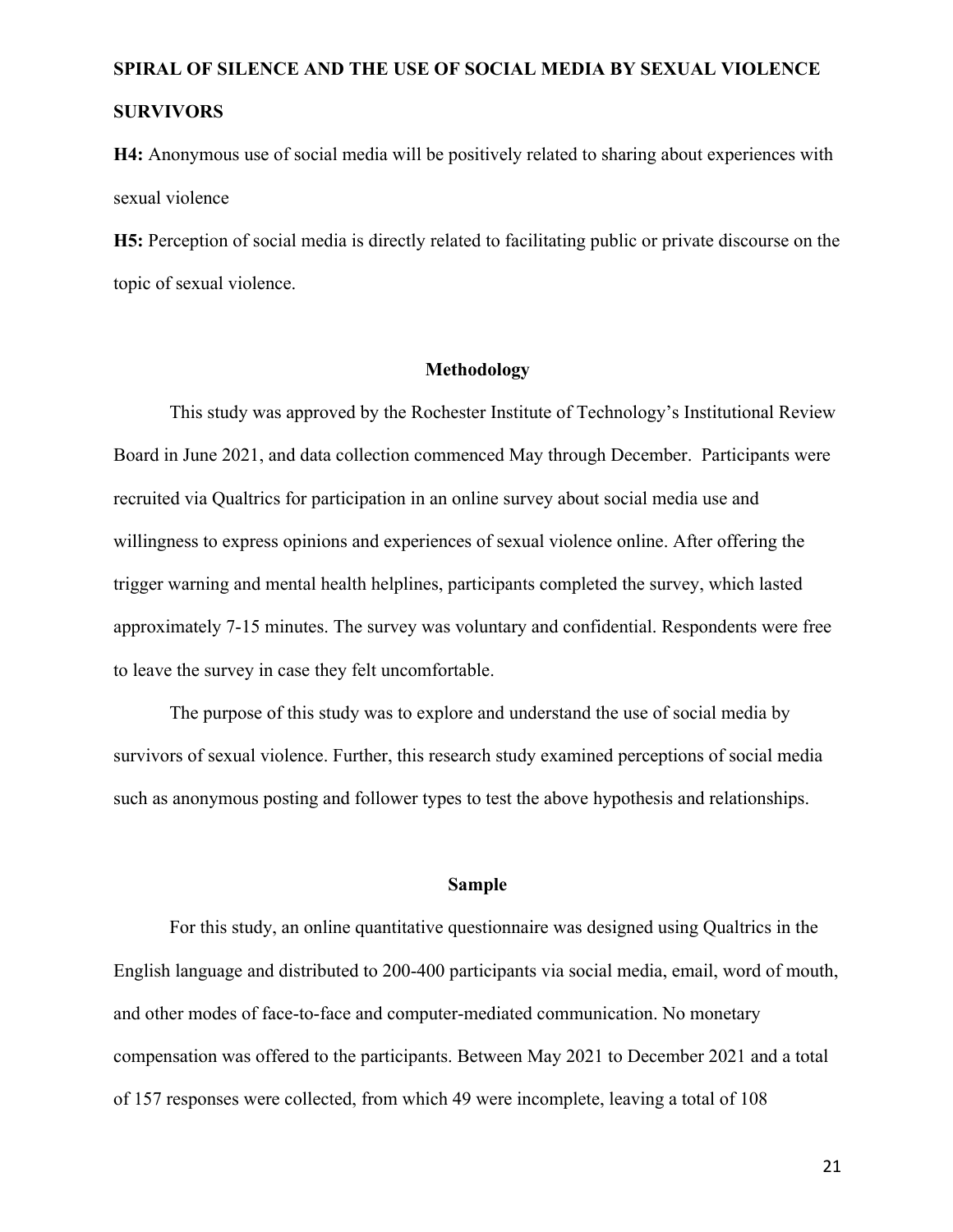responses. The sample was recruited through email blasts and snowball sampling which is a typical research method in which participants themselves spread the word about the survey (Kirchher & Charles, 2018). This approach was applicable as members of the sample were difficult to find considering sexual violence is a sensitive topic. Snowball sampling allowed anonymous recruitment of participants and encouraged them to share with their network to increase participation. Additionally, participants were recruited through posts on social media platforms such as Instagram and WhatsApp which were shared and reshared among groups

### **Questionnaire**

The 29-question survey asked for general demographics including age, gender, and education. Additionally, to understand any relationship between willingness to express and social media use respondents were asked to identify primary use of social media, hours spent on social media, and participant opinion and experience with sexual violence. The next set of questions delved into the topic of sexual violence on social media. It examined participant involvement in the #MeToo movement online, reasons social media makes one feel safe, and participant understanding of the meanings of sexual violence, opinions, and experiences of sexual violence.

To test the spiral of silence effect, 46 statements were asked to understand the influence of expression/reporting stories related to sexual violence on social media, anonymity on social media, positive opinion climate, and implications of social media as a safe space for survivors. on a scale of 1 to 5, being strongly disagreed to strongly agreed. This scale system was introduced by Rensis Likert (Babbie, 2020).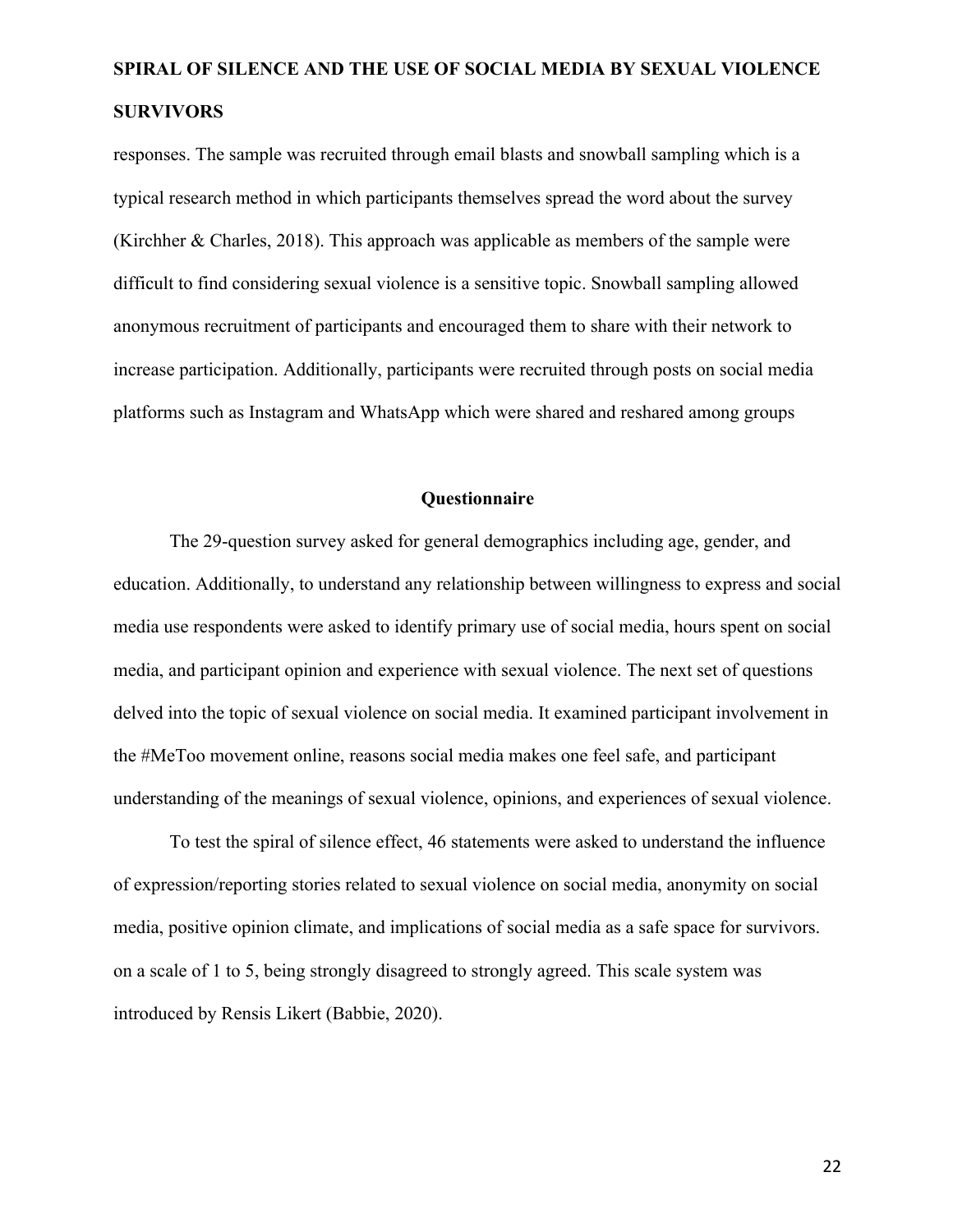#### **Measures**

These scales were developed using the existing scholarship. Additionally, the Likert Scale statements were built on work done by scholar, Kemp (2020).

#### **Sharing opinion on sexual violence**

The willingness to post opinions of sexual violence on social media was measured using the Likert scale developed by Rensis Likert. Participants responded to 12 items on a 5-point scale from 1 (strongly disagree) to 5 (strongly agree), including "I hope it conveys support for the victims/survivors" and "I would worry about what kind of impression I make on my social media followers." This scale was developed from previous scholarship which explored the need for online communities on social media platforms such as Reddit, Twitter, and Facebook to facilitate discourse among survivors regarding sexual violence (O'Neil 2018). Their study indicated that victims and survivors of sexual harassment made use of digital technologies for storytelling, to seek advice, and to establish a supportive community with relatable members.  $(M = 3.44$ ; Cronbach's  $\alpha$  = .410).

### **Perception of support from social media network**

Further, to access the willingness to post about experiences with sexual violence on social media, participants responded to 13 items on a 5-point scale from 1 (strongly disagree) to 5 (strongly agree), including "I hope it inspires other survivors to share their stories" and "I am comfortable sharing my experience if I feel my followers have had similar experiences." This scale was also developed using O'Neil's (2018) findings. **(M = 3.34; Cronbach's**  $\alpha$  **= .654)**.

### **Support for social media network**

Participants were also asked to indicate their agreement statements about their willingness to respond to someone in their social media network sharing experiences with sexual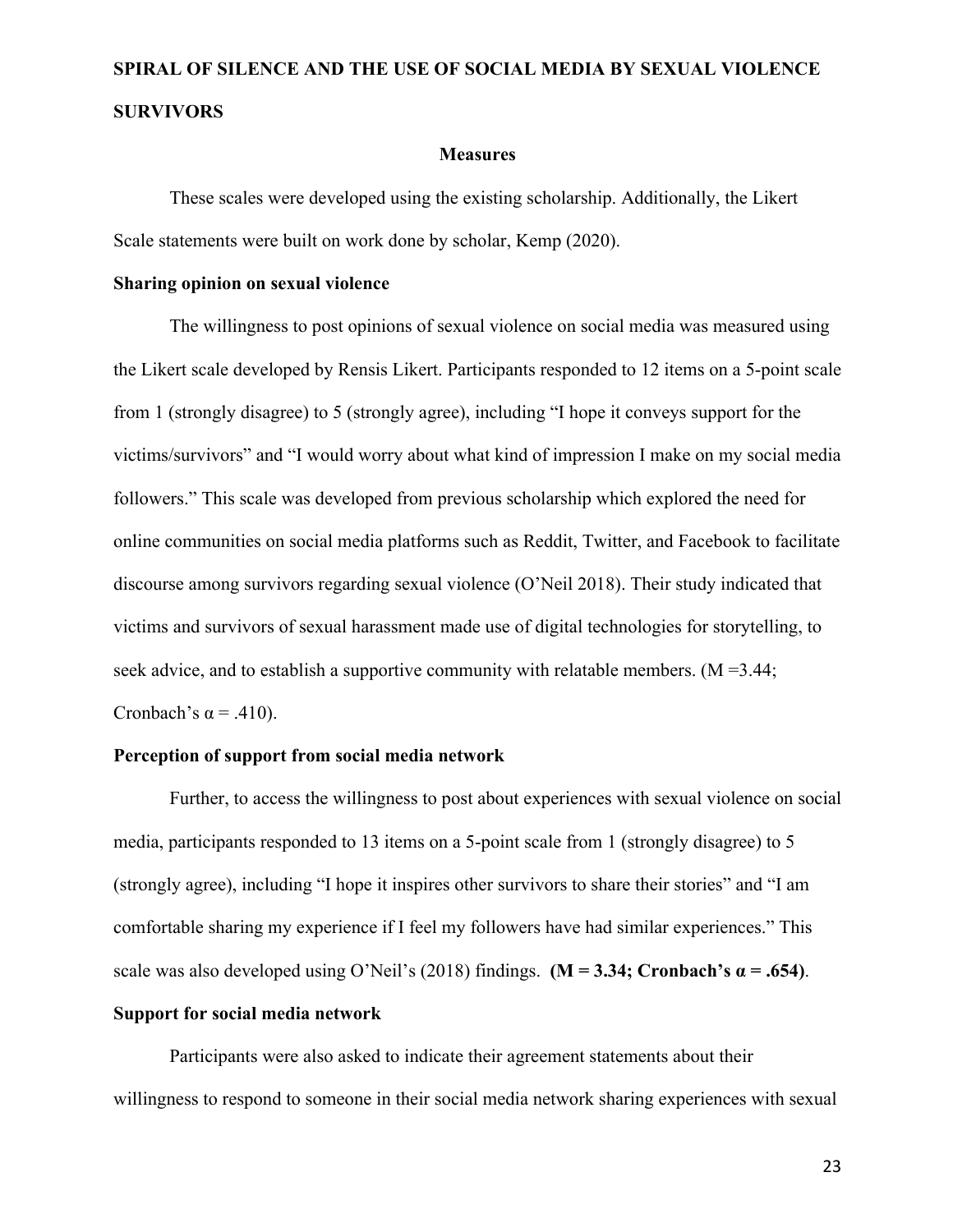violence. Participants responded to 7 items on a 5-point scale from 1 (strongly disagree) to 5 (strongly agree), including "I would provide positive and supportive comments publicly" and "I would post comments asking them to make their posts private." This scale was developed using previous studies conducted by Gearhart and Zhang (2015) found that when a socially controversial issue is growing in interest, more people tend to voice their opinion even if it is against the opinion climate. (M = 2.73; Cronbach's  $\alpha$  = .141).

#### **Anonymous use of social media**

Additionally, participants willingness to share experiences or opinions about sexual violence on social media anonymously. Participants responded to 9 items on a 5-point scale from 1 (strongly disagree) to 5 (strongly agree), including "I would share my experience with sexual violence" and "I would flag sexual violence-related posts as inappropriate and try and get them taken down." Previous scholarship by Wu's and Atkin's (2018) investigated the impacts of online anonymity on the SoS theory in online discussions, particularly on the subject of abortion. The article revealed that computer-mediated communication promoted the expression of opinion through anonymity, online discussions on public forums help shape one's perception and reaction to subjects of public interest which in turn influences one's willingness to express online in fear of isolation from the community  $(M = 2.93; Cronbach's \alpha = .716)$ .

### **Perception of social media**

Lastly, the perception of social media in facilitating public or private discourse around sexual violence survivors of sexual violence was accessed using 5 items on a 5-point scale from 1 (strongly disagree) to 5 (strongly agree). Statements included: "Social media users can leverage various platforms to share opinions and experiences on sexual violence" and "Social media facilitates online sexual violence." This scale was developed using Boux and Daum's (2015)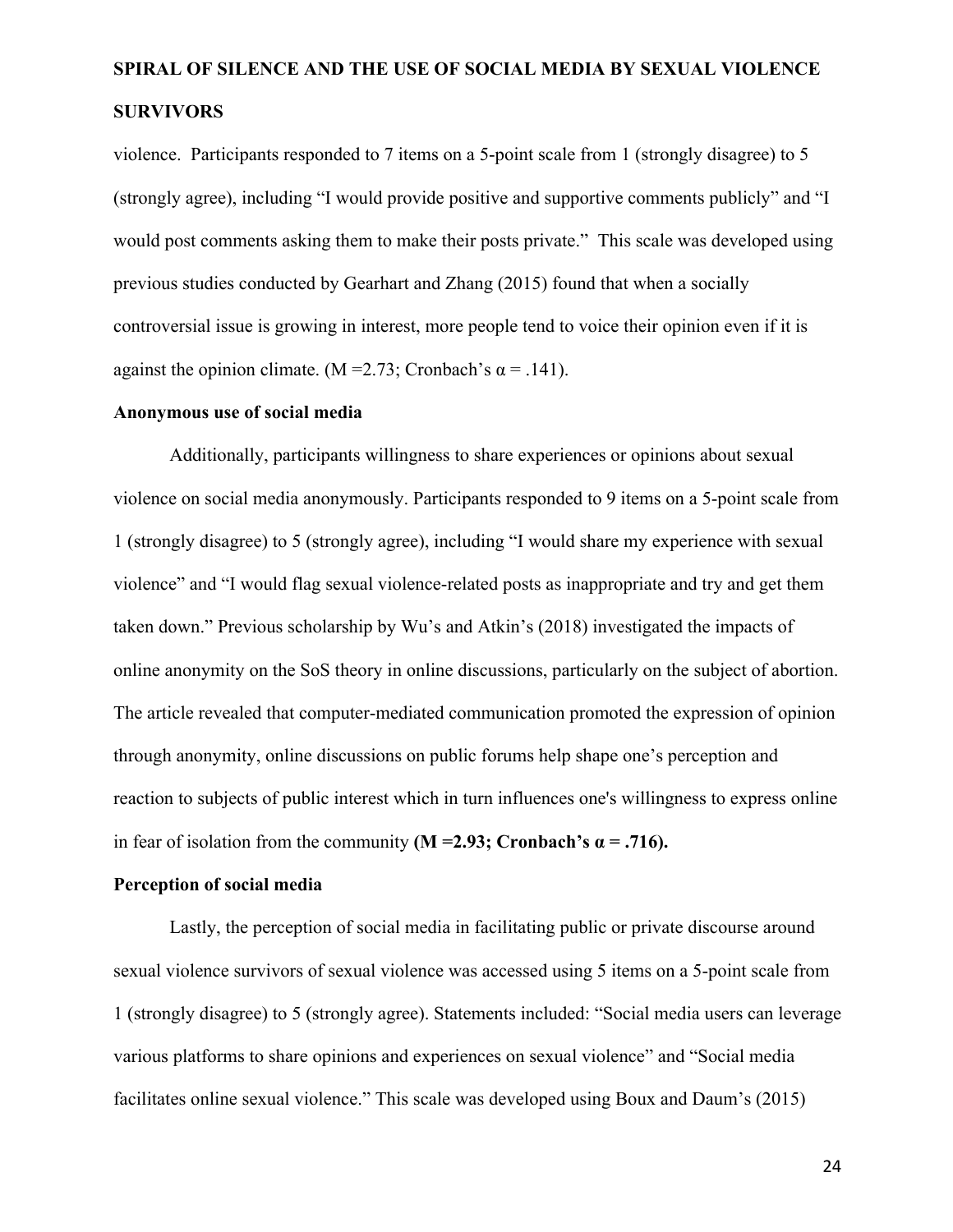article which examined the role of smartphones and social media in sharing experiences of sexual violence. They analyzed the role of social media in acting as facilitators or challengers of rape culture online. (M = 3. 60; Cronbach's  $\alpha$  = .247).

#### **Data Analysis**

Survey responses were downloaded from Qualtrics for statistical analysis using IBM Statistical Package for the Social Sciences (SPSS, version 28). First, the dataset was checked for missing information and incomplete responses were eliminated resulting in a total of 108 responses. Then Cronbach's Alpha reliability test was done to check for reliability of the scales. The two reliable scales: Experience with sexual violence and anonymity were used to test the hypotheses using Kendal Tau's non-parametric correlations. Further, Pearson's correlations and Chi Square tests were conducted however no significance was found.

#### **Results**

### **Demographics:**

Most of the participants were in the age range of  $18-24$  (n=48) or 44% and 25-34 (n=42) or 39%. Participant gender identification revealed that the majority of them  $(n=77)$  or  $71\%$ identified as cisgender females, and participants (n=24) or 22% identified as cisgender males. The remaining (n=7) or 7% identified as a non-binary, trans man, a trans woman, and gender fluid. Results demonstrated that most of the participants had earned bachelor's degrees (n=45) or 41%, (n=30) or 28% had earned graduate degrees, other participants (n=28) 26% had graduated from high school or equivalent, and the remaining participants (n5) 5% had an associate degree.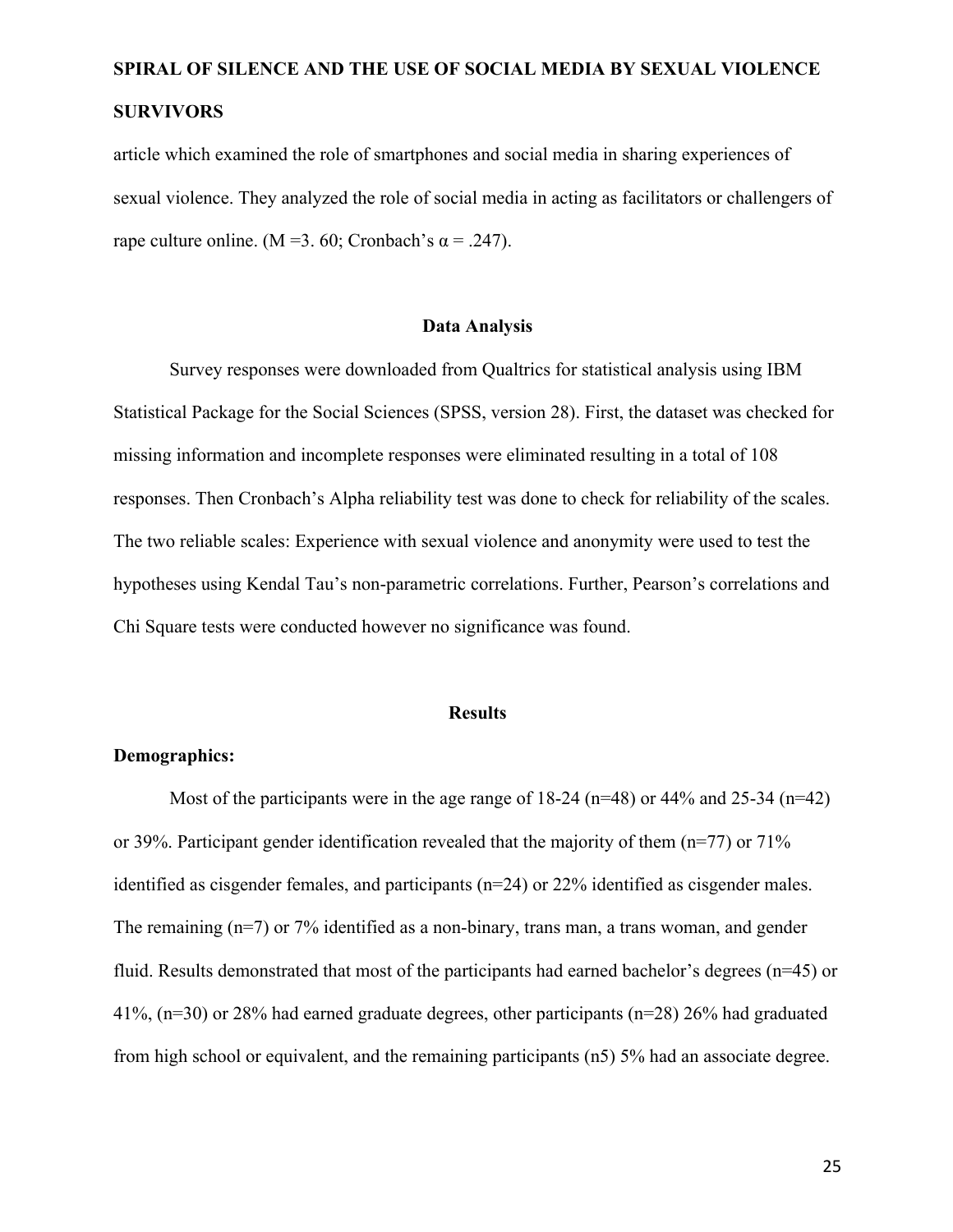Social media use was the priming variable for the purpose of this study. Results indicated that participants used multiple social media platforms such as Instagram (n=88) or 82%, YouTube (n=74) or 69%, WhatsApp (n=57) or 53%, Facebook/Messenger (n=49) or 45%, Snapchat (n=45) or 42%, Tik Tok (n=39) or 36%, Twitter (n=33) or 31%, and Reddit (n=23) or 21%.

### **In the next section, I report the results by research questions and hypotheses.**

### *RQ1 asked how sexual violence survivors use social media.*

Results indicated that more than half of the participants ( $n=63$ ) or 59%, had previously experienced some form of sexual violence in their lives. Further RQ1, results were compared to understand how these survivors specifically used social media. To do this, a dummy variable was created for the participants who voted yes to having experienced sexual violence. The analysis found that participants (n=25) or 40% used social media to connect with family and friends and others (n=24) used it for entertainment and trends. Further, frequency analysis reported that from the 63 participants, only a small number  $(n=9)$  or 14%, had shared their experiences with sexual violence on social media. However, several participants (n=30), or 48% had shared their opinions of sexual violence on social media while the remaining majority (n=33), or 52%, had not. Additionally, a small number of participants (n=20), or 32% reported that they would not share their experiences even if their followers supported their viewpoint.

*RQ2 asked if there was a gender-based difference in social media users' willingness to share their opinion on sexual violence when followers support their viewpoint.*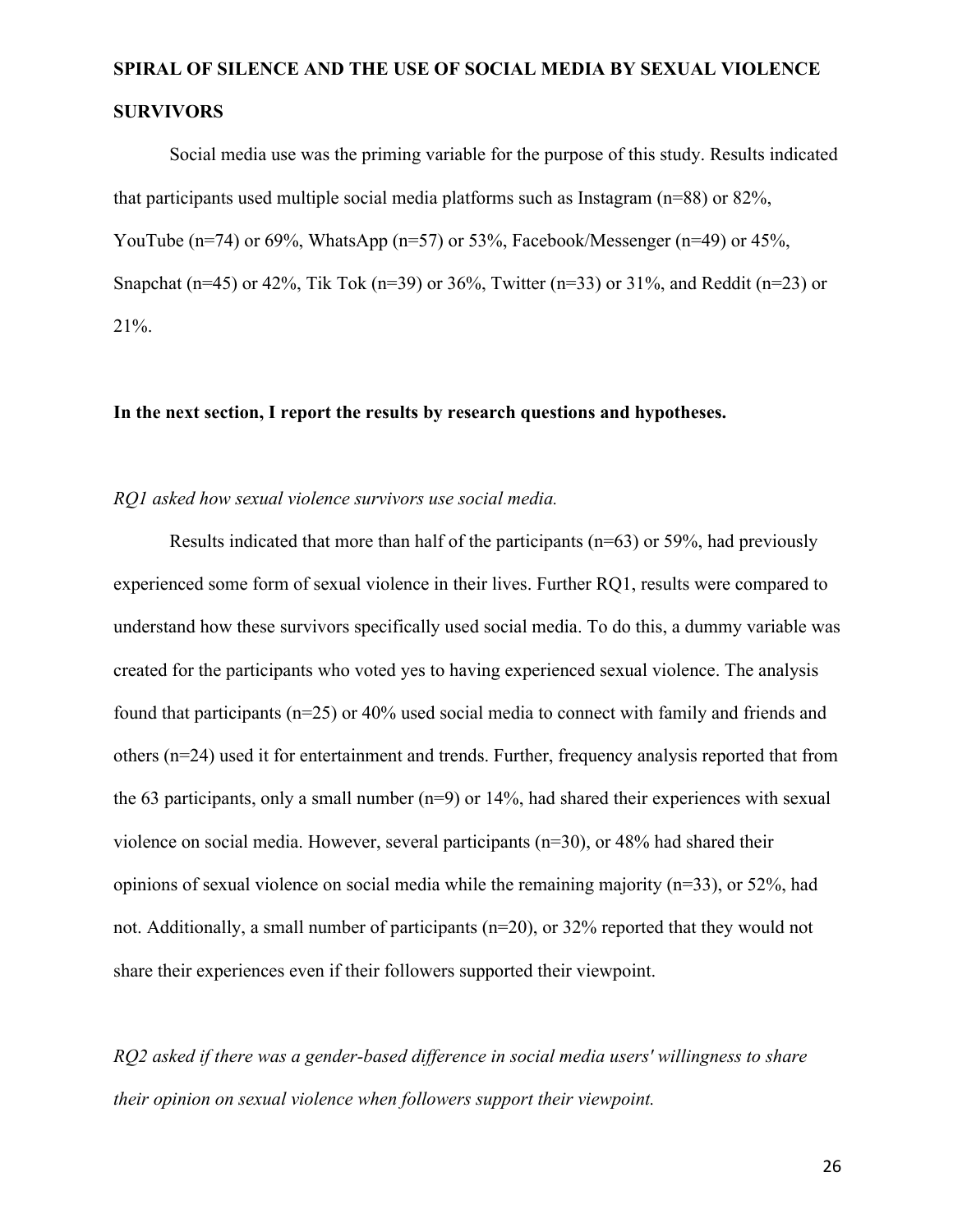Of the 77 participants who identified as cisgender females, (n=32) or 42% had previously shared their opinions on social media. Further, a larger number (n=50), or 65% voted yes to sharing opinions if their followers supported their viewpoint. In comparison to this, only 1 of 24 participants who identified as a cisgender male had previously shared their opinion on social media. Additionally, only some male participants (n=9) or 38% said they would share their opinions if their followers supported their viewpoint whereas the remaining  $(n=15)$ , or 63% voted no.

*RQ3 asked if there was a gender-based difference in social media users' willingness to share experiences with sexual violence if followers support their viewpoint.* 

The results indicated that  $(n=20)$  or 32% of 63 participants who had identified as having had experiences with sexual violence would share their experiences if their followers supported their viewpoint while the majority of the participants (n=43) or 69% voted no.

*RQ4 asked if there was a relationship between time spent on social media and willingness to voice an opinion on sexual violence.* 

Results reported that a large number of participants (n=65) or 60% spent 2-4 hours on social media, daily. Of them, a few participants  $(n=19)$ , or 29% noted that they had previously shared their opinions of sexual violence on social media. However, more than half of them (n=34), or 52% said they would share their opinions if their followers support their viewpoint.

*H1 stated that social media use will be positively related to sharing opinions on sexual violence.*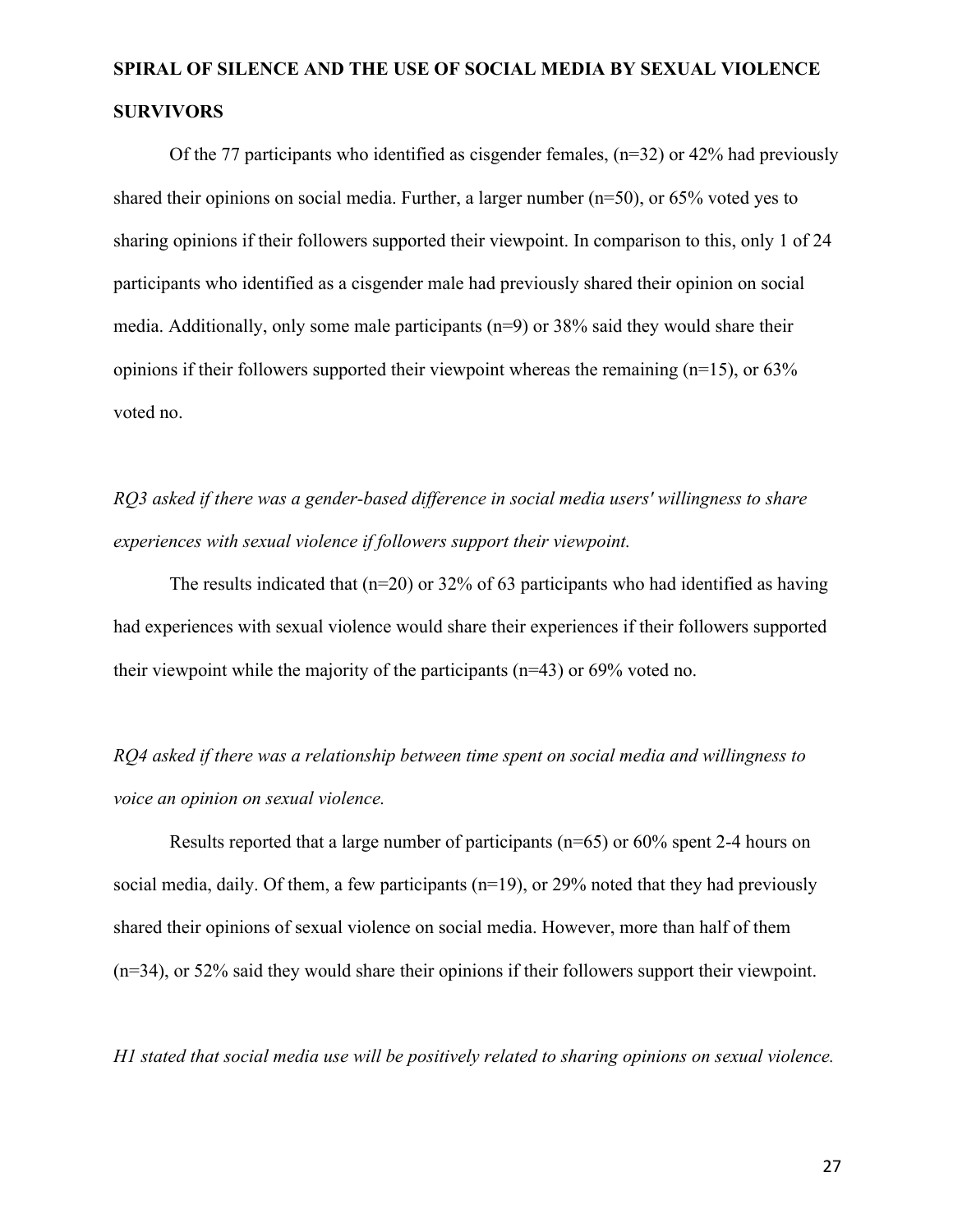Hypothesis 1 was derived from existing scholarship in a detailed article by Boux and Daum (2015) which examined the role of smartphones and social media in sharing experiences of sexual violence. They analyzed the role of media in acting as facilitators or challengers of rape culture. They also argued that social media can help address the problem of sexual violence through real and honest stories. This conveyed the importance of recognizing social media's potential role in offering relief and justice to victims, in the context of sexual violence. Since the scale was not reliable, no further tests and analyses could be conducted. This hypothesis was not tested.

# *H2 stated that perception of support from followers would be positively related to willingness to share experiences with sexual violence on social media*

Hypothesis 2 considered that perception of support from followers was directly related to willingness to share experiences on social media. Previous studies conducted by Gearhart and Zhang (2015) found that when a socially controversial issue is growing in interest, more people tend to voice their opinion even if it is against the opinion climate. For instance, we can understand that if conversations on sexual violence are growing online, more individuals will voice their honest opinions regardless of the majority opinion hence diminishing the spiral of silence online.

There was a weak, negative correlation between the perception of support from the social media followers and the willingness to share experiences on social media, which was statistically significant. ( $\tau b = -154$ ,  $p = .05$ ). In other words, if an individual felt that their followers were less likely to support their perspective, they were more likely to share their opinion.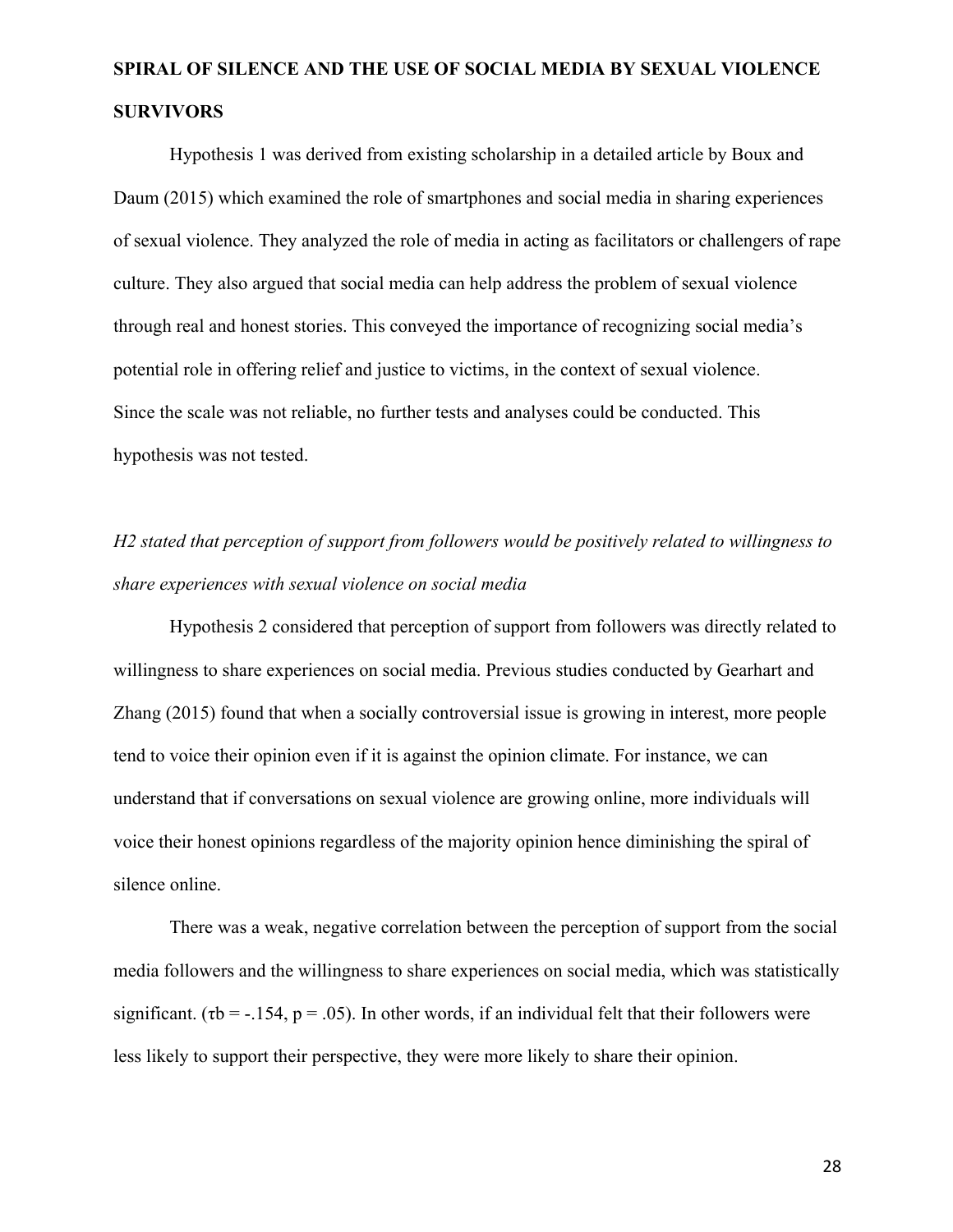*H3 states that support for social media networks will be directly related to sharing about experiences with sexual violence online*

Hypothesis 3 was also derived from the above scholarship to better understand if there was a direct relation between support for social media network and sharing experiences online. Since the scale was not reliable, no further tests and analyses could be conducted. This hypothesis was not tested.

*H4 stated that anonymous use of social media will be positively related to sharing experiences of sexual violence on social media.*

Wu's and Atkin's (2018) study investigated the impacts of online anonymity on the SoS theory in online discussions, particularly on the subject of abortion. The article revealed that computer-mediated communication promoted the expression of opinion through anonymity, online discussions on public forums help shape one's perception and reaction to subjects of public interest which in turn influences one's willingness to express online in fear of isolation from the community. In another study, the scholars analyzed and highlighted the positive impact of social media groups in seeking support and providing relief to women in Pakistan. (Younas, Naseem, & Mustafa, 2020). This study emphasized the importance of computer-mediated communication including features of anonymity to diminish the feeling of isolation and silence experienced by sexual violence survivors.

This hypothesis was supported. A Kendall's tau-b correlation was run to determine the relationship between anonymous use of social media and willingness to share experiences with sexual violence. There was a modest, positive correlation between the variables, which was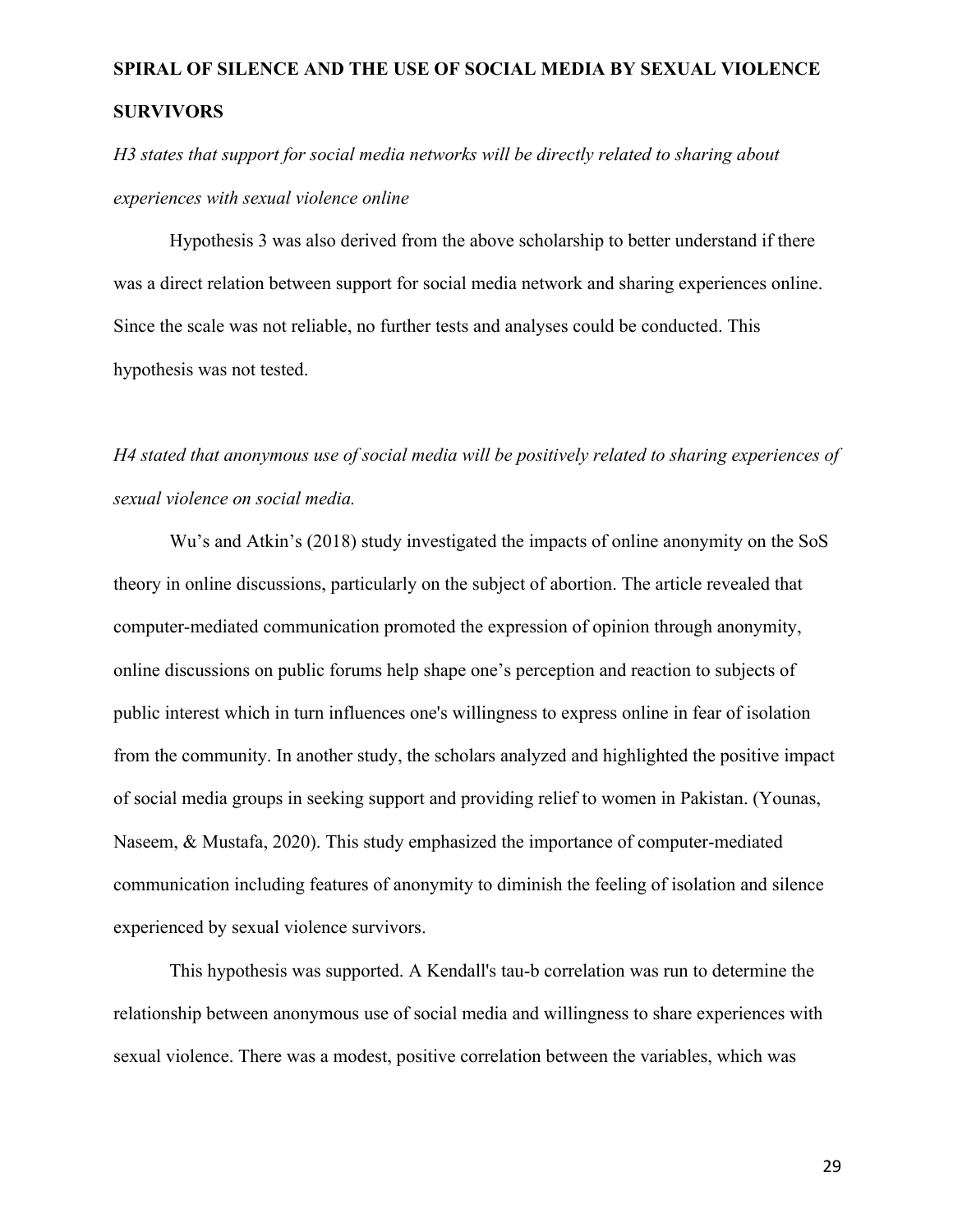statistically significant ( $\tau$ b = .226, p = .01). Individuals who perceived their social media presence to be anonymous were more willing to share their experience with sexual violence.

*H5 stated that the perception of social media was directly related to facilitating public or private discourse on the topic of sexual violence.* 

Lastly, hypothesis 5 was derived from a detailed article by Boux and Daum (2015) that examined the role of smartphones and social media in sharing experiences of sexual violence. They analyzed the role of media in acting as facilitators or challengers of rape culture. The authors described rape culture as the validation, justification, and obfuscation of sexual violence and rape. This involved changing how society viewed sexual offenses to rationalize and normalize the subject.

Since the scale was not reliable, no further tests and analyses could be conducted. This hypothesis was not tested.

#### **Discussion**

This study attempted to understand how survivors of sexual violence use social media to share opinions or experiences online. The overarching results of this study indicated that anonymous use of social media has the potential to amplify messages that concern issues faced by marginalized communities. Analysis of  $(n=108)$  responses found that gender and experience with sexual violence were key predictors of individuals' willingness to share their experiences or opinions on social media. Results for research question 1 indicated that more than half of the participants (n=63) or 59% had previously experienced some form of sexual violence in their lives.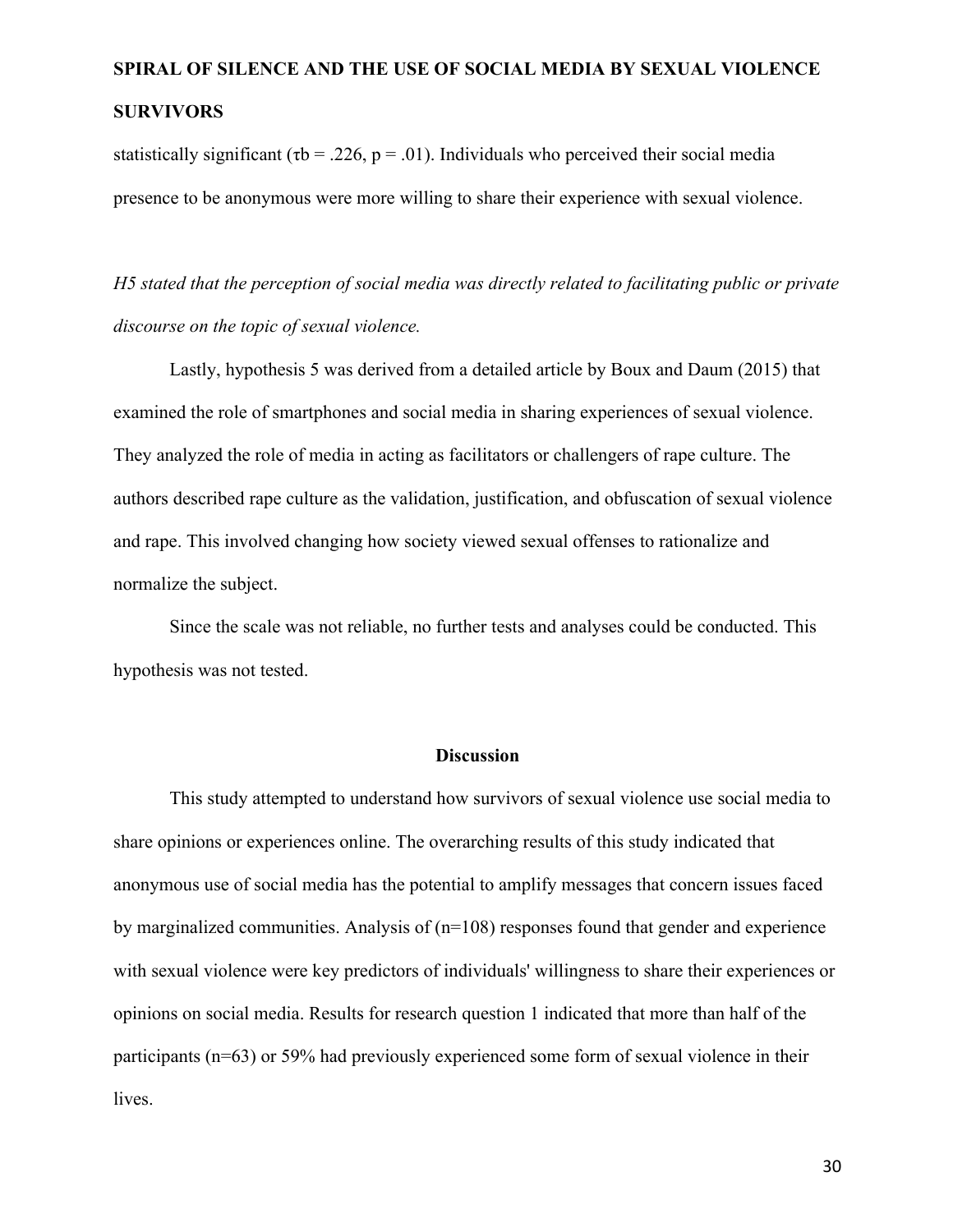Further, results were compared to understand how these survivors specifically used social media. Results reported that some participants (n=25) or 40% used social media to connect with family and friends and others (n=24) used it for entertainment and trends. The results support findings from previous scholarship. For instance, O'Neil (2018) examined the need for online communities on social media platforms such as Reddit, Twitter, and Facebook to facilitate discourse among survivors regarding sexual violence. His study revealed that victims and survivors of sexual harassment made use of digital technologies for storytelling, to seek advice, and to establish a supportive community with relatable members. Another study investigated the role of closed groups on social media platforms, particularly Facebook, in facilitating and offering support to members on controversial and sensitive subjects including sexual harassment, child abuse, rape, abortion, domestic abuse, and matters concerning child-rearing (Younas, Naseem, & Mustafa, 2020).

Results of research questions 2 and 3 indicated that there was a significant difference in gender and willingness to share opinions and experiences with sexual violence on social media. Willingness to share opinions on social media about sexual violence was positively associated with the perception of public support. Male participants  $(n=9)$  or 38% who perceived their opinion to be shared by their followers were more likely to express their views about sexual violence. The results indicate that women are more likely to be vocal about the issue of sexual violence and less likely to experience the spiral of silence effect. Previous scholarship found that more women than men are willing to fight against sexual violence further reinforcing that sexual violence mainly concerns women (Armstrong and Mahone, 2017).

 Research question 4 indicated that a large number of participants (n=65) or 60% spent 2-4 hours on social media, daily. From this number, only a few participants (n=19), or 29% noted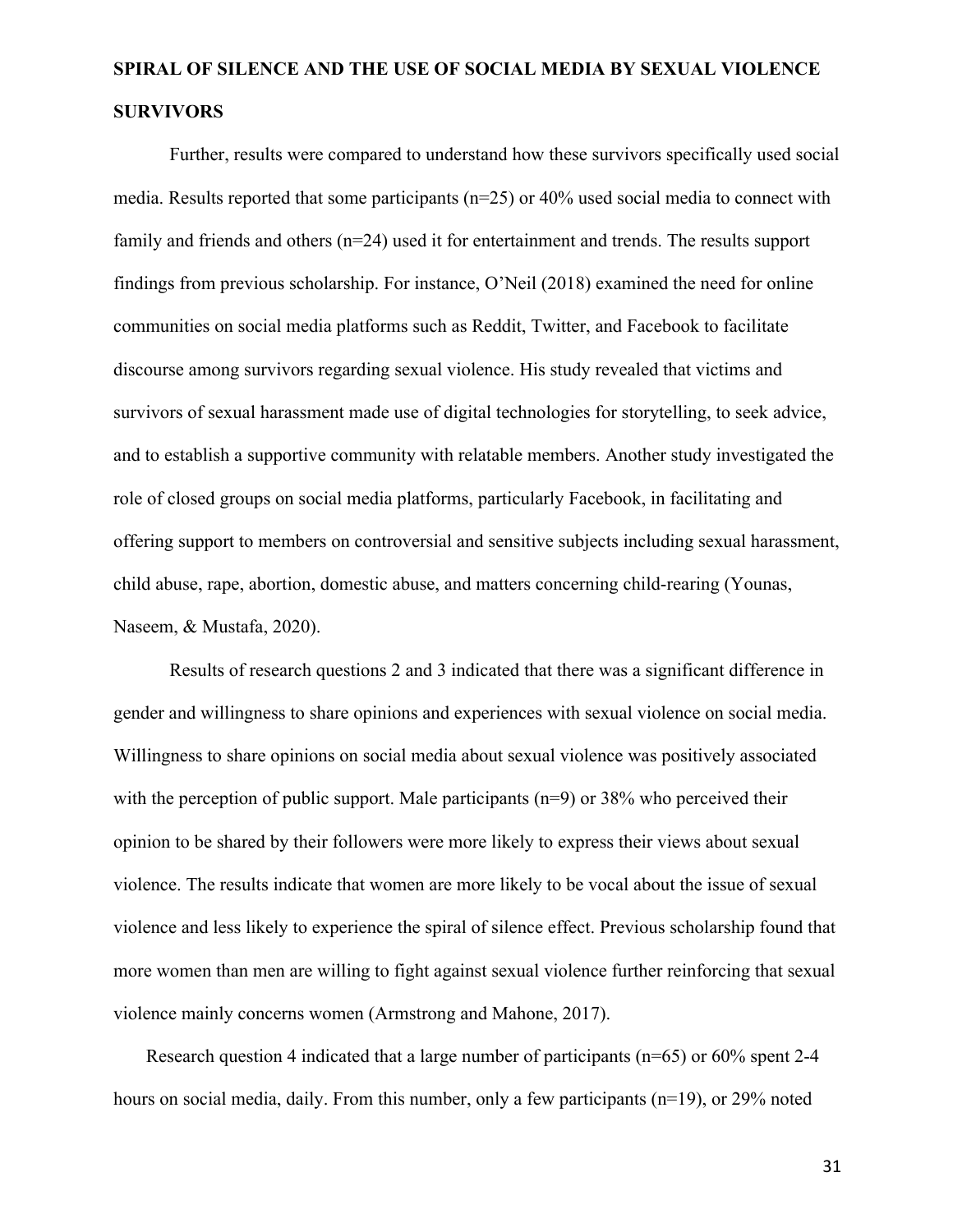that they had previously shared their opinions of sexual violence on social media. However, the majority of them (n=34), or 52% said they would share their opinions if their followers support their viewpoint. A small number of 6 participants spent over 6 hours on social media daily. Only one in six participants had previously shared their opinion on sexual violence, whereas five in six voted that they will share their opinions if their followers support their viewpoint. A recent study conducted by Akers (2018) investigated the time spent on social media and online selfdisclosure. The author examined online self-disclosure and securing social support, however her findings indicate that amplified social media disclosure was unable to offer emotional support.

Results indicated that hypothesis 2 was moderately supported, and the results indicated that findings were congruent with existing scholarship conducted by Gearhart and Zhang in 2015. The scholars studied the intensity of fear of isolation experienced in a controversial setting. They found that when a socially controversial issue is growing in interest, more people tend to voice their opinion even if it is against the opinion climate. For instance, we can understand that if conversations on sexual violence are growing online, more individuals will voice their honest opinions regardless of the majority opinion hence diminishing the spiral of silence online (Gearhart and Zhang 2015).

Hypothesis 4 posited that anonymous use of social media was positively related to sharing experiences or opinions of sexual violence online. This hypothesis was strongly supported, and the results indicated similarity with existing scholarship. Wu's and Atkin's (2018) study revealed that computer-mediated communication promoted the expression of opinion through anonymity, online discussions on public forums help shape one's perception and reaction to subjects of public interest which in turn influences one's willingness to express online in fear of isolation from the community.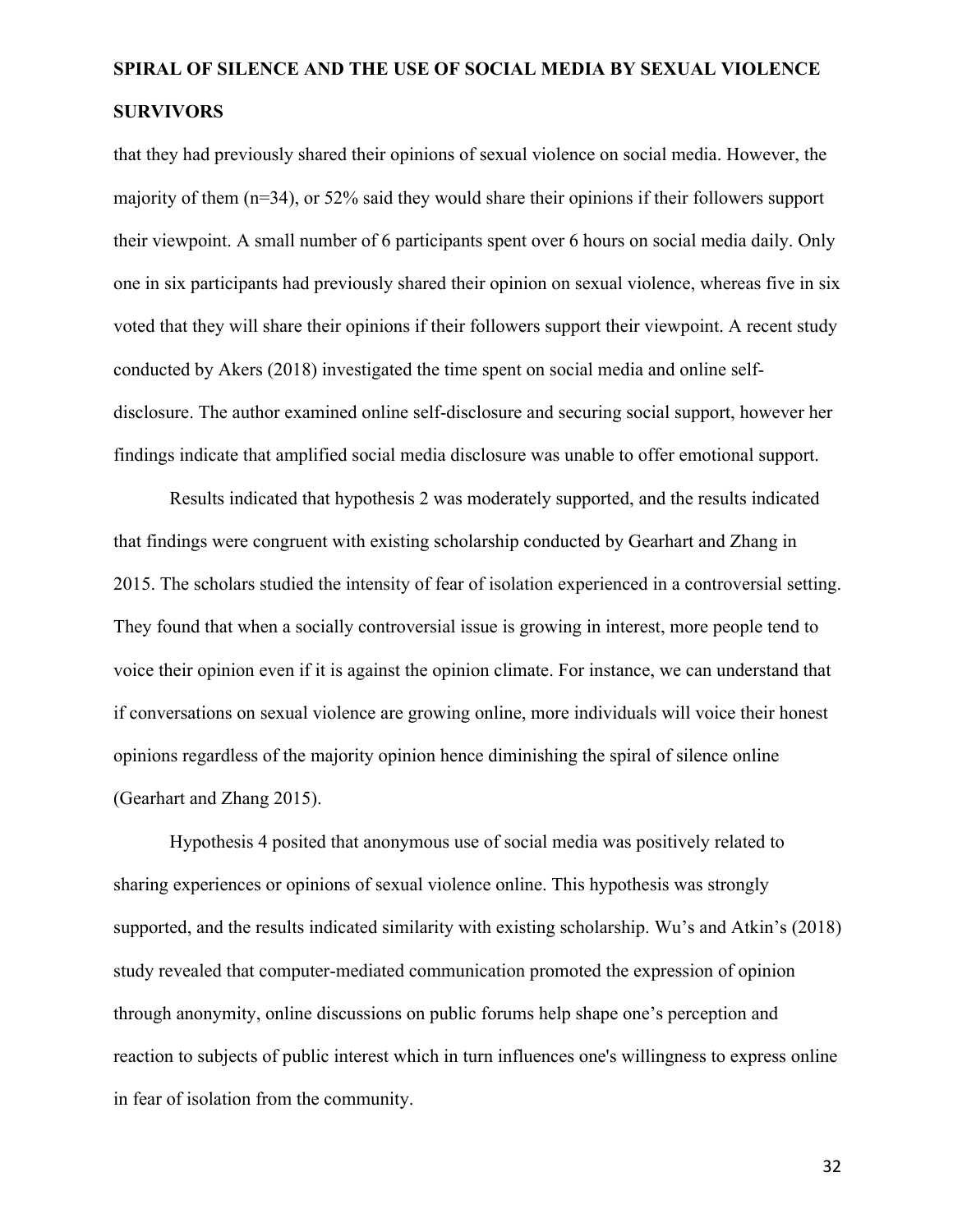Through the lens of the spiral of silence theory, findings indicate that the topic of sexual violence on social media is still controversial however, participants are likely to share their viewpoints if their followers support them. This is similar to the findings of Gearhart and Zhang (2018) which discusses that when a socially controversial issue is growing in interest, more individuals tend to voice their opinion even if it is against the opinion climate.

Further, anonymous use of social media has the potential to shape perception which influences one's willingness to express online in fear of isolation from the community (Wu's and Atkin, 2018). Findings of this study were in agreement of previous scholarship and indicated participants would social media anonymously to express opinions and experiences with sexual violence.

### **Implications**

Results of this study found that social media is unable to break societal barriers. Further, sexual violence continues to be a matter of controversy and is considered a taboo topic. Results also indicated that there is a significant gender-based difference in voicing opinions and experiences online. An important implication of this study was that anonymous use of social media could encourage individuals to share opinions and experience with sexual violence online. Furthermore, results indicate that individuals are more willing to share their opinions of sexual violence when they perceive their followers are less likely to support their perspectives. Results also indicated that there was a gender-based difference in voicing opinions and experiences online. More women are likely to share. Lastly, results indicated that the spiral of silence in effect online through computer mediated communication, however diminished among women.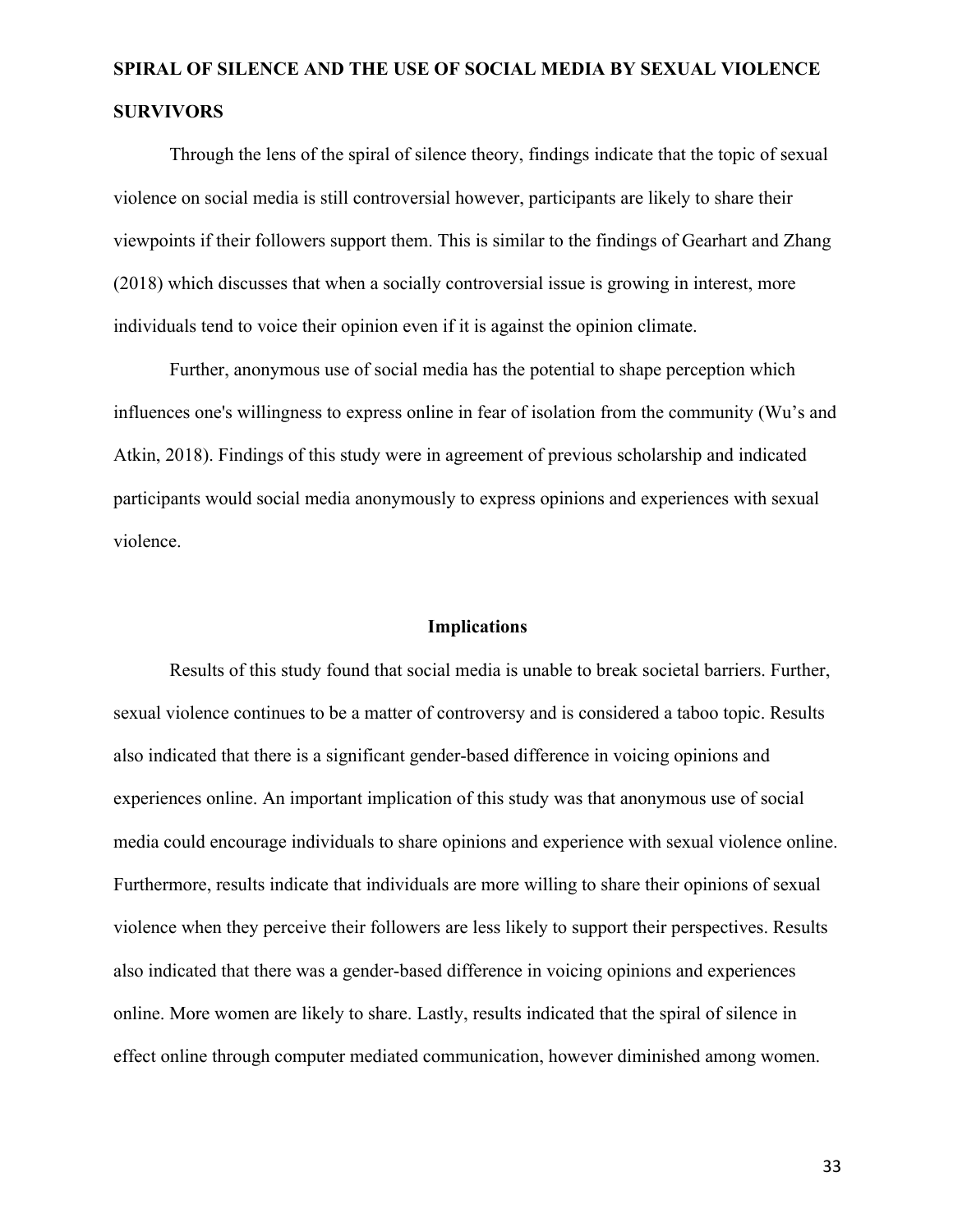#### **Limitations**

Although this study had planned to compare different aspects of online posting on sexual violence among varying demographics, a major limitation of this study was the sample size. A larger sample would have a given higher reliability score with significant relationships between social media use and sexual violence survivors.

Another limitation was the lack of male participants. Similarly, the majority of the participants fell within the same age range, limiting analysis of age-based differences. With more social media users advocating for women's safety and speaking out about experiences with sexual abuse, this research study hopes to contribute to existing scholarship about the potential for social media to become a platform for positive discourse on controversial topics.

#### **Future Studies**

Future studies should look into gathering a larger sample with male participants. They should also consider analyzing a variety of other demographics such as marital status and education, which would also provide insight into how different people use social media to share opinions on sexual violence. Further, asking if those who shared experiences online received backlash on not would offer scholarship on reasons for not sharing on social media. One may also consider a qualitative study, by recruiting and conducting focus groups with those who have experienced forms of sexual violence in their lifetime. Further, textual analysis of posts related to sexual violence could offer additional data on how survivors use social media.

Sexual violence is experienced by many people. So much so, it is almost a health concern in some parts of the globe. The goal of this study was to identify and recognize how survivors of sexual violence use social media. The findings support the Spiral of Silence theory in the sense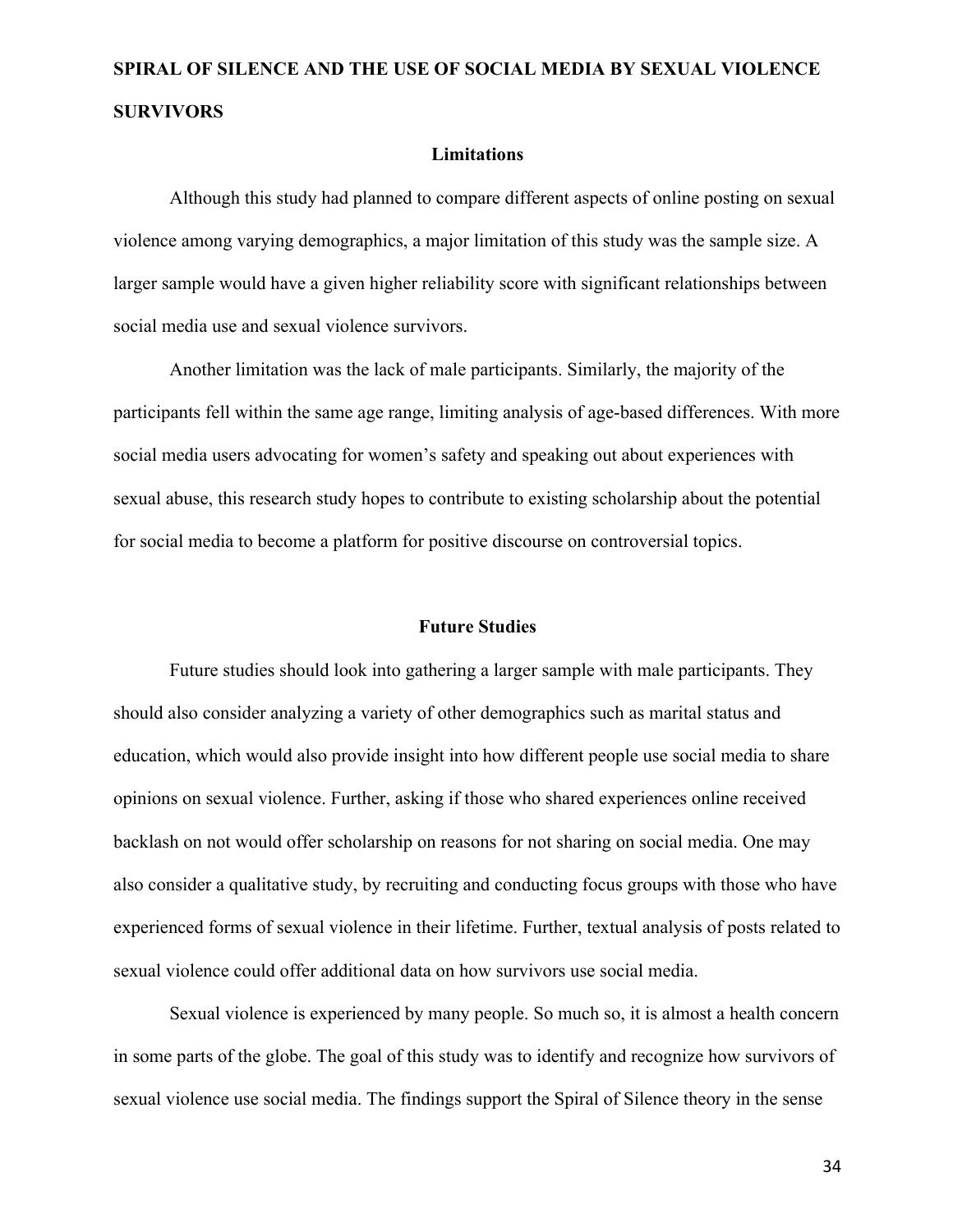## **SURVIVORS**

that it continues to exist online in the context of sexual violence except for the case of anonymity in which the spiral is diminished.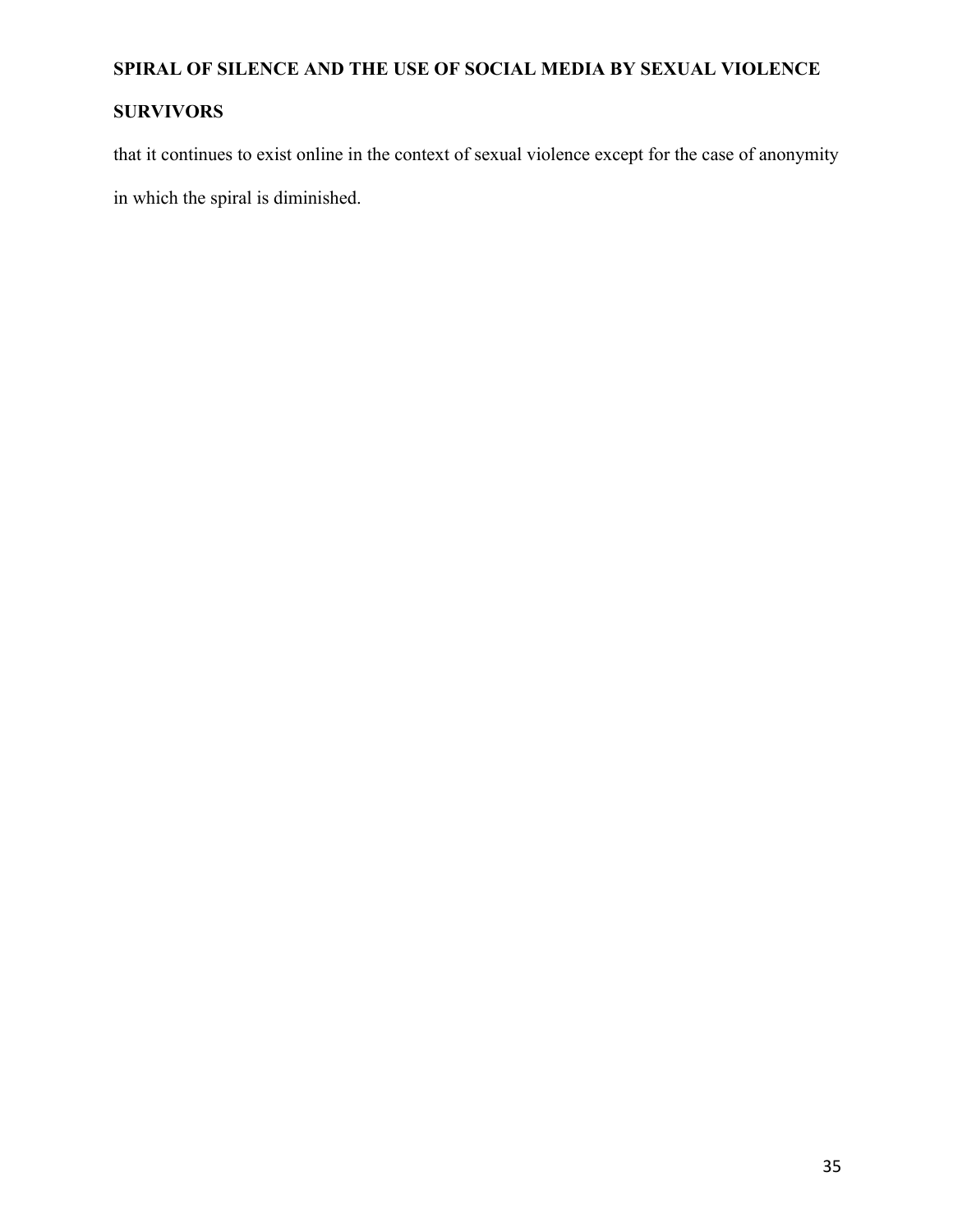### **References**

- Akers, C. (2018). The Relationship Between Frequency of Online Self-disclosure, Time Spent on Social Media and Interpersonal Relationship Satisfaction (Order No. 10977188). Available from ProQuest Dissertations & Theses Global. (2138720034).
- Alaggia, R., & Wang, S. (2020). "I never told anyone until the #metoo movement": What can we learn from sexual abuse and sexual assault disclosures made through social media? *Child Abuse & Neglect,* 103 .104312-10.
- Armstrong, C. L., & Mahone, J. (2017). "It's on us." The role of social media and rape culture in individual willingness to mobilize against sexual assault. *Mass Communication and Society,* 20(1), 92-115.

Babbie, E. R. (2020). *The practice of social research*. Cengage learning.

- Bott, S., Morrison, A., & Ellsberg, M. (2005). Preventing and responding to gender-based violence in middle and low-income countries: a global review and analysis.
- Boux, H., & Daum, C. W. (2015). At the intersection of social media and rape culture: How Facebook postings, texting, and other personal communications challenge the real rape myth in the criminal justice system. University of Illinois. *Journal of Law, Technology & Policy,* 2015(1), 149-186.
- Bowen, F., & Blackmon, K. (2003). Spirals of silence: The dynamic effects of diversity on organizational voice. *Journal of Management Studies*, 40(6), 1393-1417.
- Bureau of Justice Statistics. (2020). Criminal Victimization 2019. U.S. Department of Justice, *Office of Justice Programs.*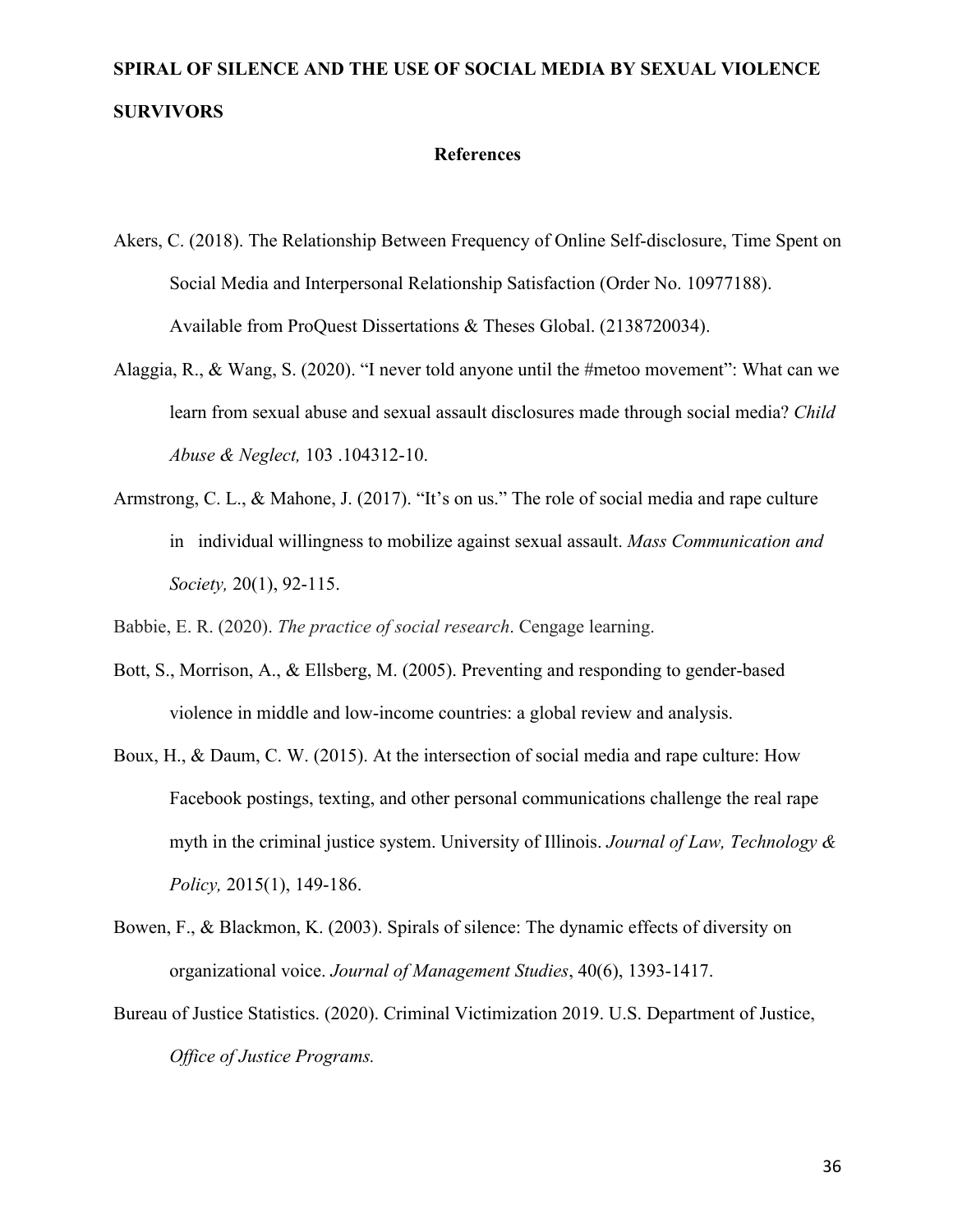- Caldeira, S. P. (2021). "It's not just Instagram models": Exploring the gendered political potential of young women's Instagram use. *Media and Communication* (Lisboa), 9(2), 5-15.
- Dashti, A. A., Al-Abdullah, H. H., & Johar, H. A. (2015). Social media and the spiral of silence: The case of Kuwaiti female students' political discourse on Twitter. *Journal of International Women's Studies*, 16(3), 42-53.
- Dragiewicz, M., Burgess, J., Matamoros-Fernández, A., Salter, M., Suzor, N. P., Woodlock, D., & Harris, B. (2018). Technology facilitated coercive control: Domestic violence and the competing roles of digital media platforms. *Feminist Media Studies,* 18(4), 609-625.
- Dubois, E., & Szwarc, J. (2018, August). Self-Censorship, Polarization, and the―Spiral of Silence on Social Media. *In Policy & Politics Conference.*
- Dutta, D., & Sircar, O. (2013). India's Winter of Discontent: Some Feminist Dilemmas in the Wake of a Rape. *Feminist Studies*, 39(1), 293-306.
- Dworkin, E. R., & Weaver, T. L. (2021). The impact of sociocultural contexts on mental health following sexual violence: *A conceptual model. Psychology of Violence,* 11(5), 476-487.
- Films Media Group. (2018). Fearless: Five years after Delhi gang-rape, has anything changed for women in India? *Films on Demand.*
- Gearhart, S., & Zhang, W. (2015). "Was it something I said?" "No, it was something you posted!" A study of the spiral of silence theory in social media contexts. *Cyberpsychology, Behavior, and Social Networking*, 18(4), 208-213.
- Gearhart, S., & Zhang, W. (2018). Same spiral, different day? Testing the spiral of silence across issue types. *Communication Research,* 45(1), 34-54.
- Hakobyan, A. (2020). Digitalization of communication and the spiral of silence theory. Imastutʻyun, 14(1), 19-30.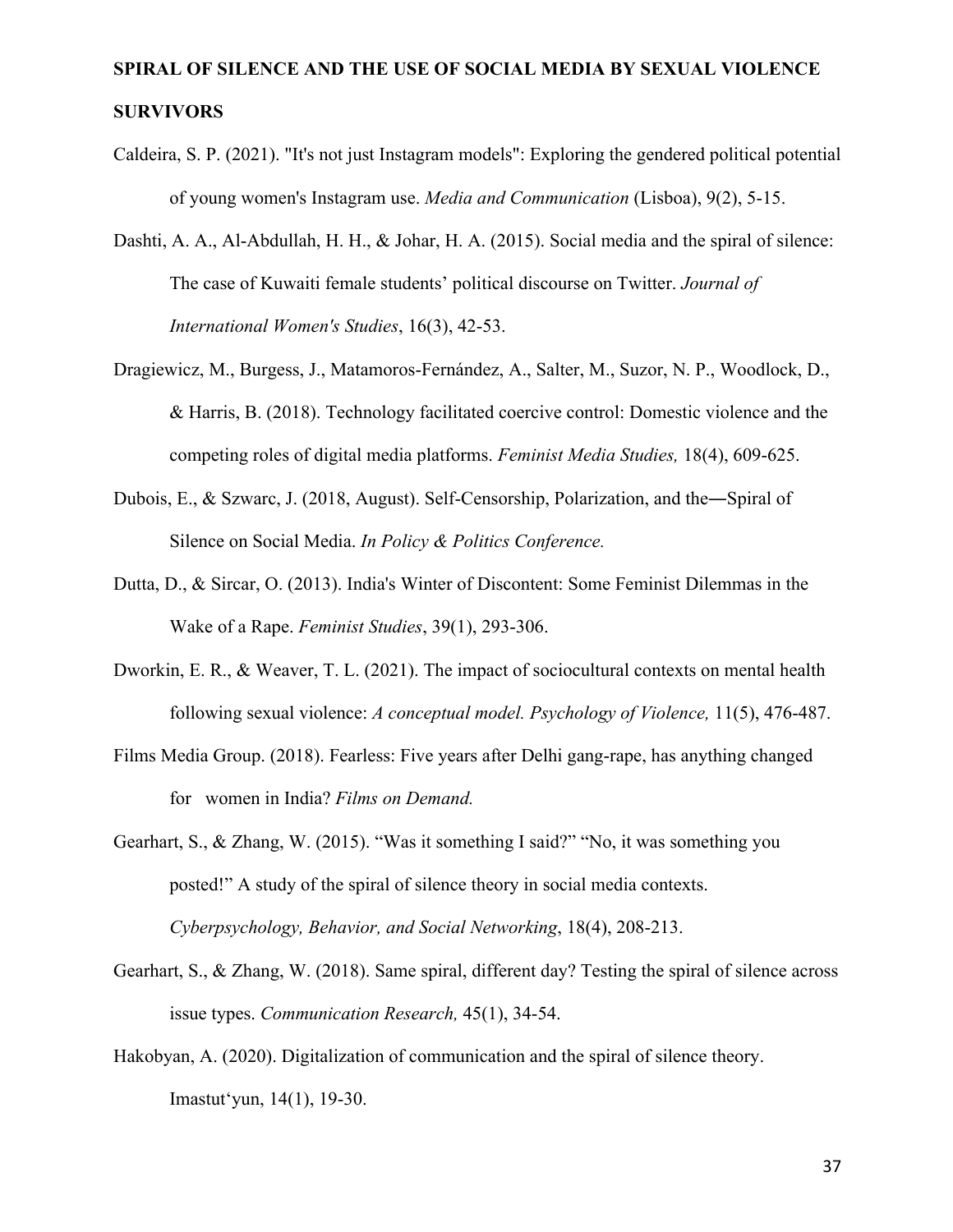- Kemp, K. (2020). Rape Culture and the Spiral of Silence: A Cultural Analysis of #MeToo in India and the US (Order No. 28031050). *Available from ProQuest Dissertations & Theses Global.* (2447561236).
- Kirchherr, J., Charles K. (2018). Enhancing the sample diversity of snowball samples: Recommendations from a research project on anti-dam movements in southeast Asia. *PLoS One, 13*(8).
- Kshirsagar, R., Cukuvac, T., McKeown, K., & McGregor, S. (2018). Predictive embeddings for hare speech detection on twitter. *arXiv preprint arXiv:1809.10644*.
- Linder, C., Myers, J. S., Riggle, C., & Lacy, M. (2016). From margins to mainstream: Social media as a tool for campus sexual violence activism. Journal of Diversity in Higher Education, 9(3), 231-244.
- Lokot, T. (2018). # IAmNotAfraidToSayIt: stories of sexual violence as everyday political speech on Facebook. *Information, Communication & Society,* 21(6), 802-817.
- Mendes, K., Keller, J., & Ringrose, J. (2019). Digitized narratives of sexual violence: Making sexual violence felt and known through digital disclosures. *New Media & Society*, 21(6), 1290-1310.
- National Crime Records Bureau, Ministry of Home Affairs. (2020). Crime in India 2019 (Volume-1).
- Bureau of Justice Statistics. (2020). Criminal Victimization 2019. U.S. Department of Justice, Office of Justice Programs.
- Noelle-Neumann, E. (1974) 'The spiral of silence: a theory of public opinion'. *Journal of Communication*, 24(2): 43-51.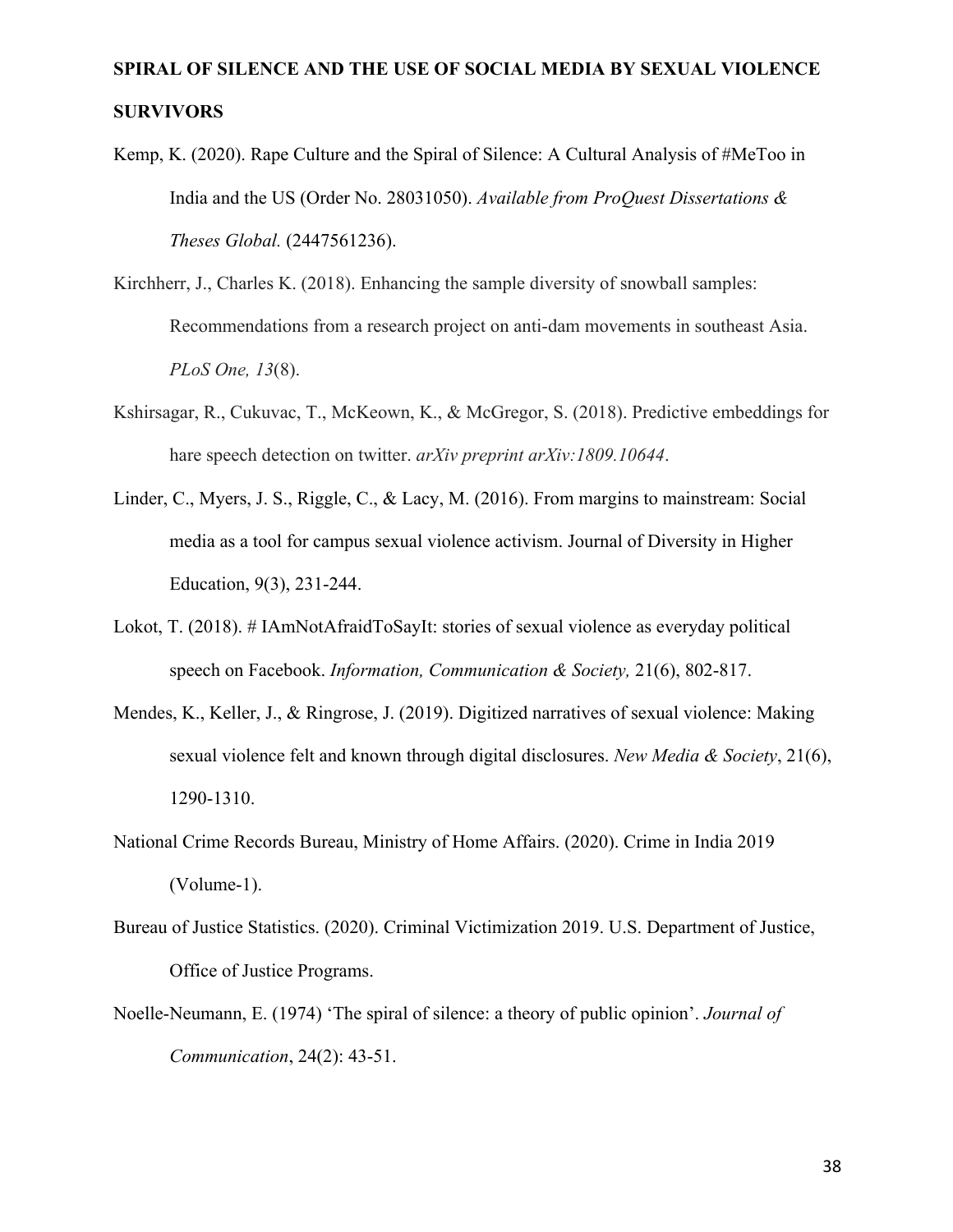- O'Neil, T. (2018). 'Today I Speak': Exploring How Victim-Survivors Use Reddit. *International Journal for Crime, Justice and Social Democracy,* 7(1), 44- 59.
- Pereira Caldeira, A. S. (2021). "It's Not Just Instagram Models": Exploring the Gendered Political Potential of Young Women's Instagram Use. *Media and Communication*, *9*(2), 5-15.
- Poulakidakos, S., Veneti, A., & Fangonikolopoulos, C. (2018). Post-truth, propaganda and the transformation of the spiral of silence. *International Journal of Media & Cultural Politics*, *14*(3), 367–382.
- Salter, M. (2013). Justice and revenge in online counter-publics: Emerging responses to sexual violence in the age of social media. *Crime Media Culture, 9(3),* 225-242.
- Smith, S.G., Zhang, X., Basile, K.C., Merrick, M.T., Wang, J., Kresnow, M., Chen, J. (2018). The National Intimate Partner and Sexual Violence Survey (NISVS): 2015 Data Brief – Updated Release. Atlanta, *GA: National Center for Injury Prevention and Control, Centers for Disease Control and Prevention.*
- The Times of India. (2020). India sees 88 rape cases a day; conviction rate below 30%. *The Times of India*.
- Wu, T. Y., & Atkin, D. J. (2018). To comment or not to comment: Examining the influences of anonymity and social support on one's willingness to express in online news discussions. *New Media & Society,* 20(12), 4512-4532.
- Younas, F., Naseem, M., & Mustafa, M. (2020). Patriarchy and social media: Women only Facebook groups as safe spaces for support seeking in Pakistan. 1-11.
- Zaleski, K. L., Gundersen, K. K., Baes, J., Estupinian, E., & Vergara, A. (2016). Exploring rape culture in social media forums. *Computers in Human Behavior*, 63, 922-927.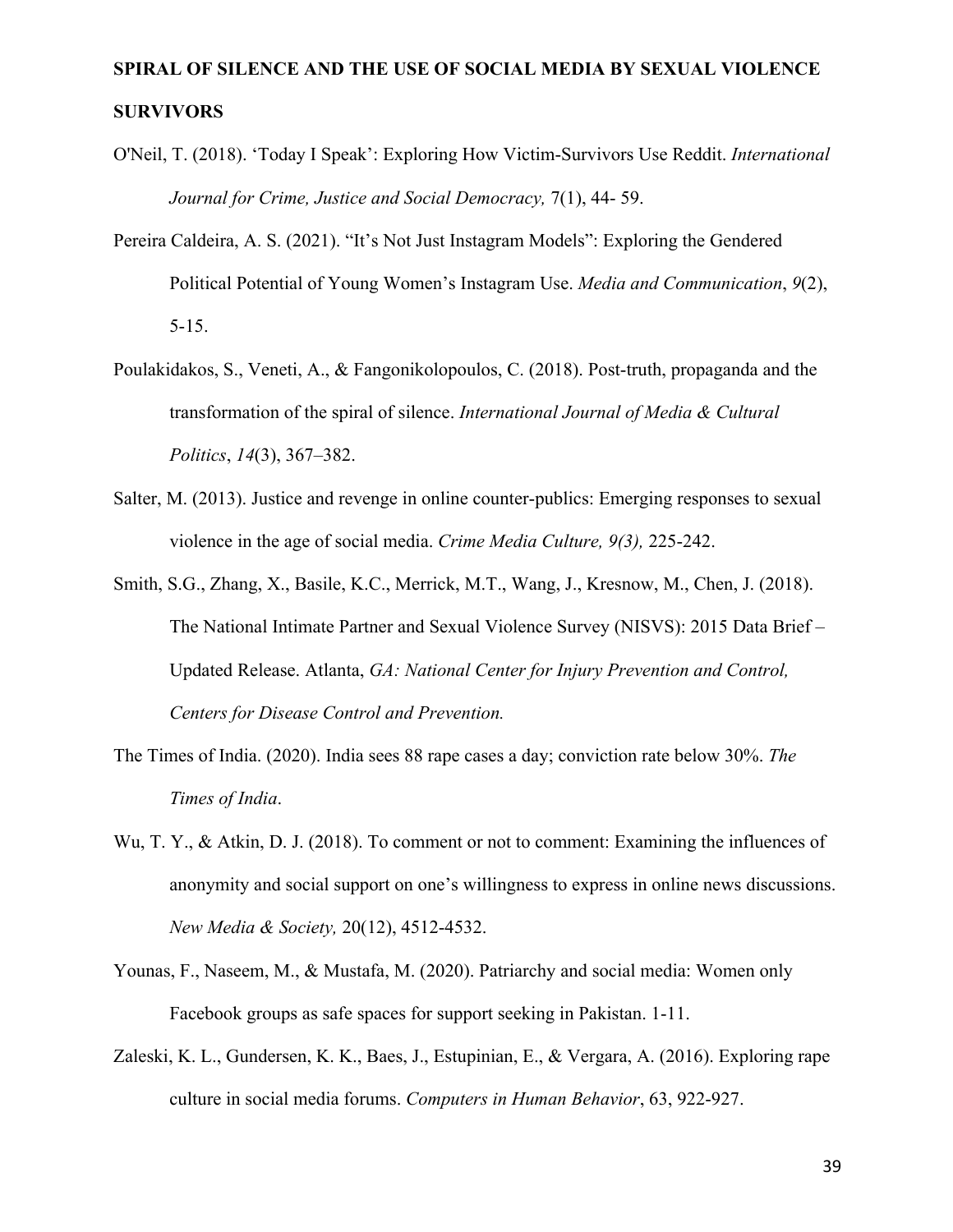### **SURVIVORS**

Zeng, J. (2020). MeToo as connective action: A study of the anti-sexual violence and anti-sexual harassment campaign on Chinese social media in 2018. *Journalism Practice,* 14(2), 171-

190.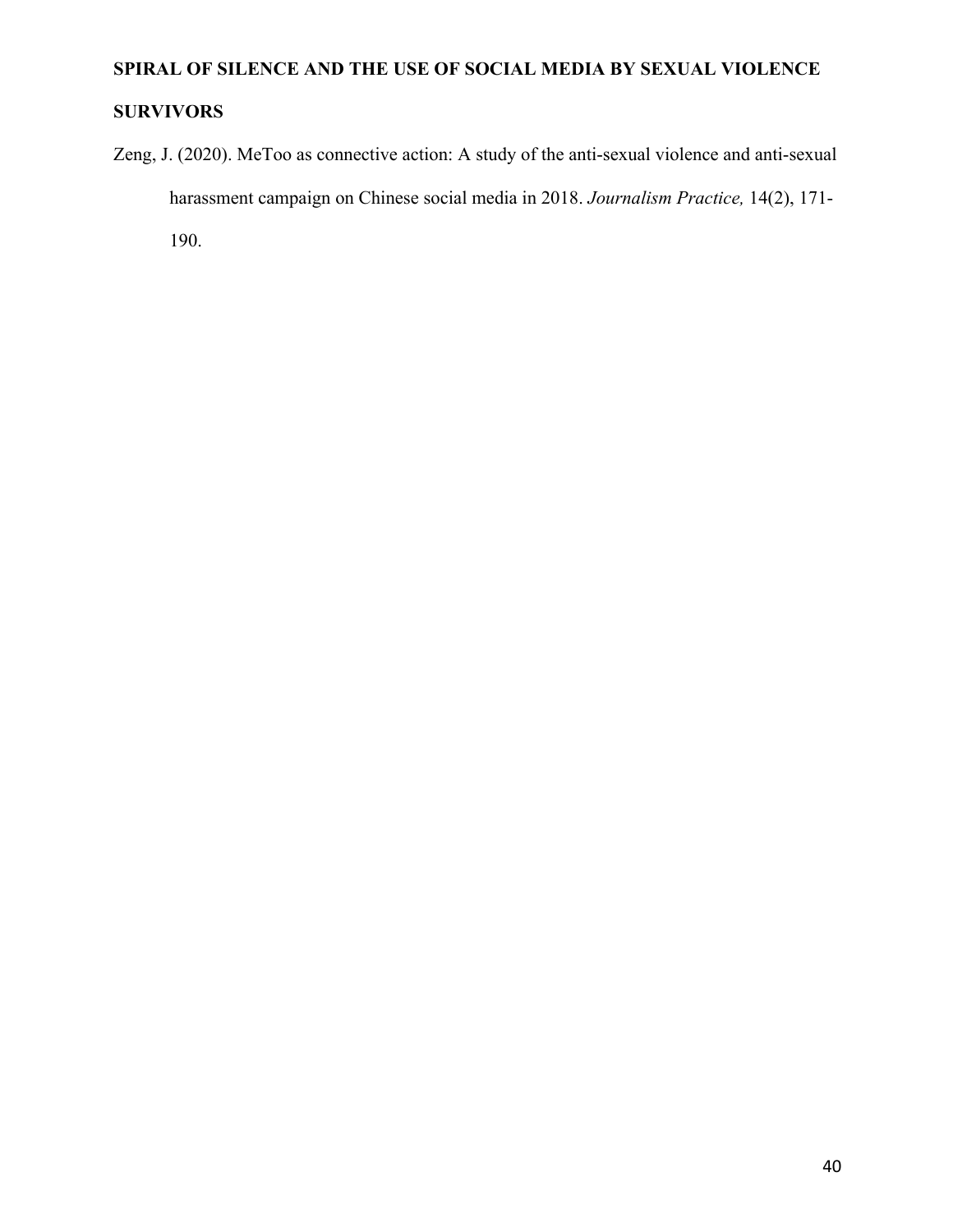### **Appendix A**

### **Participant Recruitment**

Participants residing in India and the United States will be recruited using social media, RIT student email list, word of mouth, and email.

### **Participant recruitment note:**

Dear [insert name],

I am a master's student in the School of Communication at Rochester Institute of Technology, and I am writing to invite you to participate in a research study.

There are no foreseeable risks for participating in the study and your responses will inform scholarship on social media use. Also, no personal identifiable information will be collected, and all responses will be anonymous.

If you agree to be in the study, you will need to complete the form linked below: [Qualtrics link] Taking part in this study is voluntary. You may choose not to take part or leave the study at any time. You will not receive payment for taking part in this study.

For questions about your rights as a research participant or to discuss problems, complaints or concerns about a research study, contact the Rochester Institute of Technology, Institutional Review Board at hsro@rit.edu.

Your honest participation is much appreciated.

For any queries, I can be reached at the contact information listed below.

Thank you for your time and participation.

Tanvi Thakur MSc Student School of Communication Rochester Institute of Technology tt5333@rit.edu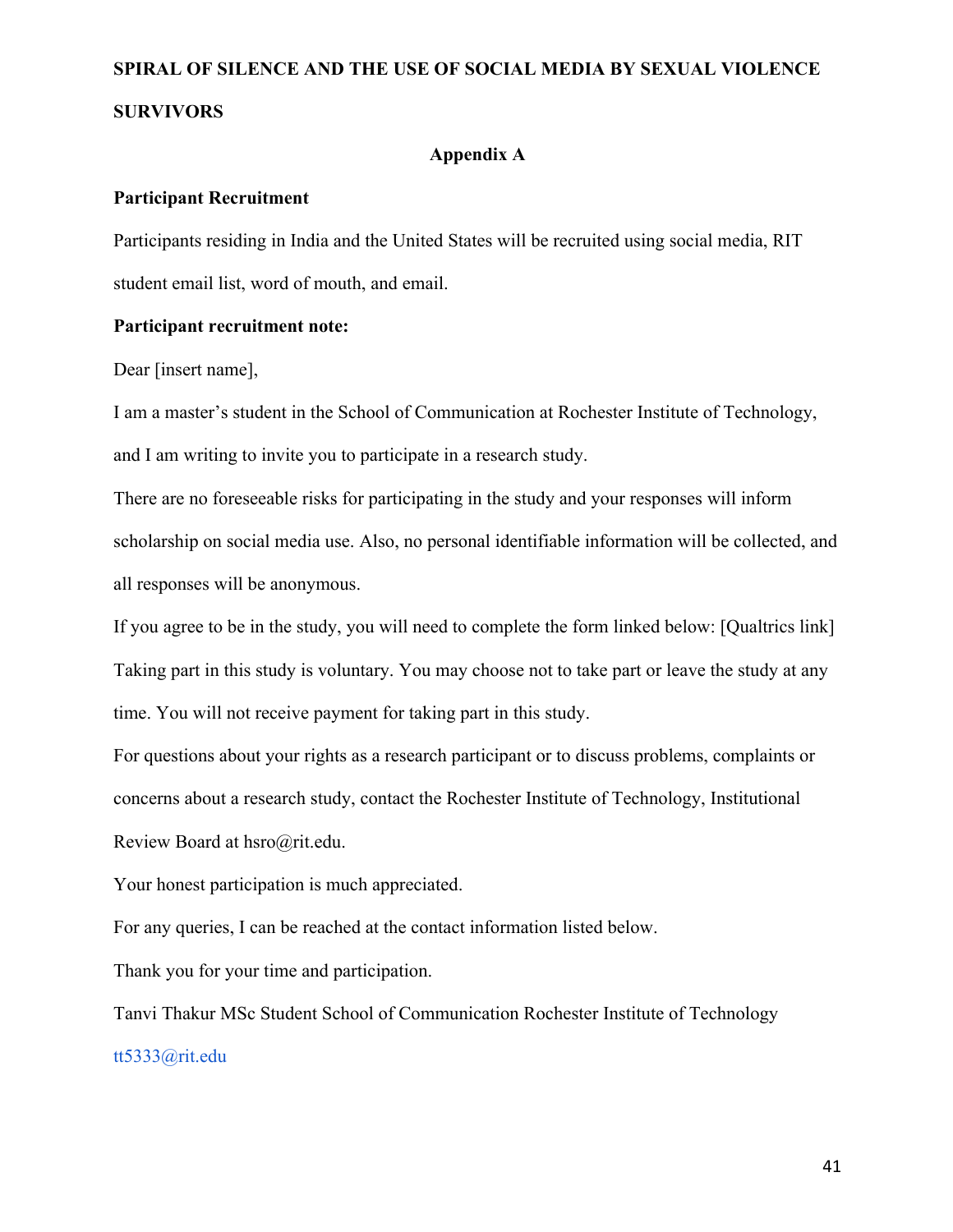### **Appendix B**

### **Survey Questionnaire**

**Trigger Warning:** The following survey includes sensitive language and content related to sexual violence that may be unsettling for some people. I encourage you to care for your wellbeing and reach out to the resources at the end of the survey if needed.

Your participation is voluntary and very much appreciated. By continuing with the survey, you grant consent.

- 1. What is your age?
	- ❏ 18-24 years old
	- ❏ 25-34 years old
	- ❏ 35-44 years old
	- ❏ 45-54yearsold
	- ❏ 55 and older
- 2. What is your gender identification?
	- ❏ Cisgender Male (His/him)
	- ❏ Cisgender Female (She/her)
	- ❏ Non-binary (They/them)
	- ❏ Trans Man
	- ❏ Trans Woman
	- ❏ Other, please specify: \_\_\_\_\_\_\_
- 3. What is the highest degree you have earned?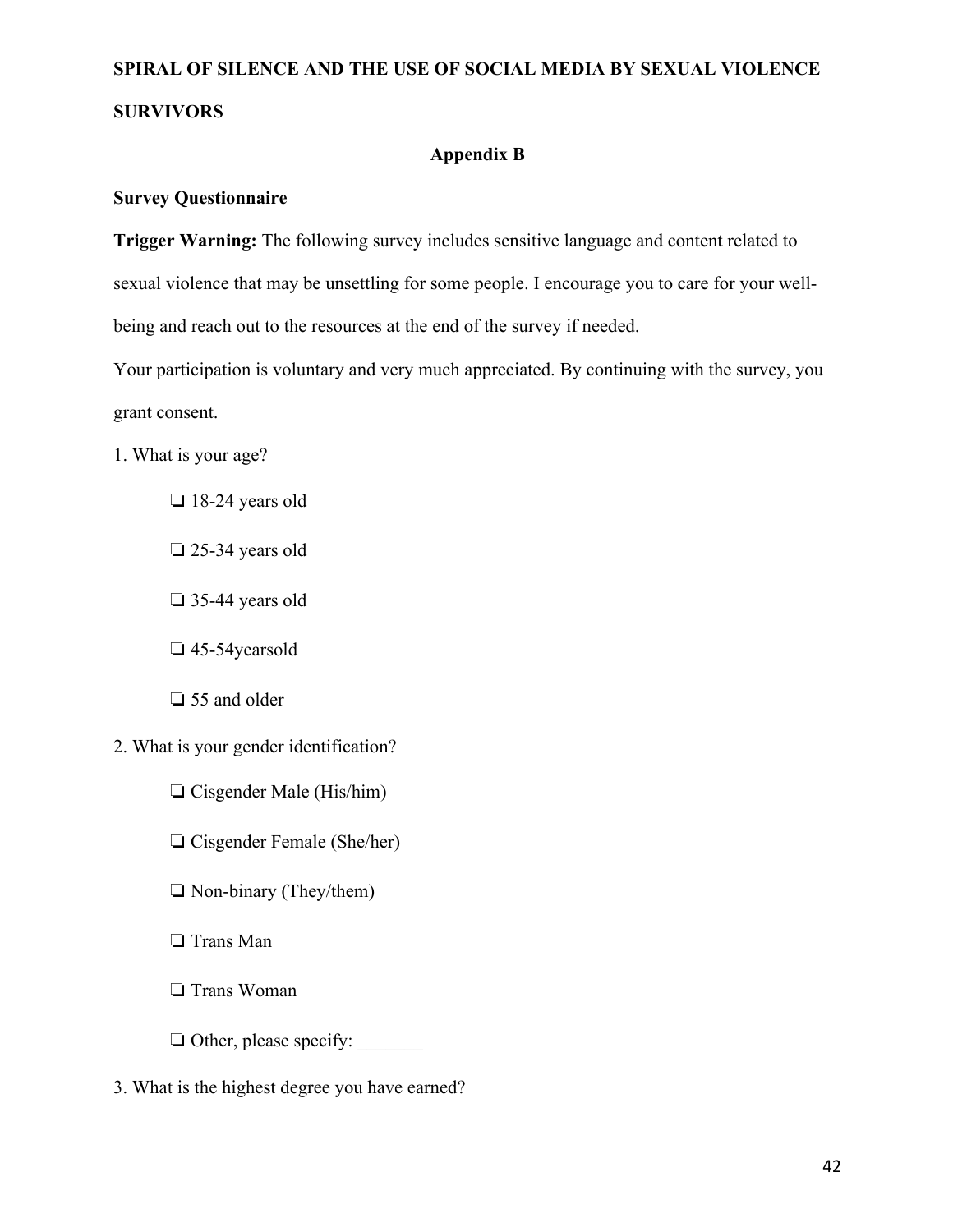### **SURVIVORS**

- ❏ Less than high school/secondary school degree
- ❏ High school/Secondary school completion or equivalent (e.g., GED)
- ❏ Associate degree
- ❏ Bachelor's degree
- ❏ Graduate degree
- 4. In which country do you currently reside?
	- ❏ India
	- ❏ U.S.A
- 5. Which social media sites do you use regularly? Please check all that apply.
	- ❏ Facebook/Messenger
	- ❏ Instagram
	- ❏ LinkedIn
	- ❏ Pinterest
	- ❏ Reddit
	- ❏ Roposo
	- ❏ Signal
	- ❏ Snapchat
	- ❏ Telegram
	- ❏ Tik Tok
	- ❏ Tumblr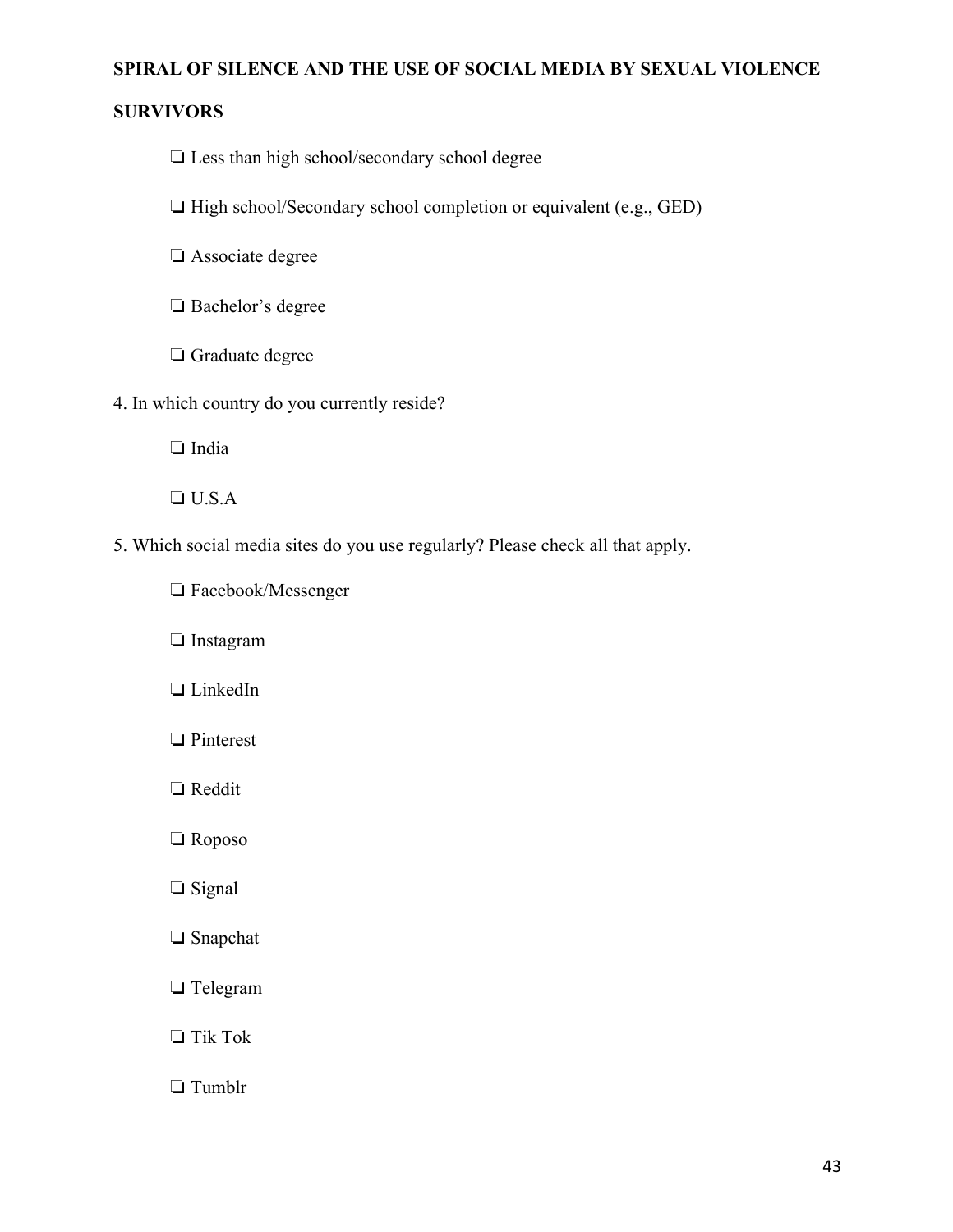### **SURVIVORS**

❏ Twitter

❏ WhatsApp

❏ YouTube

❏ Other, please specify: \_\_\_\_\_\_\_

6. How many hours do you spend on social media daily?

❏ Less than 1 hour

❏ 2-4 hours

❏ 4-6 hours

❏ More than 6 hours

7. Which types of followers do you primarily have on social media?

❏ Close friends and family

❏ Colleagues and acquaintances

❏ Strangers and fans

8. What is the primary reason you use social media?

❏ To connect with family and friends

❏ To get inspiration

❏ For Entertainment and trends

❏ To seek support

❏ For storytelling (sharing your professional brand, products or services)

❏ To buy or sell products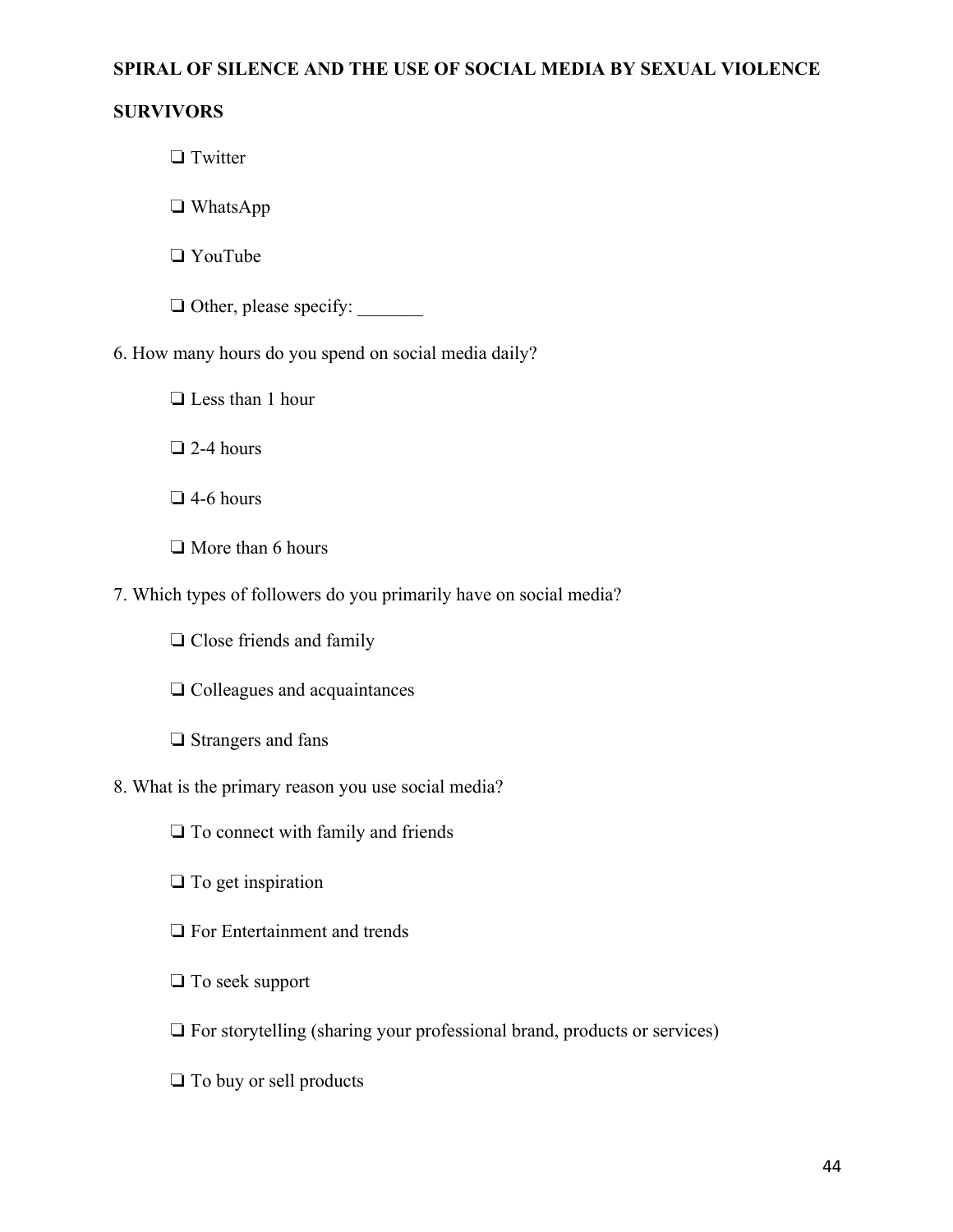### **SURVIVORS**

❏ For self-branding (sharing stories about your personal life)

❏ Other, please specify: \_\_\_\_\_\_\_

9. Have you ever participated in the #MeToo movement online?

❏ Yes

❏ No

- 10. If yes, which social media platform did you primarily use?
	- ❏ Facebook/Messenger
	- ❏ Instagram
	- ❏ LinkedIn
	- ❏ Pinterest
	- ❏ Reddit
	- ❏ Roposo
	- ❏ Signal
	- ❏ Snapchat
	- ❏ Telegram
	- ❏ Tik Tok
	- ❏ Tumblr
	- ❏ Twitter
	- ❏ WhatsApp
	- ❏ YouTube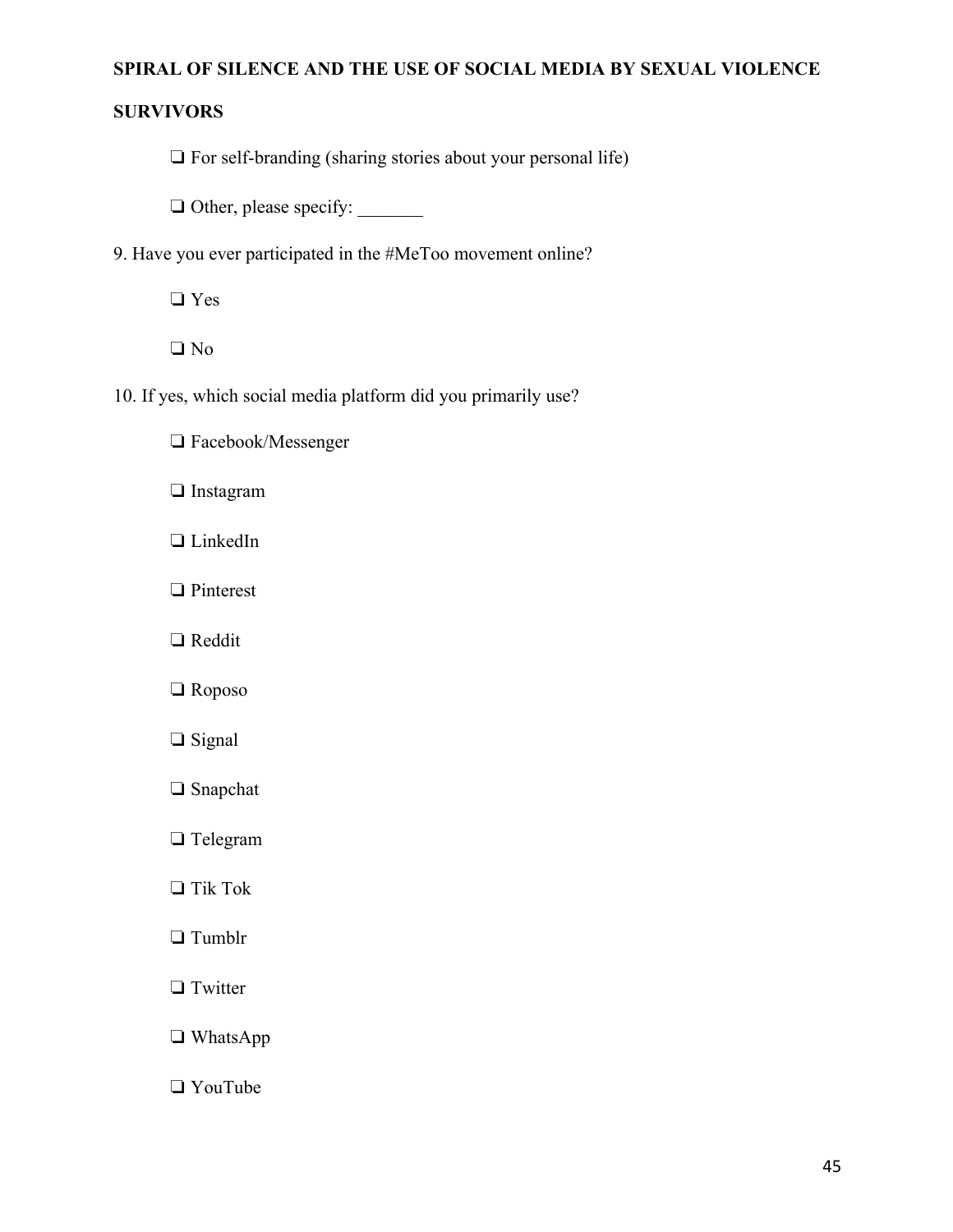### **SURVIVORS**

 $\Box$  Other, please specify:

11. What about the above-selected platform primarily made you comfortable to participate in the

#MeToo movement?

❏ A private account with only family and close friends

❏ A public account where anyone can follow and see content

❏ Offers closed groups

❏ Offers support groups

❏ User-friendly interface

❏ Other, please specify: \_\_\_\_\_\_\_

12. Which one of the following statements most reflects your understanding of sexual violence?

(Please check all that apply)

❏ Stalking in person

❏ Stalking online

❏ Sexual harassment verbally in person

❏ Sexual harassment verbally online

❏ Sexual harassment through physical advances (i.e. hugging, groping or massaging)

❏ Sexual assault through unwanted touching (i.e. kissing or fondling)

❏ Sexual assault through sexual acts (i.e. oral sex or physical penetration)

❏ Sexual assault through an attempted rape

❏ Sexual assault through rape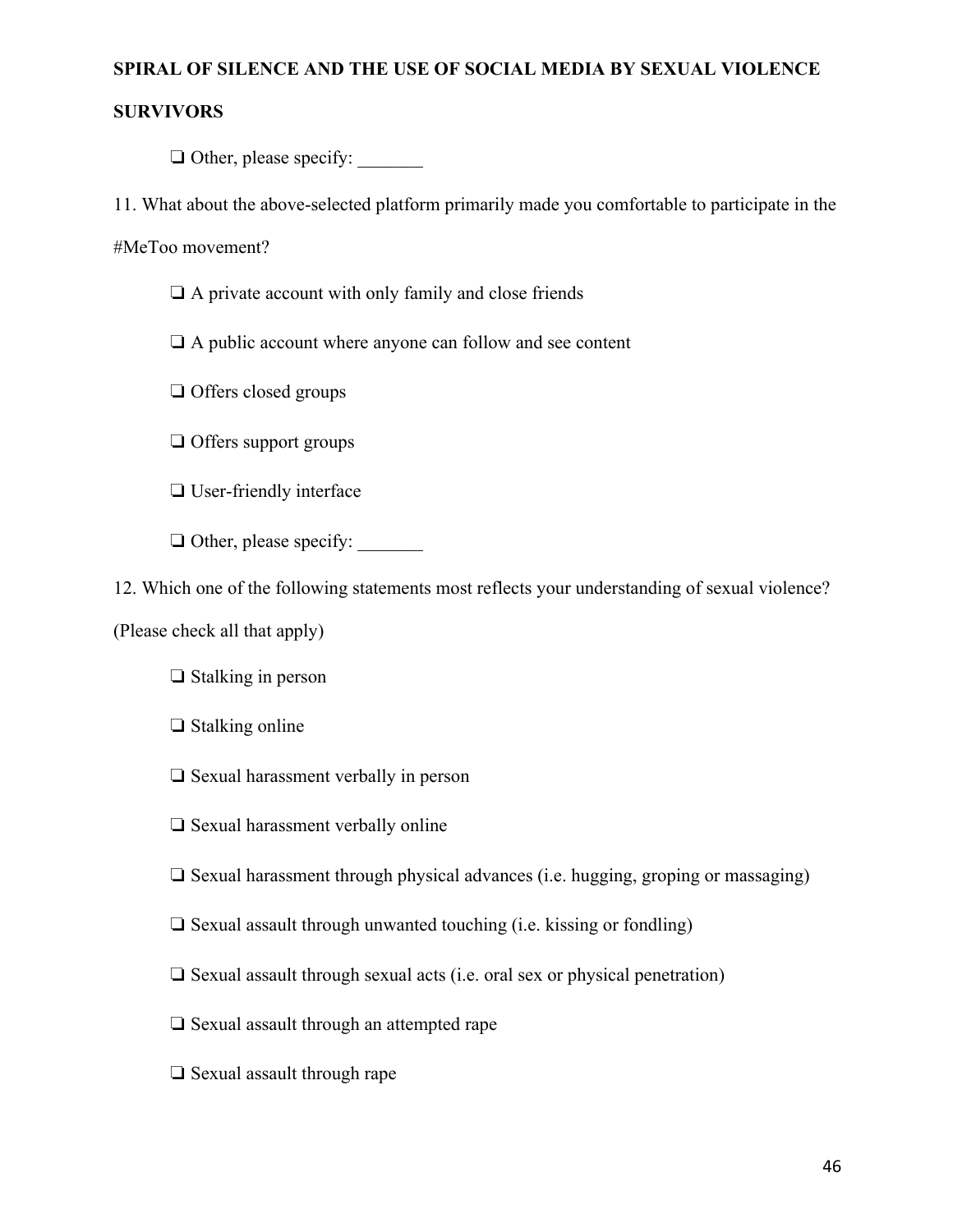### **SURVIVORS**

❏ A demand or request for sexual favors

❏ Showing pornography or private genitalia against will

❏ Penetration, no matter how slight, of the vagina or anus with anybody part or object or

oral penetration by a sex organ of another person or an object without consent

❏ All of the above

13. Have you experienced any of the above-mentioned forms of sexual violence?

❏ Yes

❏ No

14. If you selected yes for the above question, then in which country?

❏ India

❏ U.S.A

❏ Other:\_\_\_\_

15. If you selected yes, have you ever shared your experience with sexual violence on social media?

❏ Yes

❏ No

16. If you selected yes for the above question, then which platform did you use to share your experience?

❏ Facebook/Messenger

❏ Instagram

❏ LinkedIn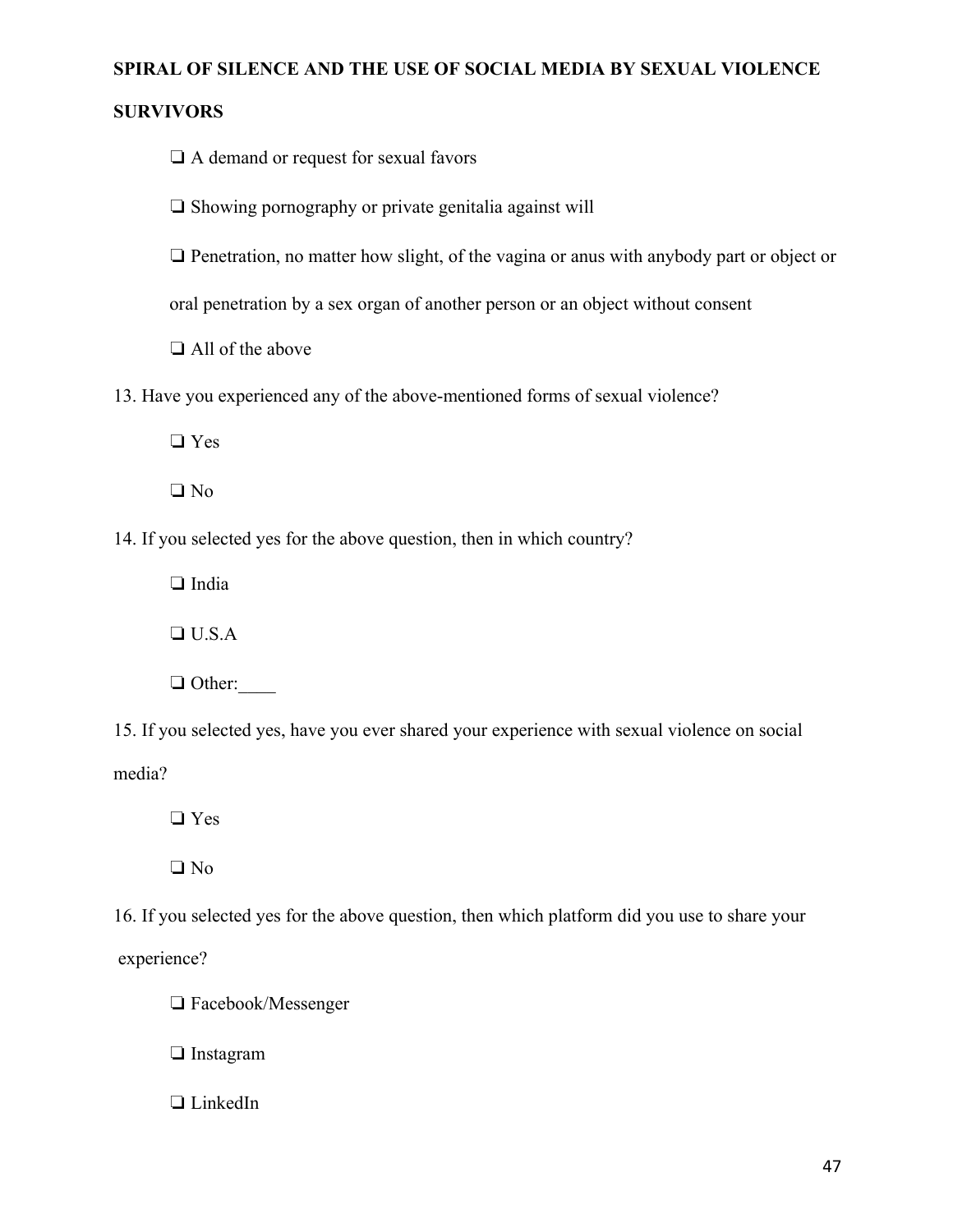### **SURVIVORS**

❏ Pinterest

❏ Reddit

❏ Roposo

- ❏ Signal
- ❏ Snapchat

❏ Telegram

❏ Tik Tok

❏ Tumblr

❏ Twitter

❏ WhatsApp

❏ YouTube

❏ Other, please specify: \_\_\_\_\_\_\_

17. I would share my experience if I feel my followers support my viewpoints

❏ Yes

❏ No

18. Have you ever shared your opinion of sexual violence on social media?

❏ Yes

❏ No

19. If you selected yes for the above question, then which platform did you use to share your opinion?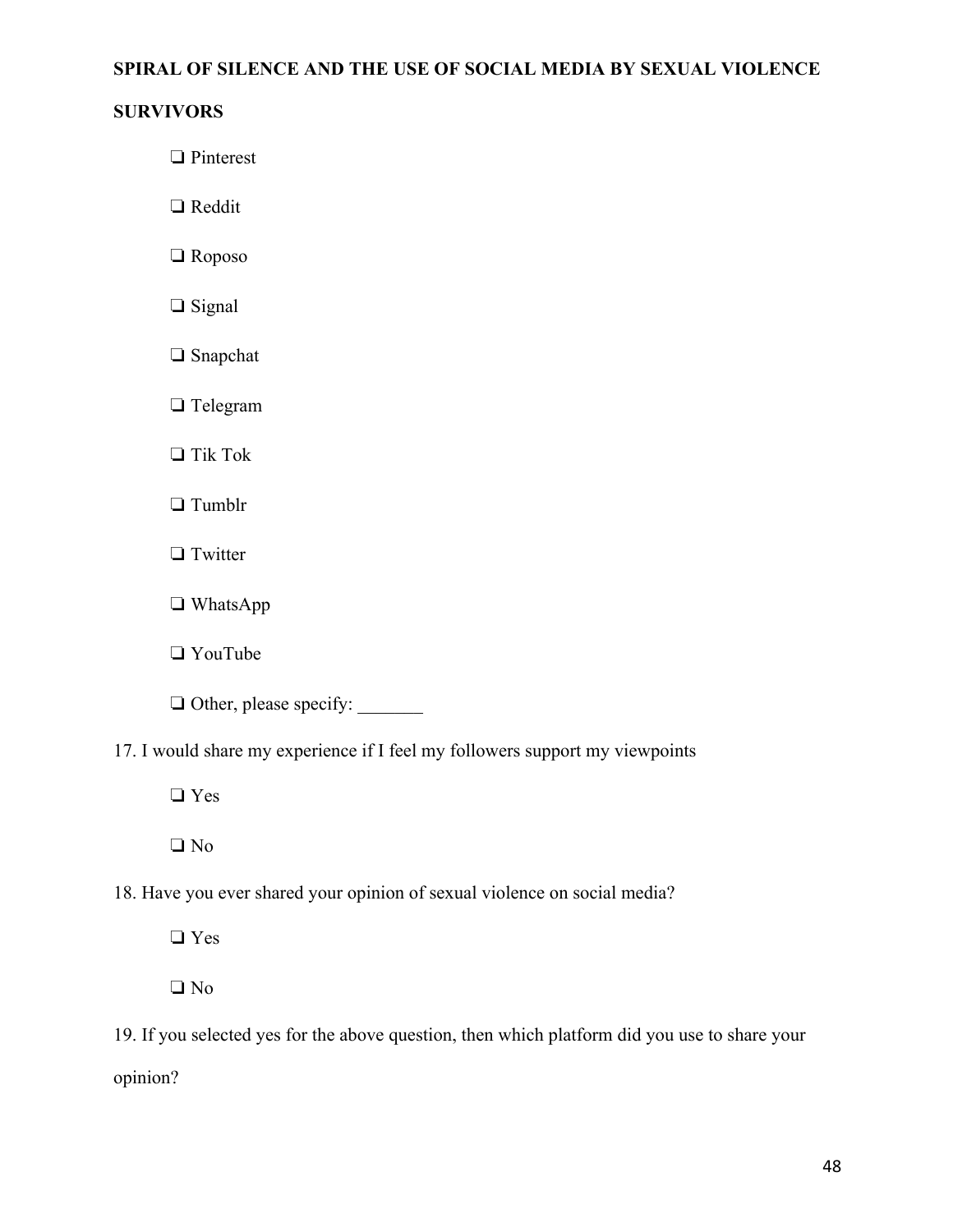### **SURVIVORS**

- ❏ Facebook/Messenger
- ❏ Instagram
- ❏ LinkedIn
- ❏ Pinterest
- ❏ Reddit
- ❏ Roposo
- ❏ Signal
- ❏ Snapchat
- ❏ Telegram
- ❏ Tik Tok
- ❏ Tumblr
- ❏ Twitter
- ❏ WhatsApp
- ❏ YouTube
- ❏ Other, please specify: \_\_\_\_\_\_\_
- 20. I would share my opinion if I feel my followers support my viewpoint.
	- ❏ Yes
	- ❏ No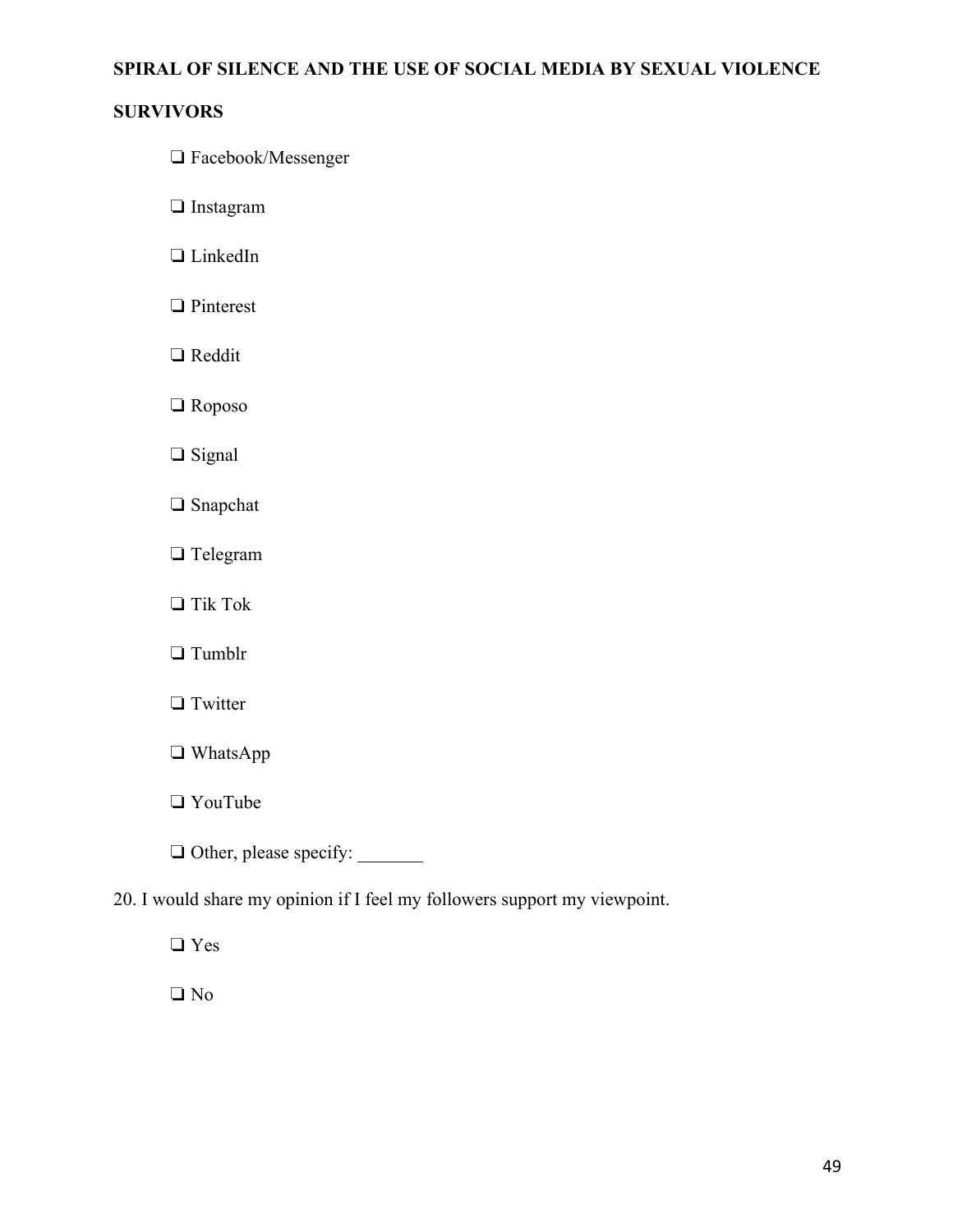### **SURVIVORS**

While thinking about your opinion on sexual violence and expressing that on social media, please indicate your level of agreement with the following statements.

### **(1=Strongly disagree, 2=Disagree, 3=Neutral, 4=Agree, 5=Strongly agree)**

21. If I were to post my opinions of sexual violence on social media:

\_\_\_\_ I hope it creates awareness

I hope it conveys support for the victims/survivors

I would be concerned about my social media followers' opinions of me

I don't care what my social media followers think of me

I hope my social media followers will agree with my beliefs

I would worry about being criticized and judged

I would worry about what kind of impression I make on my social media followers

I am willing to share my opinion if I feel my followers share my opinion

I am willing to share my opinion if my followers disagree with my opinion

I am willing to share my opinion if at least one follower shares my opinion

I am comfortable sharing my opinion with known followers privately

I am comfortable sharing my opinion with strangers or unknown followers publicly

22. If I were to post about my experience with sexual violence on social media:

I hope it inspires other survivors to share their stories

\_\_\_\_ I hope I receive support

I would be concerned about my social media followers' opinions of me

I would worry about being criticized and judged

I would worry about what kind of impression I make on my social media followers

I don't care what my social media followers think of me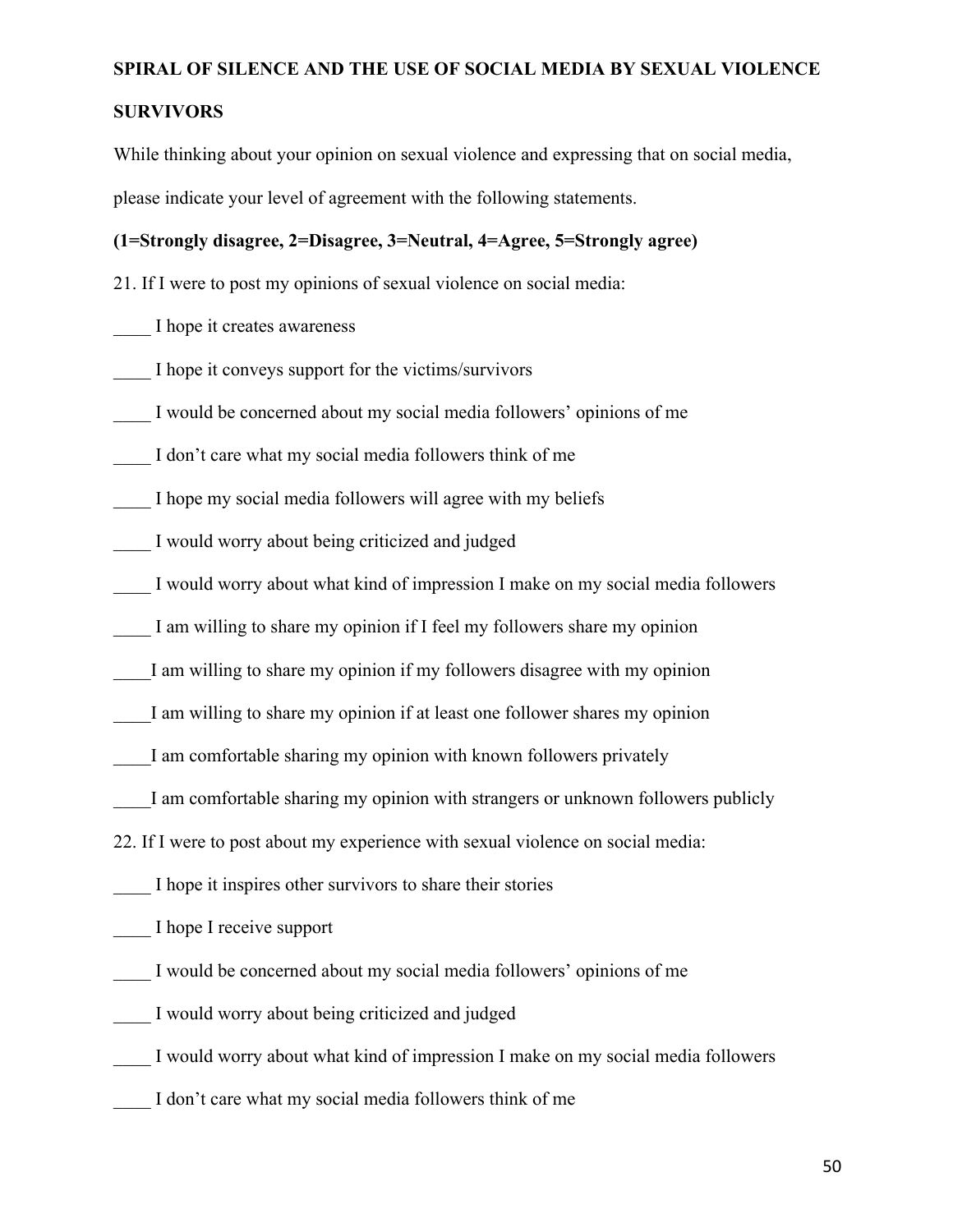\_\_\_\_ I am comfortable sharing my experience if I feel my followers have had similar experiences